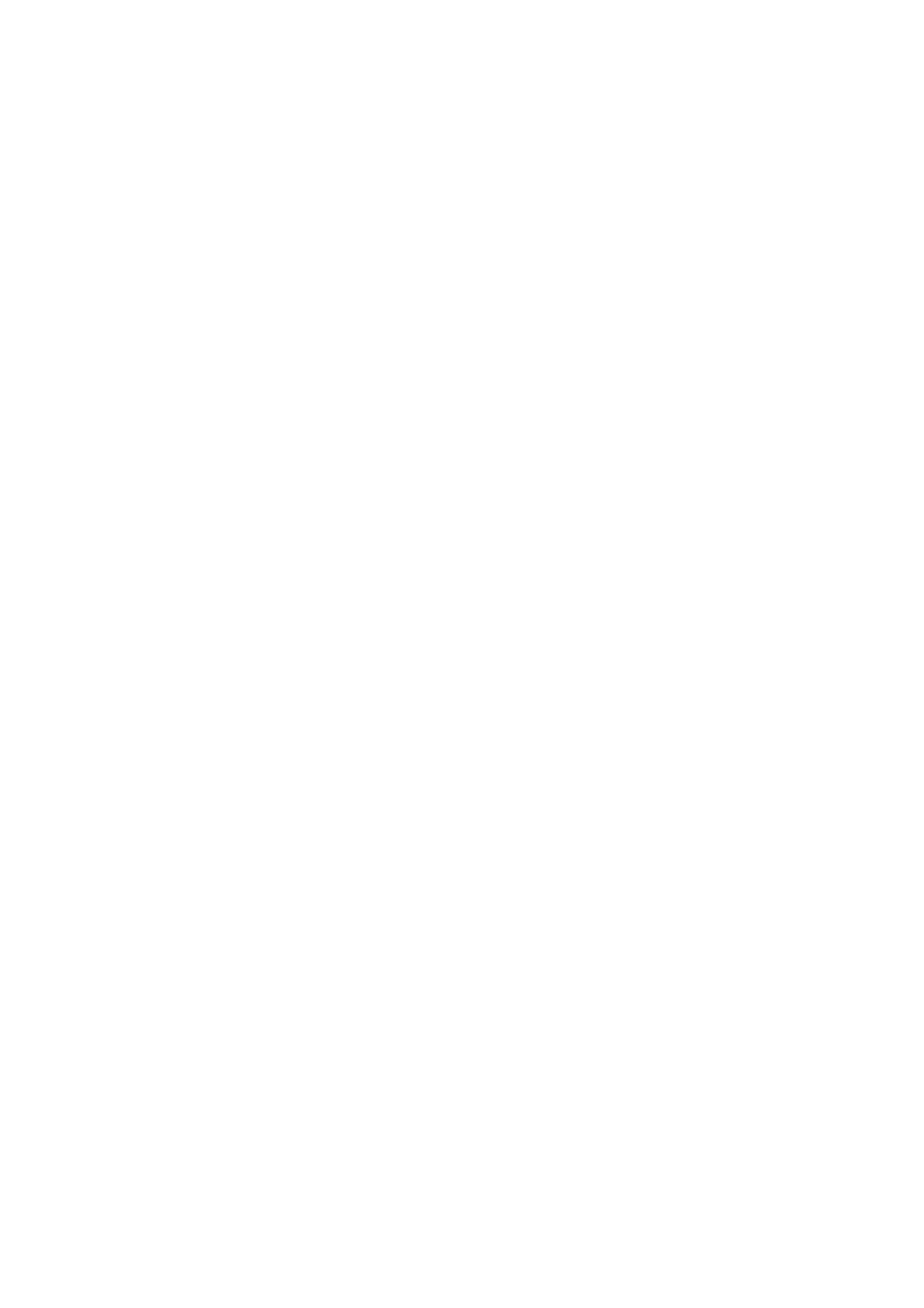## Western Australia

# Business Names Act 1962

## **Contents**

| 1.               | Short title                                         | $\mathbf{1}$            |
|------------------|-----------------------------------------------------|-------------------------|
| 2.               | Commencement                                        | 1                       |
| 3.               | Repeal, savings and transitional provisions         | 1                       |
| 3A.              | Expiry of Act                                       | 3                       |
| $\overline{4}$ . | Terms used                                          | $\overline{\mathbf{3}}$ |
| 4AA.             | Commissioner                                        | 5                       |
| 4A.              | Arrangements for administration of this Act         | 5                       |
| 4B.              | Commissioner may act for purposes of national       |                         |
|                  | business names legislation                          | 6                       |
| 4C.              | Outstanding matters                                 | 8                       |
| 5.               | Certain business names to be registered             | 9                       |
| 5A.              | Leave of District Court required in certain cases   |                         |
|                  | before using business name                          | 11                      |
| 6.               | Register of business names                          | 13                      |
| 7.               | Registration of business names                      | 14                      |
| 9.               | Restriction on registration of business names that  |                         |
|                  | are undesirable etc.                                | 16                      |
| 10.              | Power to cancel registration of business names that |                         |
|                  | are undesirable etc.                                | 17                      |
| 11.              | Renewal of registration                             | 19                      |
| 12.              | Notification of changes of particulars relating to  |                         |
|                  | registered business names, cessation of business    |                         |
|                  | etc.                                                | 21                      |
| 13.              | Duty to furnish information                         | 24                      |
| 14.              | Certain proceedings may be stayed or subject to     |                         |
|                  | undertaking                                         | 25                      |
| 15.              | Signing of statements                               | 26                      |
| 16.              | Verification of particulars                         | 27                      |
|                  |                                                     |                         |

As at 11 Apr 2012 Version 04-b0-06 page i Published on www.legislation.wa.gov.au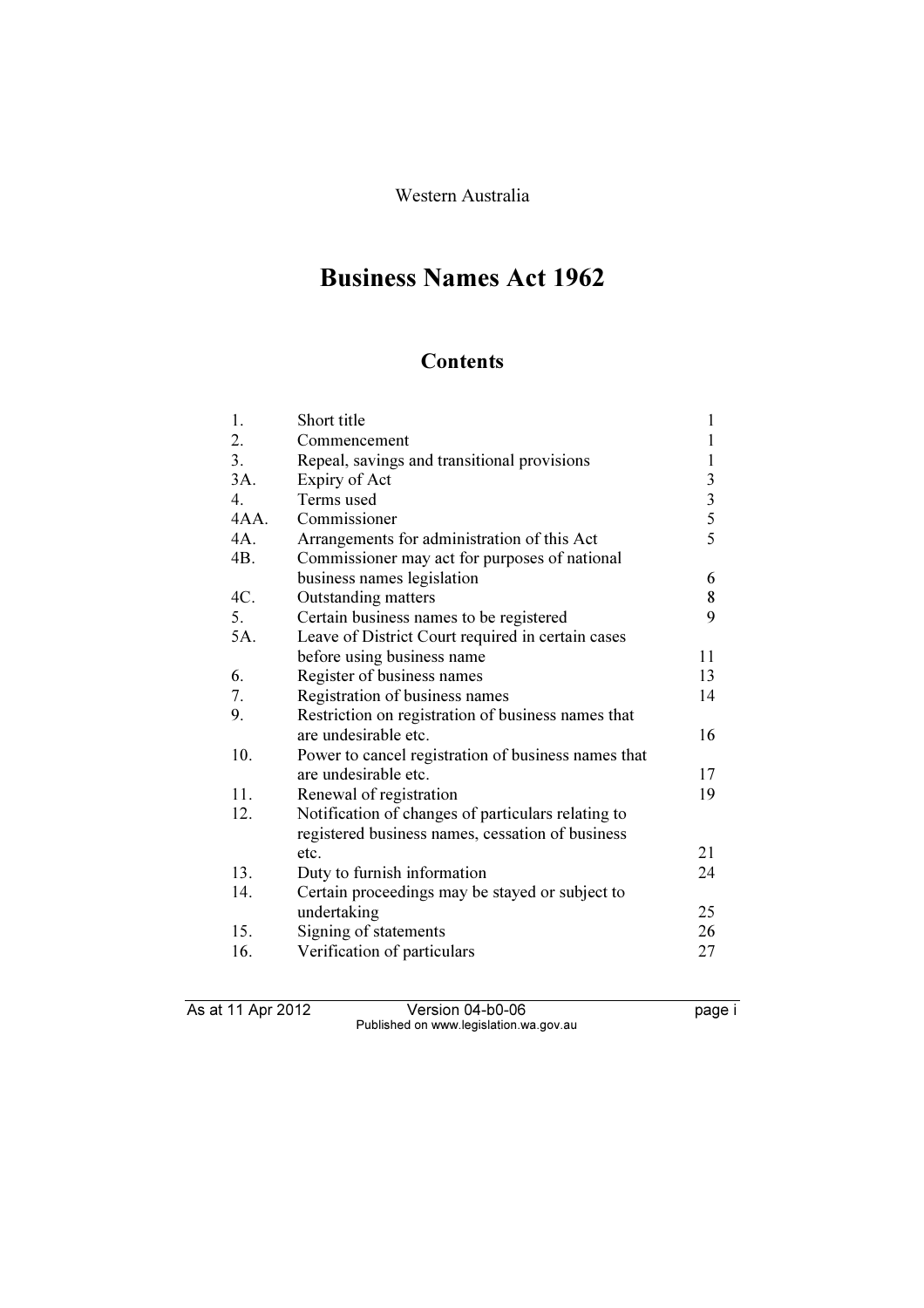#### **Contents**

| 17.  | Penalty for false statement                         | 27 |
|------|-----------------------------------------------------|----|
| 18.  | Notice of proposed cancellation                     | 27 |
| 19.  | Cancellation of registration                        | 28 |
| 20.  | Use and exhibition of business name                 | 30 |
| 21.  | Commissioner may correct errors in register etc.    | 31 |
| 22.  | Inspection of statements                            | 32 |
| 23.  | Certificate of registration or non-registration     | 32 |
| 24.  | Evidence of registration or non-registration        | 33 |
| 26.  | Invitations to the public to make deposits or loans | 33 |
| 27.  | General penalty provisions                          | 34 |
| 28.  | Default penalty                                     | 35 |
| 29.  | Offences committed by corporations                  | 35 |
| 30.  | Evidentiary provisions                              | 36 |
| 31.  | Service of notices by Commissioner                  | 36 |
| 31A. | Delegation by Commissioner                          | 37 |
| 31B. | Information officially obtained to be confidential  | 38 |
| 31C. | Protection from liability for wrongdoing            | 38 |
| 31D. | Powers of investigation                             | 39 |
| 32.  | Regulations                                         | 39 |
|      | Schedule — Acts repealed                            |    |
|      | <b>Notes</b>                                        |    |

| Compilation table |  |
|-------------------|--|
|-------------------|--|

## Defined terms

page ii Version 04-b0-06 As at 11 Apr 2012 Published on www.legislation.wa.gov.au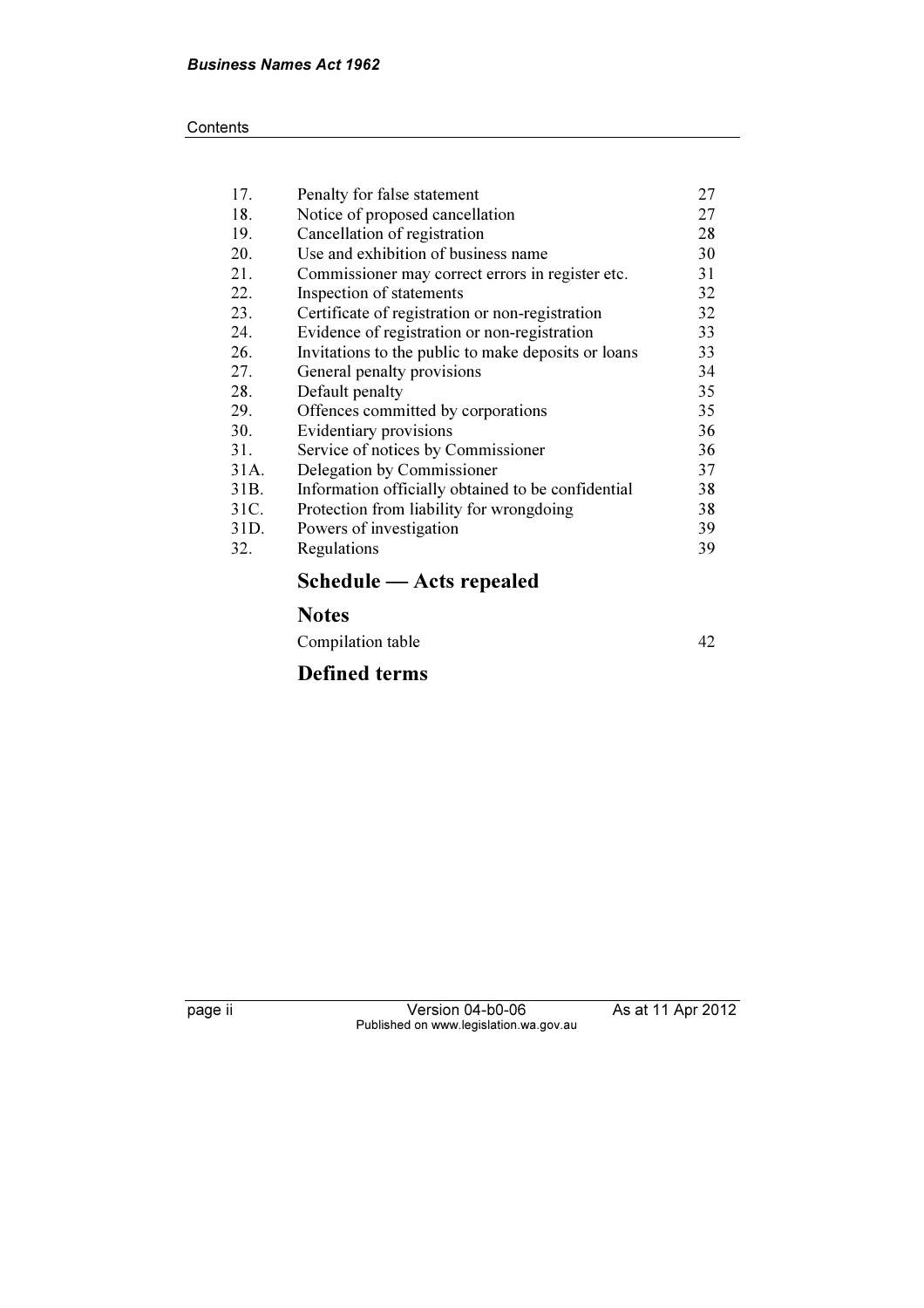Western Australia

# Business Names Act 1962

## An Act to consolidate and amend the law relating to business names and for other purposes.

## 1. Short title

This Act may be cited as the *Business Names Act 1962*<sup>1</sup>.

## 2. Commencement

 This Act shall come into operation on a day to be fixed by proclamation $\frac{1}{1}$ .

## 3. Repeal, savings and transitional provisions

- (1) The Acts mentioned in the Schedule to this Act to the extent to which they are therein expressed to be repealed, are hereby repealed accordingly.
- (2) Without prejudice to the operation of the Interpretation Act  $1918^2$ , except as in this Act expressly or by necessary implication otherwise provided —
	- (a) all persons, things and circumstances appointed or created by or under the repealed Act or existing or continuing under the repealed Act immediately before the coming into operation of this Act shall, under and subject to this Act, continue to have the same status, operation and effect as they respectively would have had if the repealed Act had not been repealed; and
	- (b) in particular and without affecting the generality of paragraph  $(a)$  —

As at 11 Apr 2012 Version 04-b0-06 page 1 Published on www.legislation.wa.gov.au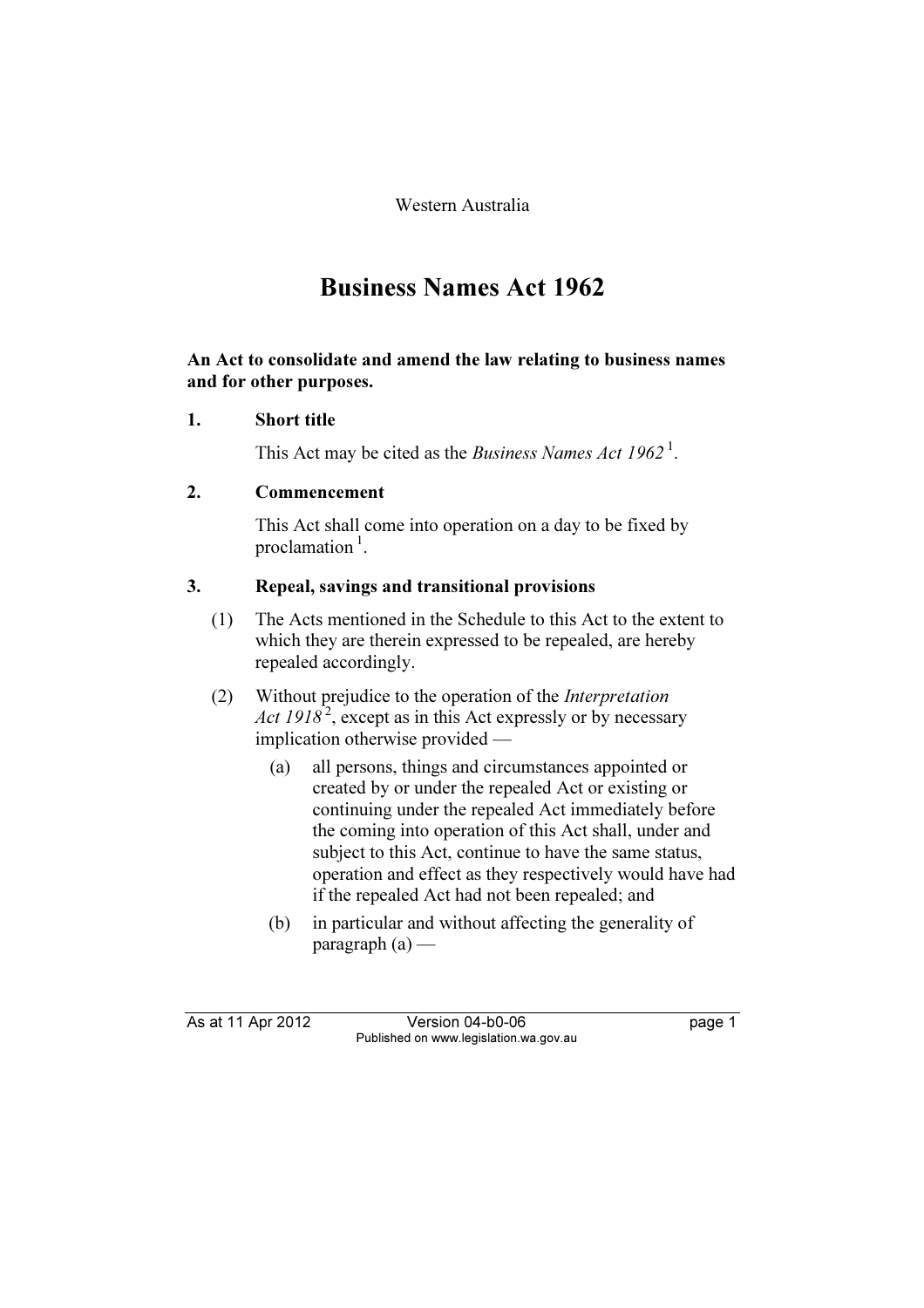- (i) such repeal shall not disturb the continuity of status, operation or effect of any regulation, order, registration, certificate, notice, statement, declaration, application, requirement, consent, obligation, liability or right made, effected, issued, granted, given, presented, passed, fixed, accrued, incurred or acquired or existing or continuing by or under the repealed Act, before the coming into operation of this Act; and
- (ii) any right of action or power of prosecution had by or against a firm, individual or corporation, registered or deemed to be registered or required to have been registered under the repealed Act immediately before the coming into operation of this Act, shall continue to be had and may be enforced, as if this Act had not come into operation; and
- (iii) all penalties incurred under the repealed Act before the commencement of this Act are enforceable and may be enforced as if this Act had not come into operation.
- (3) A reference in any Act, order, regulation, instrument or document to a firm, individual or corporation registered under the repealed Act or any corresponding previous enactment, shall unless the context otherwise requires be construed as referring also to a firm, the members of which, to an individual who or to a corporation that, as the case may be, is carrying on business under a business name registered under this Act.
- (4) A business name in respect of which a firm, individual or corporation was, immediately before the coming into operation of this Act, registered or deemed to be registered under the repealed Act, shall subject to this Act, upon the coming into operation of this Act, be deemed to be registered under this Act in relation to each member of the firm, in relation to the individual or in relation to the corporation, as the case may be,

page 2 Version 04-b0-06 As at 11 Apr 2012 Published on www.legislation.wa.gov.au

s. 3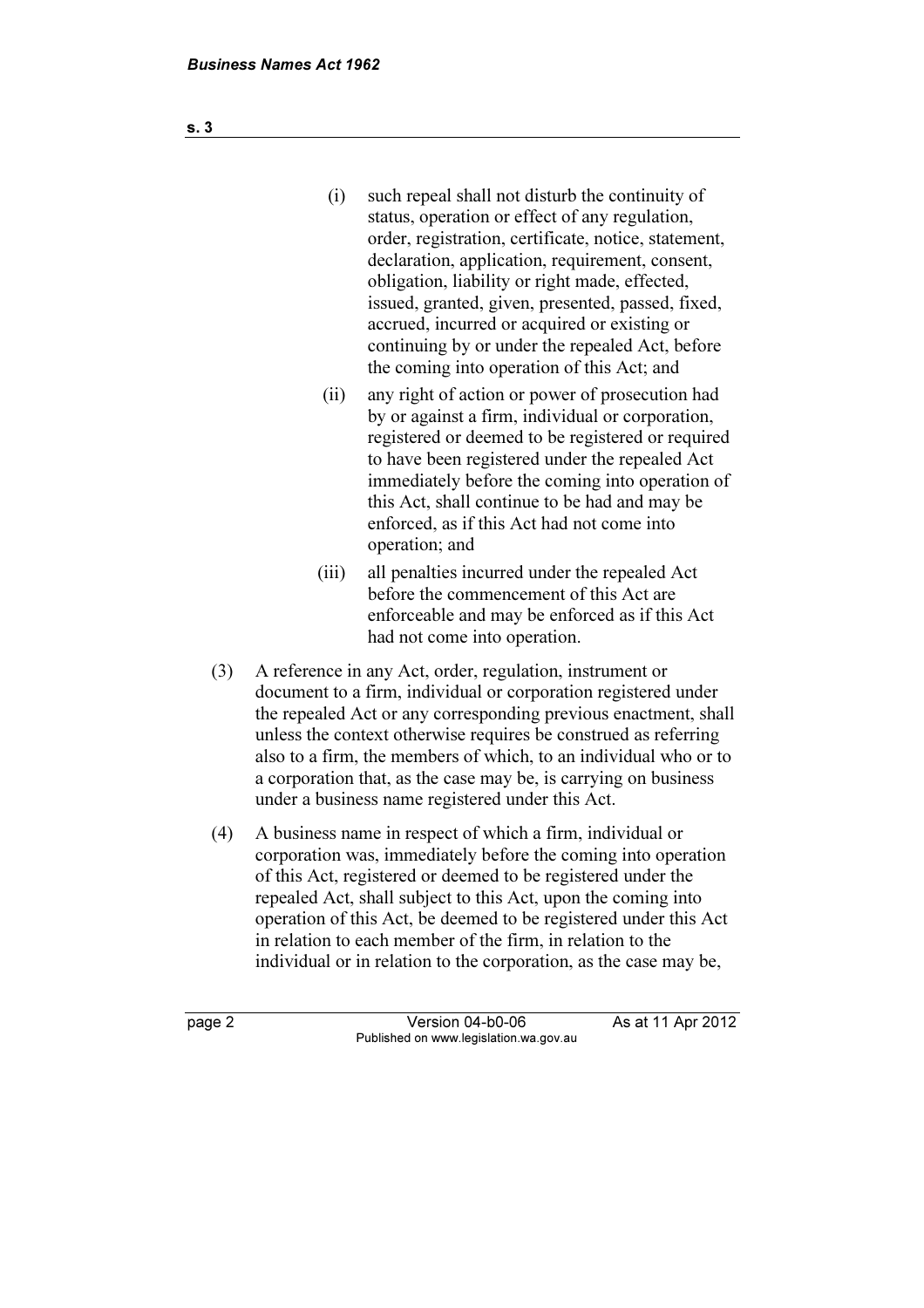## 3A. Expiry of Act

- (1) This Act expires on a day fixed by proclamation.
- (2) A proclamation cannot be made under subsection (1) unless the Commissioner has given the Minister a certificate signed by the Commissioner stating that the operation of this Act is no longer necessary.

[Section 3A inserted: No. 6 of 2012 s. 15.]

#### 4. Terms used

(1) In this Act unless the contrary intention appears —

ASIC means the Australian Securities and Investments Commission of the Commonwealth;

**business** includes trade and profession;

**business name** means a name, style, title or designation under which a business is carried on;

carrying on business includes establishing a place of business in the State, and soliciting or procuring any order from a person in the State and "to carry on business" has a corresponding meaning;

change-over day has the meaning given in the Commonwealth Transitional Act section 4(1);

christian name includes any forename;

Commissioner means the person for the time being designated as the Commissioner under section 4AA;

Commonwealth Transitional Act means the Business Names Registration (Transitional and Consequential Provisions) Act 2011 (Commonwealth);

corporation means a corporation within the meaning of the Corporations Act 2001 of the Commonwealth, other than an exempt body within the meaning of section 66A of that Act;

As at 11 Apr 2012 Version 04-b0-06 Page 3 Published on www.legislation.wa.gov.au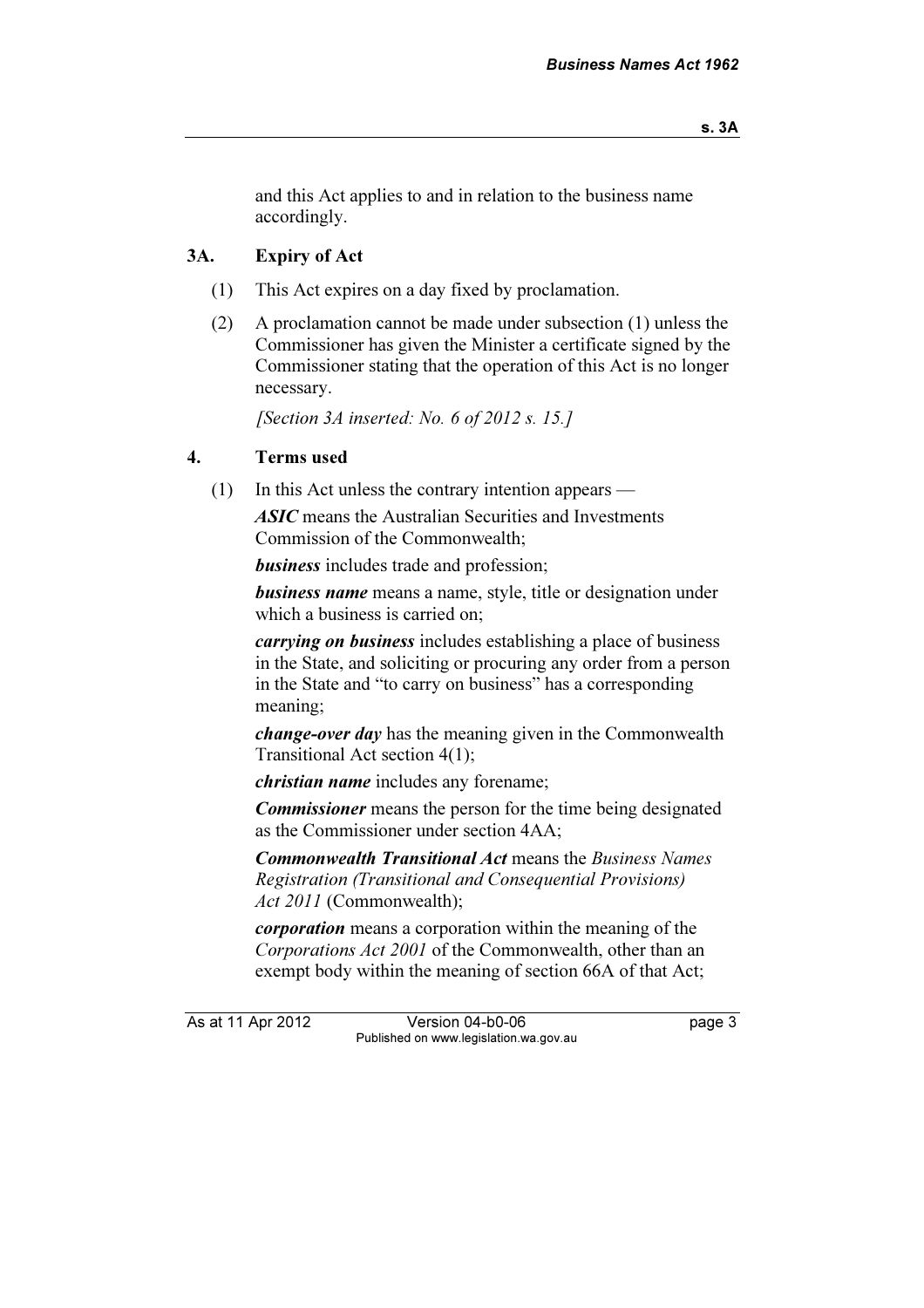Department means the department of the Public Service principally assisting in the administration of this Act;

director in relation to a corporation, includes any person occupying the position of director of the corporation by whatever name called;

firm means an unincorporated body of persons (whether consisting of individuals or of corporations or partly of individuals and partly of corporations) associated together for the purpose of carrying on business;

individual means a natural person and does not include a corporation;

*initial* includes a recognised abbreviation of a christian name:

#### national business names legislation means  $-$

- (a) the Business Names Registration Act 2011 (Commonwealth); and
- (b) the Commonwealth Transitional Act;

register means the register of business names kept under this Act or under any corresponding previous enactment;

repealed Act means the Business Names Act 1942;

secretary, includes —

- (a) any person performing the duties of secretary of the corporation; and
- (b) the local agent of a foreign corporation within the meaning of the Corporations Act 2001 of the Commonwealth;

section means section of this Act.

- (2) For the purposes of this Act, a person shall not be regarded as carrying on business within the State for the reason only that within the State he —
	- (a) is or becomes a party to any action or suit or any administrative or arbitration proceeding, or effects settlement of an action, suit or proceeding or of any claim or dispute; or

page 4 Version 04-b0-06 As at 11 Apr 2012 Published on www.legislation.wa.gov.au

s. 4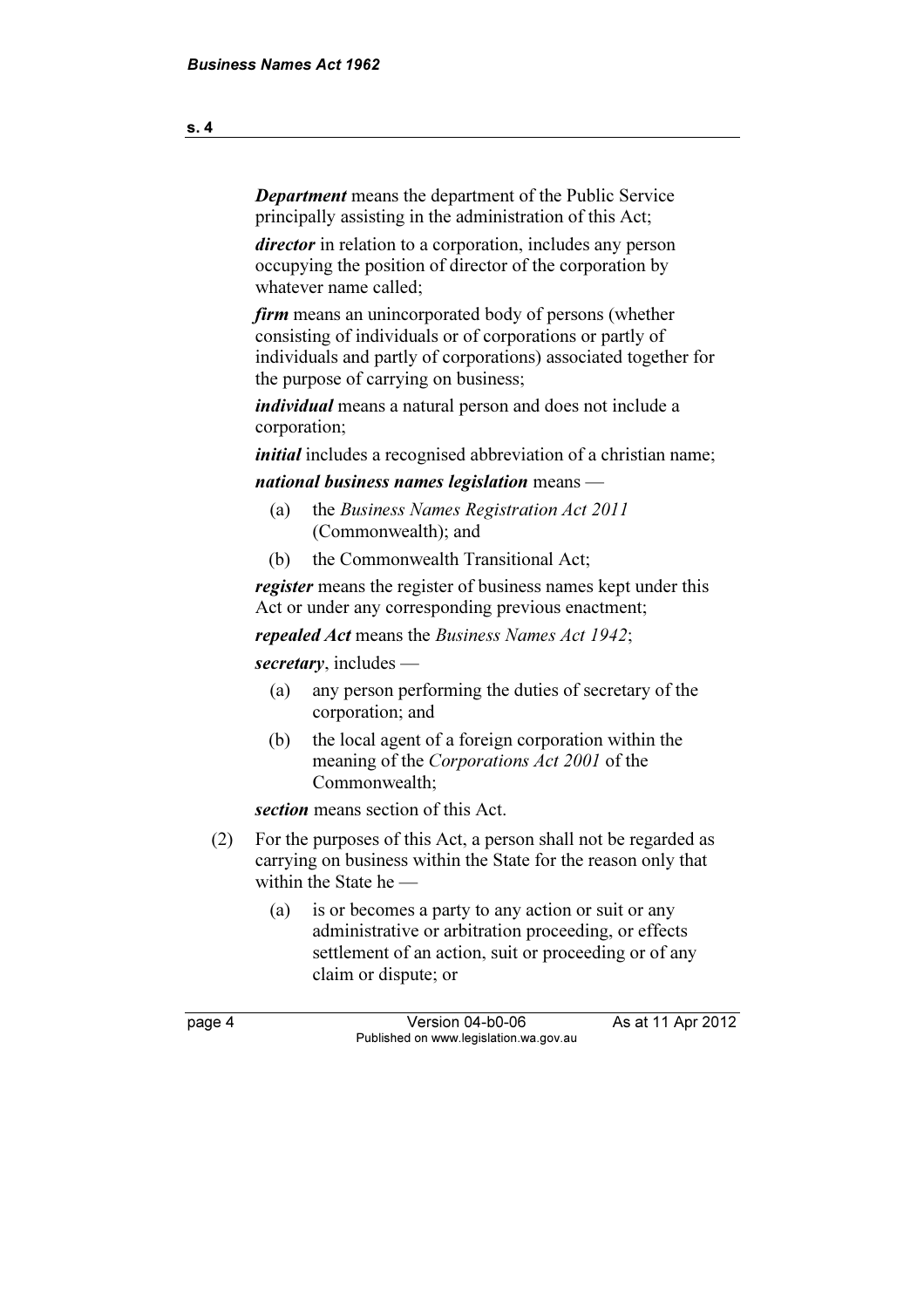- (b) maintains any bank account; or
- (c) effects any sale through an independent contractor; or
- (d) creates evidence of any debt or creates a charge on real or personal property; or
- (e) secures or collects any of his debts or enforces his rights in regard to any securities relating to those debts; or
- (f) conducts an isolated transaction that is completed within a period of 31 days, but not being one of a number of similar transactions repeated from time to time; or
- (g) invests any of his funds or holds any property.
- (3) For the purposes of this Act, a business name shall be deemed to be registered under this Act in relation to a person, if it appears from the register that the person either alone or together with other persons is carrying on business under that name.

 [Section 4 amended: No. 40 of 1976 s. 12; No. 10 of 1982 s. 28; No. 10 of 1998 s. 21; No. 20 of 2003 s. 7; No. 28 of 2006 s. 55; No. 6 of 2012 s. 16.]

#### 4AA. Commissioner

- (1) The Minister is required, by notice published in the Gazette, to designate a person who is an executive officer of the Department as the Commissioner for the purposes of this Act.
- (2) The Commissioner may be referred to by a title specified by the Minister by notice published in the Gazette.
- $(3)$  In this section —

*executive officer* has the meaning given by section  $3(1)$  of the Public Sector Management Act 1994.

[Section 4AA inserted: No. 28 of 2006 s. 56.]

#### 4A. Arrangements for administration of this Act

 (1) The Commissioner may make an arrangement with ASIC about any matter connected with the administration of this Act.

As at 11 Apr 2012 Version 04-b0-06 Page 5 Published on www.legislation.wa.gov.au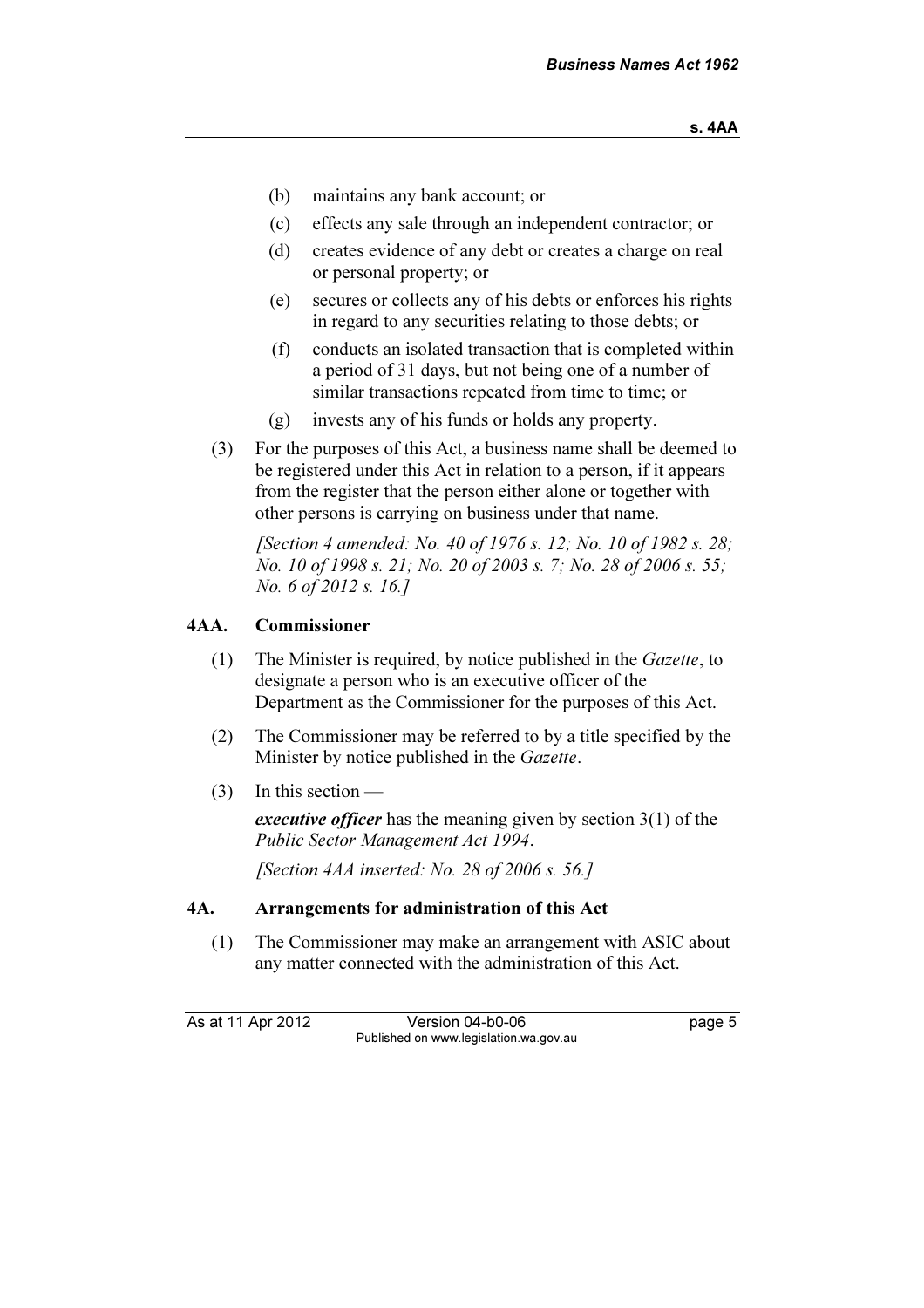- (2) In particular, an arrangement may provide
	- (a) for the performance of functions and the exercise of powers conferred by subsection (3) by ASIC; or
	- (b) for the performance of functions or the exercise of powers of the Commissioner under this Act by staff members of ASIC.
- (3) Subject to subsection (4), ASIC has the functions and powers of the Commissioner under this Act.
- (4) ASIC must not perform a function or exercise a power conferred by subsection (3) except in accordance with an arrangement under this section.

[Section 4A inserted: No. 105 of 1990 s. 98; amended: No. 26 of 1999 s. 64; No. 6 of 2012 s. 17.]

#### 4B. Commissioner may act for purposes of national business names legislation

(1) In this section —

**business names information** means information obtained by the Commissioner in connection with the administration or enforcement of this Act.

- (2) The Commissioner may, on behalf of the State
	- (a) give ASIC notifications under the Commonwealth Transitional Act Schedule 1; and
	- (b) do any other thing that is required to be done by the State to facilitate the transition to the national business names legislation.
- (3) Without limiting subsection (2), the Commissioner may, under the Commonwealth Transitional Act Schedule 1 Part 2 —
	- (a) give ASIC notification that a business name is to be held for the purposes of resolving outstanding matters in relation to the business name; and

page 6 Version 04-b0-06 As at 11 Apr 2012 Published on www.legislation.wa.gov.au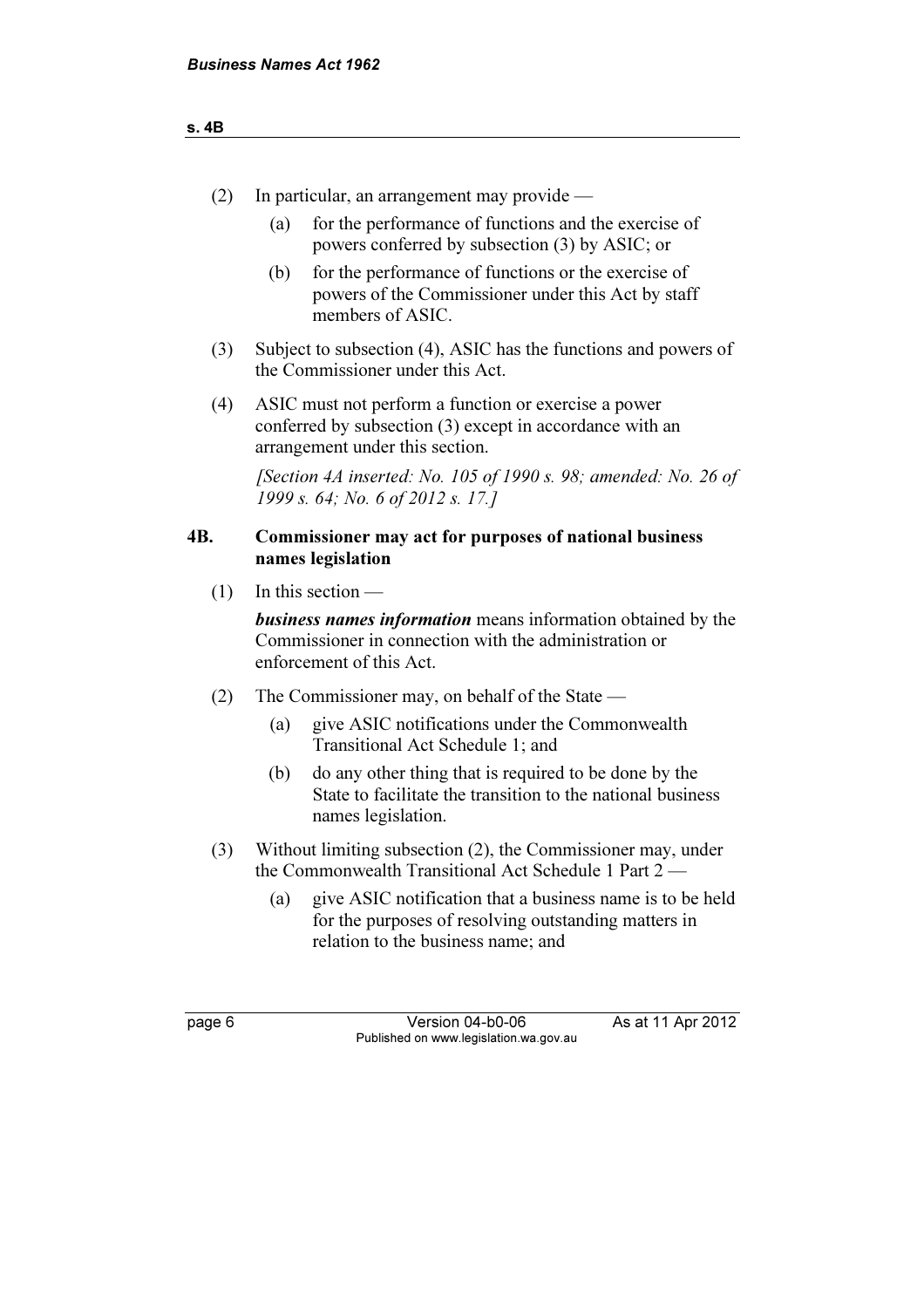- (b) if the Commissioner is satisfied that all outstanding matters in relation to the business name have been finally resolved, give the appropriate notification to ASIC.
- (4) Without limiting subsection (2) or (3), the Commissioner  $m$ ay —
	- (a) disclose to ASIC business names information; and
	- (b) give to ASIC copies of records, containing business names information, that are in the Commissioner's possession or under the Commissioner's control.
- (5) The Commissioner may
	- (a) give notifications under subsection (2) or (3); or
	- (b) disclose business names information, or give a copy of a record, under subsection (4),

 in whatever form the Commissioner considers appropriate (which may include by means of electronic data or in a form appropriate for the purposes of the national business names legislation).

- (6) If anything that this section authorises the Commissioner to do would be contrary to any enactment relating to secrecy or confidentiality, this section prevails.
- (7) Without limiting section 31C, the doing of anything in good faith under this section —
	- (a) does not result in any person incurring civil or criminal liability; and
	- (b) is not to be regarded as a breach of any duty of confidentiality or secrecy imposed by law; and
	- (c) is not to be regarded as a breach of professional ethics or standards or as unprofessional conduct.
- (8) In this section, a reference to the doing of anything includes a reference to an omission to do anything.

As at 11 Apr 2012 Version 04-b0-06 page 7 Published on www.legislation.wa.gov.au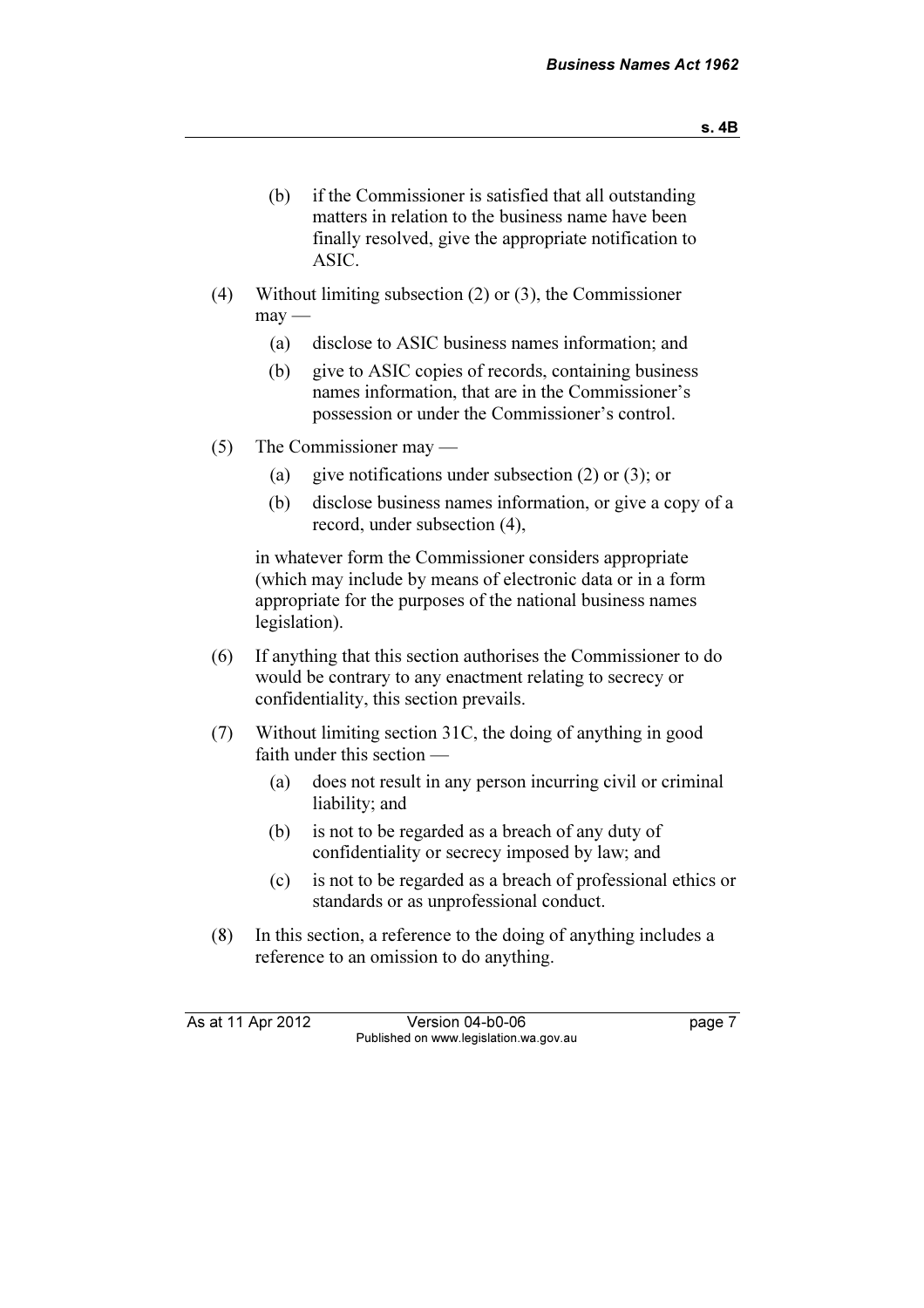#### s. 4C

[Section 4B inserted: No. 6 of 2012 s. 18.]

## 4C. Outstanding matters

 The outstanding matters for the purposes of which the Commissioner may give ASIC notification under section 4B(3) to hold a business name include, but are not limited to, the following —

- (a) an application for the registration of a business name that is made under section 7(1), but not finally dealt with by the Commissioner, before the change-over day;
- (b) an application for the consent of the Minister to the registration of a business name that is made under section 9(1), but not finally dealt with by the Minister, before the change-over day;
- (c) a statement in respect of the renewal of the registration of a business name that is lodged under section 11(1), but not finally dealt with by the Commissioner, before the change-over day;
- (d) a statement that is lodged under section 12, but not finally dealt with by the Commissioner, before the change-over day;
- (e) a notice sent by the Commissioner under section 10(1) before the change-over day that specifies a period that expires on or after the change-over day;
- (f) a notice sent by the Commissioner under section 18(1) or (2) before the change-over day in respect of which the one month period referred to in section 19(1)(b) or (c) expires on or after the change-over day;
- (g) an application for leave of the District Court that is made under section 5A(3), but not finally dealt with by the Court, before the change-over day;
- (h) an application to the State Administrative Tribunal that is made under section 19(3), but not finally dealt with by the Tribunal, before the change-over day;

page 8 Version 04-b0-06 As at 11 Apr 2012 Published on www.legislation.wa.gov.au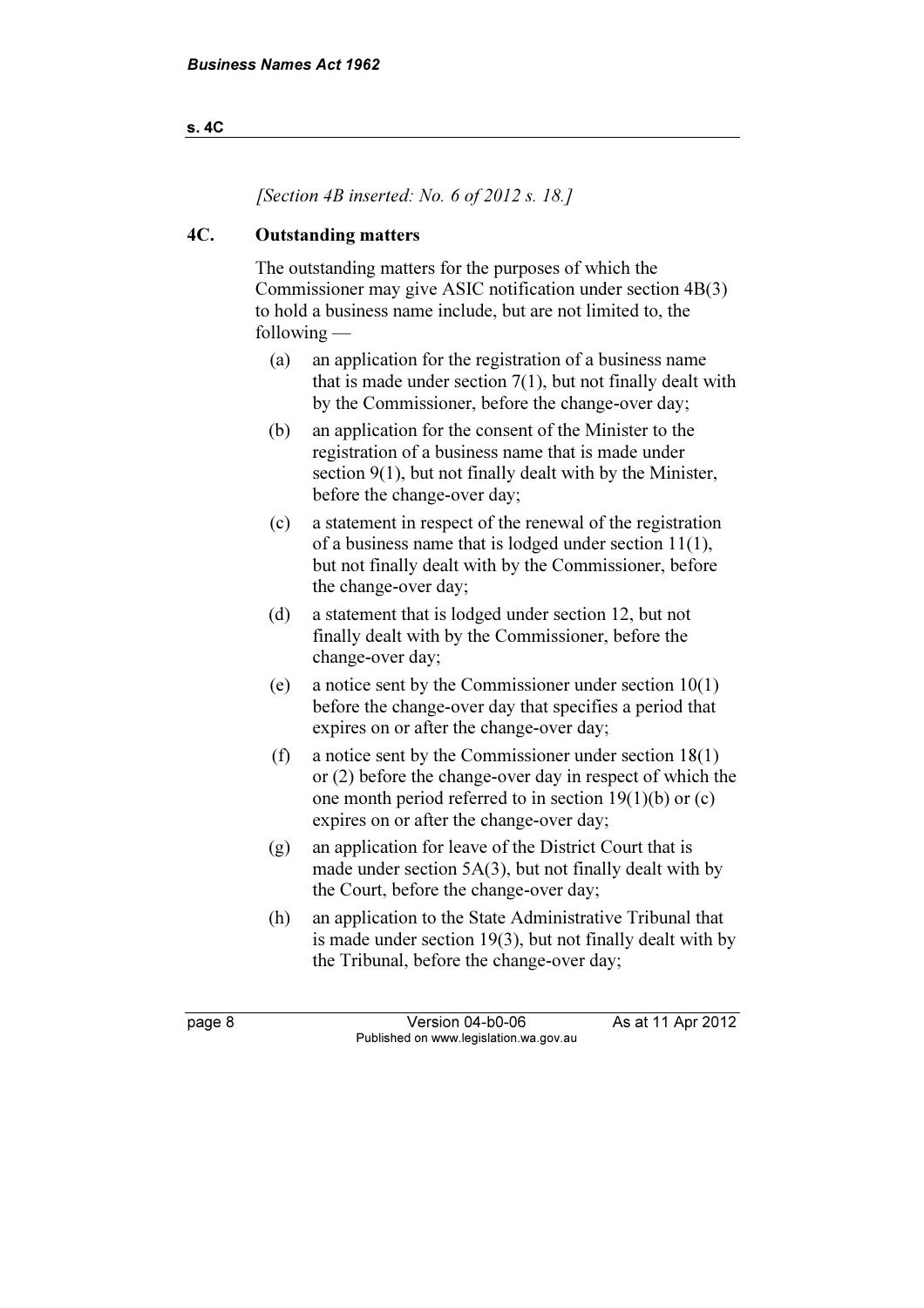- (i) the right of a person to make an application under section 9(1), for the consent of the Minister to the registration of a business name, on or after the change-over day;
- (j) the right of a person to lodge a statement under section 11(1), in respect of the renewal of the registration of a business name, on or after the change-over day;
- (k) the right of a person to make an application to the State Administrative Tribunal under section 19(3) on or after the change-over day.

[Section 4C inserted: No. 6 of 2012 s. 18.]

#### 5. Certain business names to be registered

- (1A) Subsection (1) does not apply to an act or omission that occurs on or after the change-over day.
- (1B) Despite subsection (1A) and The Criminal Code section 11, a person may be punished on or after the change-over day for an offence committed under subsection (1) before the change-over day.
	- (1) A person shall not either alone or in association with other persons, carry on business in the State under a business name unless —
		- (a) the business name consists of the name of that person and the name of each other person, if any, in association with whom that person is so carrying on business without any addition; or
		- (b) the business name is registered under this Act in relation to that person and each other person, if any, in association with whom that person is so carrying on business,

 and where the business name is so registered unless such of the provisions of section 12 as are required to be complied with by

As at 11 Apr 2012 Version 04-b0-06 page 9 Published on www.legislation.wa.gov.au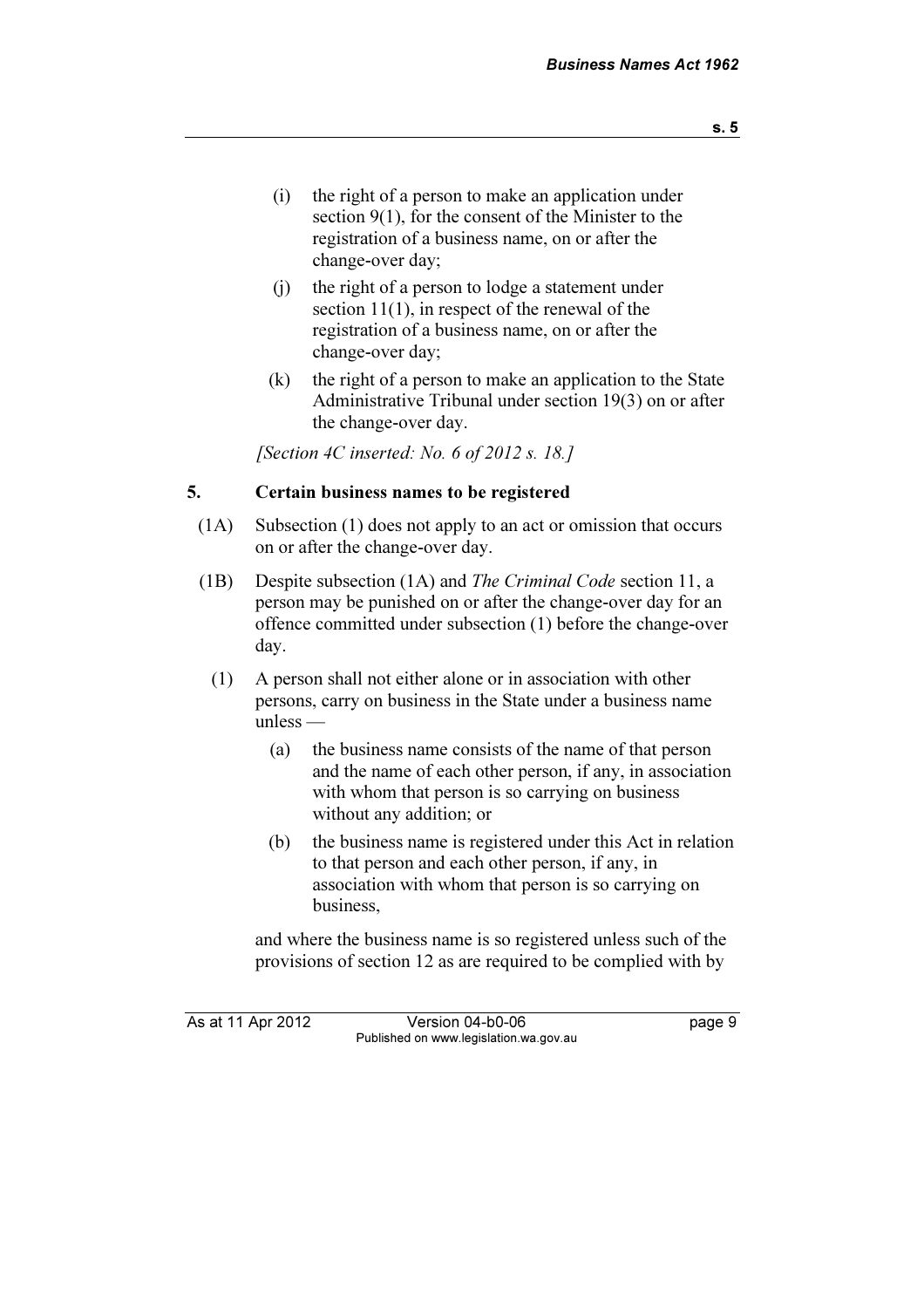or on behalf of the person or persons in relation to whom the name is registered have been complied with. Penalty: \$200. Default penalty.

- (2) For the purposes of subsection (1) and of section 5A(2) the name of a person consists of —
	- (a) in the case of an individual, his full name or his surname together with —
		- (i) his christian name or names; or
		- (ii) the initial or initials of his christian name or names; or
		- (iii) a combination of one or more of his christian names and the initial or initials of his remaining christian name or names; or
		- (iv) the christian name or names by which he is commonly known or the initial or initials by which he is commonly known or any combination of one or more of those names and those initials;
	- (b) in the case of a corporation, the corporate name of the corporation.
- (3) The addition to a business name of words indicating that the business is carried on in succession to a former owner of the business shall, for the purposes of subsection (1) and of section 5A(2), be deemed not to be an addition to the business name.
- (4) Where a business is carried on by an official receiver, a trustee in bankruptcy or a trustee under a deed or scheme of arrangement entered into under a law of the Commonwealth relating to bankruptcy, or by a receiver, manager or other person appointed by a court or under the powers contained in any instrument to carry on that business, the business shall, for the purposes of this Act, be deemed to be carried on by the person

page 10 Version 04-b0-06 As at 11 Apr 2012 Published on www.legislation.wa.gov.au

s. 5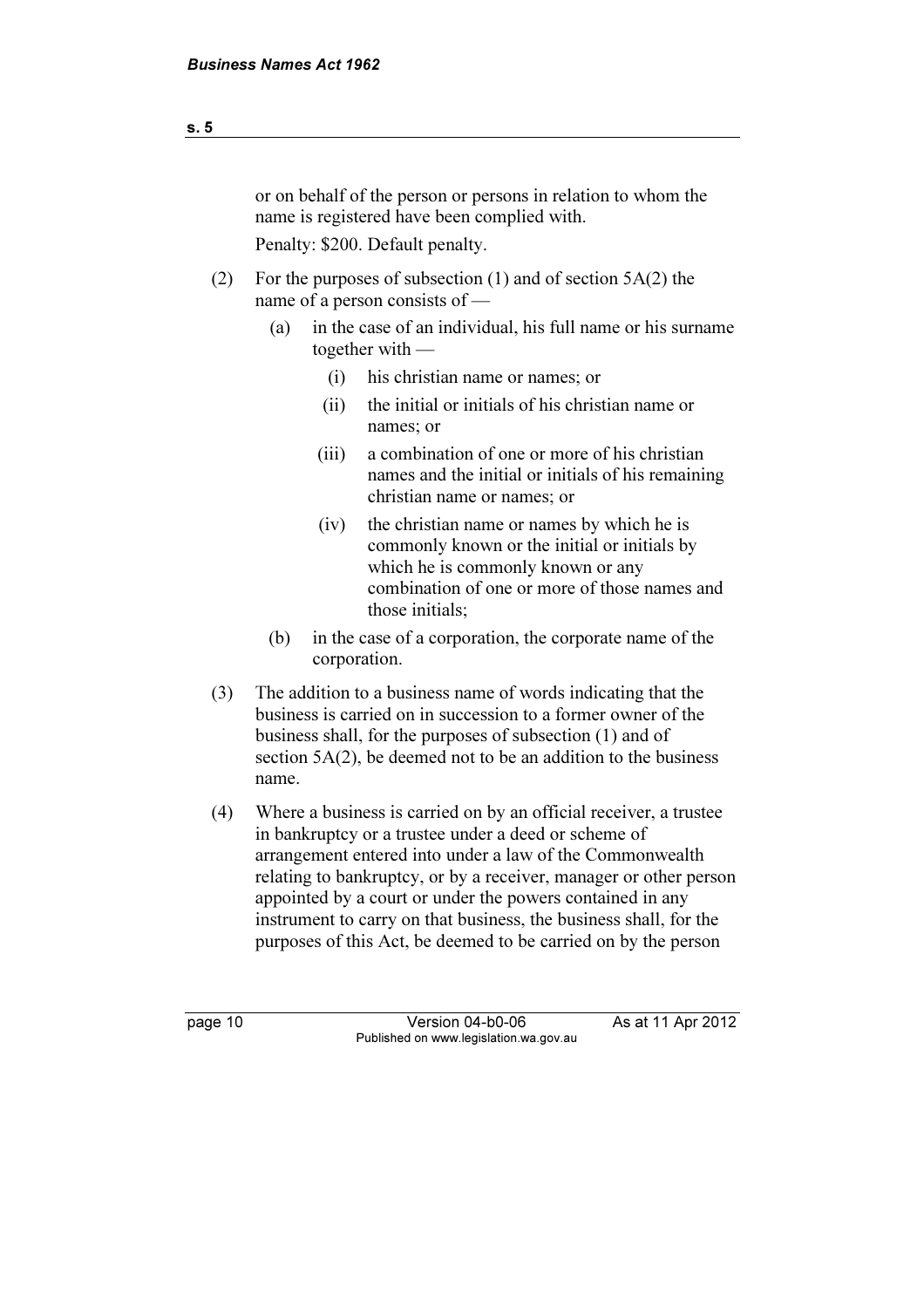who carried on the business immediately before the appointment of the receiver, trustee, manager or other person.

 (5) Notwithstanding anything in this Act, a contravention of or failure to comply with any provision of this Act does not operate to avoid any agreement, transaction, act or matter.

[Section 5 amended: No. 113 of 1965 s. 8; No. 40 of 1976 s. 3; No. 6 of 2012 s. 19.]

#### 5A. Leave of District Court required in certain cases before using business name

- (1) This section applies to a person convicted whether before or after the commencement of this section, and whether within or without the State —
	- (a) on indictment of an offence in connection with the promotion, formation or management of a corporation; or
	- (b) of an offence involving fraud or dishonesty punishable on conviction with imprisonment for 3 months or more; or
	- (c) of an offence under
		- (i) section 108, 229, 554, 555, 556, 559 or 560 of the Companies (Western Australia) Code<sup>3</sup>, section 44 of the Companies (Acquisition of Shares) (Western Australia) Code<sup>3</sup> or section 129 of the Securities Industry (Western Australia) Code<sup>3</sup>: or
		- (ii) any provision of an equivalent law of another State or of a Territory of the Commonwealth that corresponds with any of the provisions in subparagraph (i); or
		- (iii) any provision of a law of the State, of another State or of a Territory of the Commonwealth that was in effect before the provisions in

As at 11 Apr 2012 Version 04-b0-06 page 11 Published on www.legislation.wa.gov.au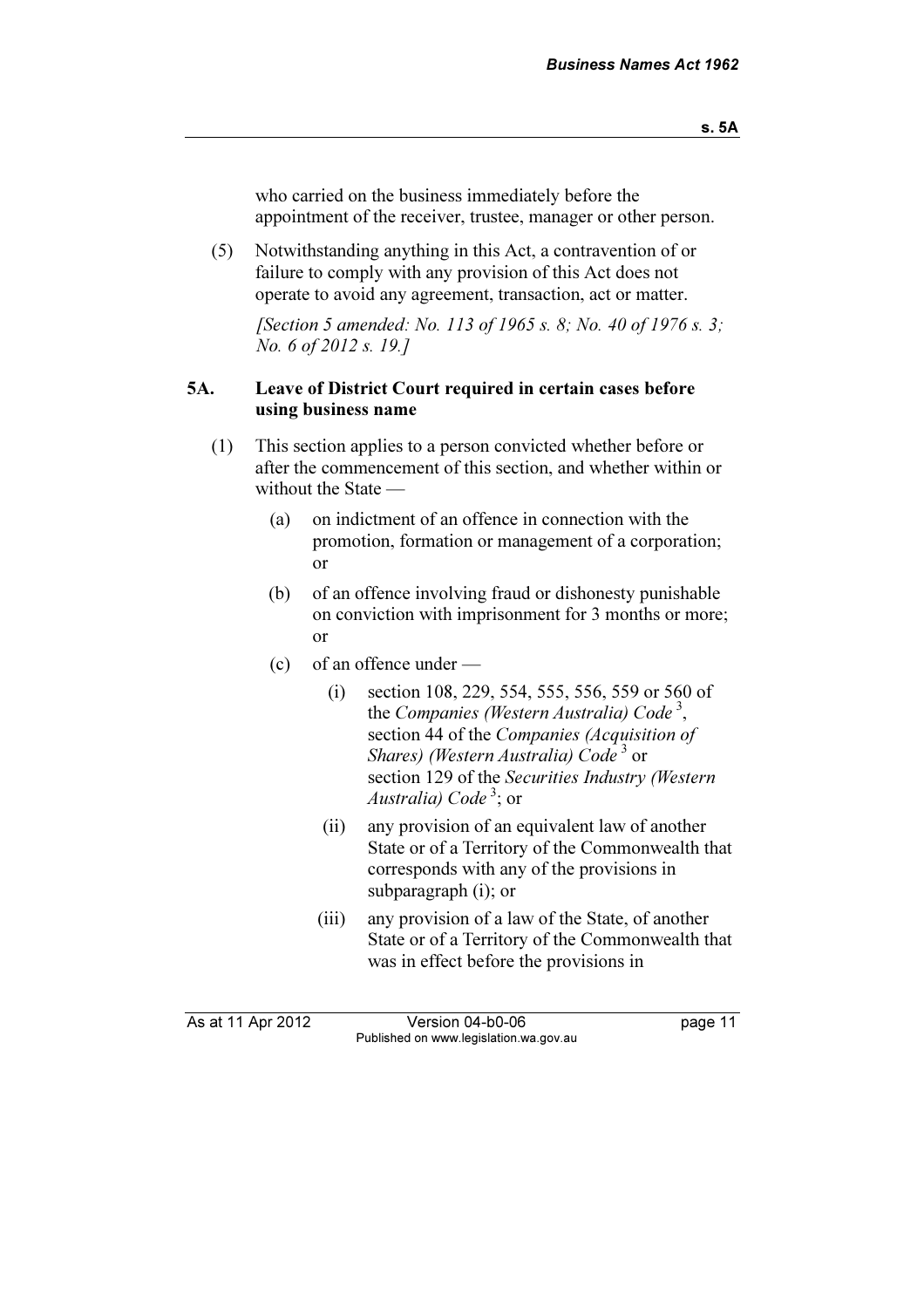subparagraph (i) and that corresponds with any of the provisions in subparagraph (i); or

- (iv) any provision of the Corporations Law that corresponds with any of the provisions in subparagraph (i); or
- (v) any provision of the Corporations Act 2001 of the Commonwealth that corresponds with any of the provisions in subparagraph (i).
- (2A) Subsection (2) does not apply to the carrying on of business on or after the change-over day.
- (2B) Despite subsection (2A) and The Criminal Code section 11, a person may be punished on or after the change-over day for an offence committed under subsection (2) before the change-over day.
	- (2) A person to whom this section applies shall not, within the period of 5 years next succeeding any occasion on which he is convicted as referred to in subsection (1) or, where he has served a term of imprisonment imposed pursuant to any such conviction, within the period of 5 years next succeeding his release from that imprisonment, carry on business in the State under a business name unless —
		- (a) the business name under which he so carries on business —
			- (i) consists of his name; or
			- (ii) where he carries on business in association with another person or other persons, consists of his name and the name or names of the person or persons in association with whom he carries on business,

without any addition; or

 (b) he has obtained the leave of The District Court of Western Australia upon application made as provided by subsection (3) so to carry on business.

page 12 **Version 04-b0-06** As at 11 Apr 2012 Published on www.legislation.wa.gov.au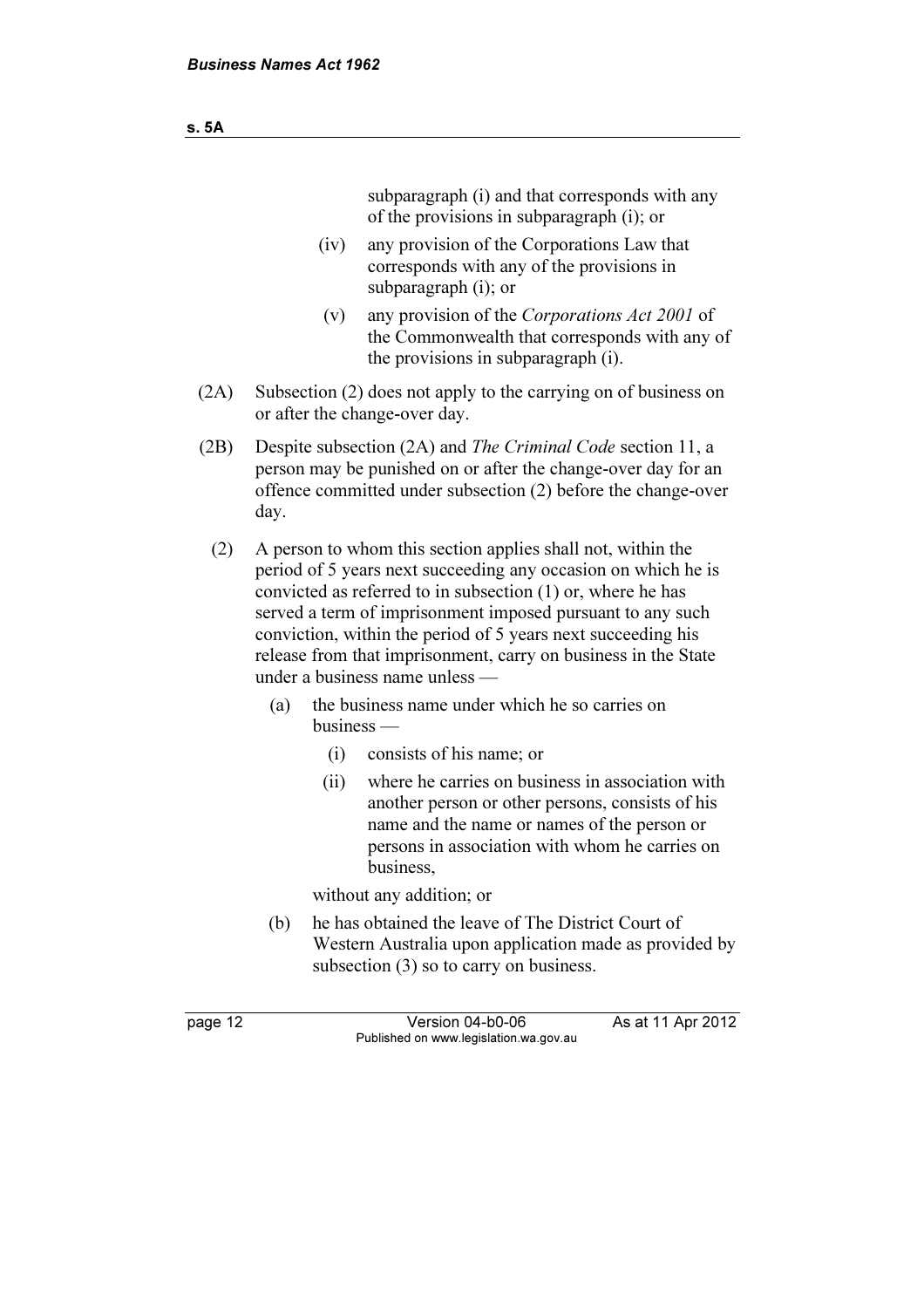Penalty: \$400.

- (3) An application for leave of the District Court shall not be made unless the Minister has been given not less than 28 days' notice of the proposed application.
- (4A) An application cannot be made under subsection (3) on or after the change-over day.
- (4B) If an application made under subsection (3) is not finally dealt with by the District Court before the change-over day, on or after the change-over day the Court may decide whether, had the application been finally dealt with by the Court before the change-over day, the Court would have granted leave under this section.
	- (4) The Minister may be represented at the hearing of, and may oppose, the application.
	- (5) Nothing in this section shall be construed as affecting the operation of section 5.
	- (6) Nothing in this section shall make it an offence for any person to carry on business under a business name which immediately before the commencement of this section and at all times thereafter has been a business name registered under this Act under which that person was carrying on business in the State.

[Section 5A inserted: No. 40 of 1976 s. 4; amended: No. 10 of 1982 s. 28; No. 20 of 2003 s. 8; No. 50 of 2003 s. 41(2); No. 6 of 2012 s. 20.]

#### 6. Register of business names

- (1A) This section does not apply on or after the change-over day.
	- (1) The Commissioner shall keep a register of business names registered under this Act, in such form as he thinks fit.
	- (2) A statement lodged under this Act in relation to a business name registered under this Act, whether lodged before or after the

As at 11 Apr 2012 **Version 04-b0-06** page 13 Published on www.legislation.wa.gov.au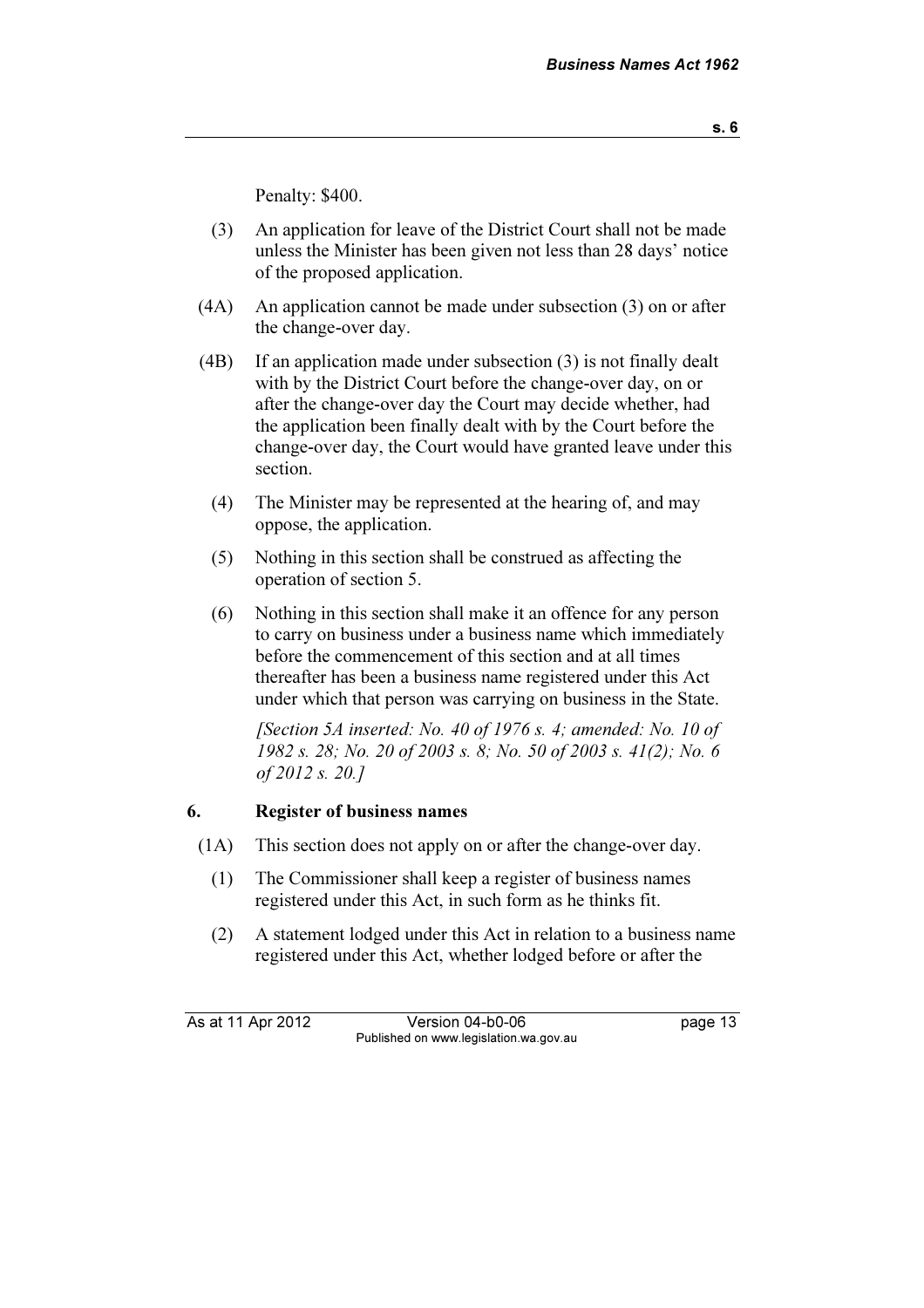registration, shall for the purposes of this Act be deemed to be incorporated with and to form part of the register.

 (3) The register of the business names of firms, individuals and corporations registered or deemed to be registered under the repealed Act shall be deemed to be incorporated with and to form part of the register kept under this Act.

[Section 6 amended: No. 40 of 1976 s. 12; No. 6 of 2012 s. 21.]

## 7. Registration of business names

- (1A) An application cannot be made under subsection (1) on or after the change-over day.
	- (1) An application for the registration of a business name shall be made by lodging with the Commissioner a statement in the prescribed form, which shall be signed by the person or persons carrying on or proposing to carry on business in the State under that name, shall be accompanied by the prescribed fee, and shall set out —
		- (a) the business name; and
		- (b) a concise description of the true nature of the business carried on or proposed to be carried on under that name by the applicant or applicants; and
		- (c) the address of each place in the State where the business is or is proposed to be carried on showing, if the business is or is proposed to be carried on at more than one place in the State, which of those places is the principal place of business; and
		- (ca) the address of the place in the State where a notice given under this Act may be served; and
		- (d) the christian names and surname and any former christian names or surname and the usual place of residence of each applicant who is an individual and the corporate name and the place of the registered office of each applicant that is a corporation; and

page 14 Version 04-b0-06 As at 11 Apr 2012 Published on www.legislation.wa.gov.au

s. 7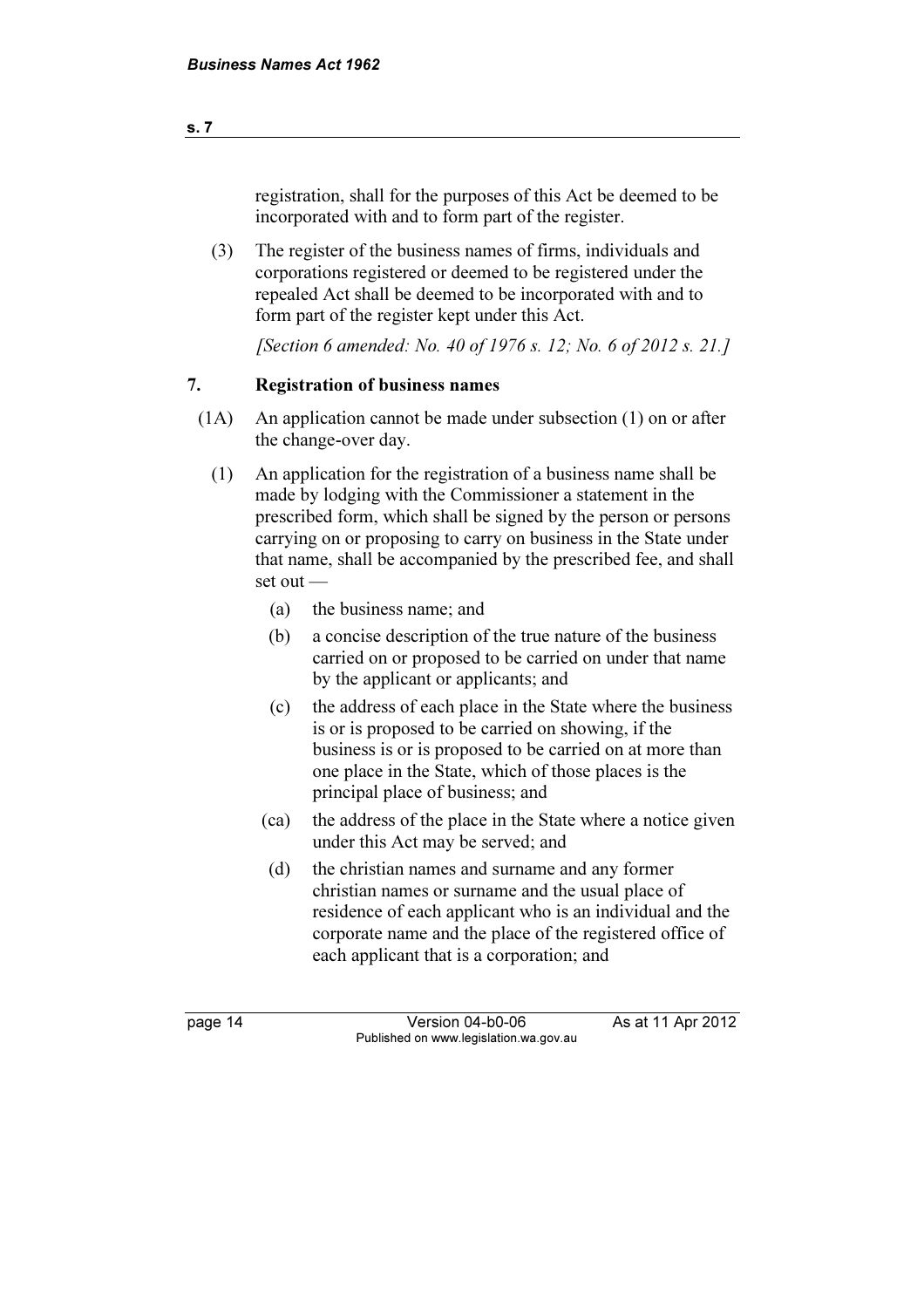- (e) the date or proposed date of commencement of the carrying on of business in the State under the business name by the applicant or applicants; and
- (f) where the business name is a name adopted by the applicant or applicants in substitution for another name, that other name.
- (2) If an applicant is an infant, he shall be so described in the statement and the date of his birth shall be set out in the statement.
- (3) Subject to this Act, the Commissioner shall, upon the lodging of a statement under subsection (1) in relation to a business name, if the statement is finally dealt with by the Commissioner before the change-over day, register the business name.
- (4A) If an application made under subsection (1) for the registration of a business name is not finally dealt with by the Commissioner before the change-over day, the Commissioner may, on or after the change-over day, decide whether, had the application been finally dealt with before the change-over day, the Commissioner would have registered the business name.
	- (4) The Commissioner shall, upon registering a business name before the change-over day, issue a certificate of registration in the prescribed form signed by the Commissioner.
- (5)(a) The Commissioner may, before the change-over day, upon payment of the prescribed fee issue a further certificate of registration.
	- (b) Where the Commissioner is duly notified in accordance with section 12(1) of particulars of a change occurring in relation to the place or places in the State at which a business is carried on under a business name registered under this Act or in the address of any such place and the statement lodged under section 12(1) is finally dealt with by the Commissioner before the change-over day, the Commissioner shall, before the change-over day, issue, without any fee being payable therefor,

As at 11 Apr 2012 **Version 04-b0-06 page 15** Published on www.legislation.wa.gov.au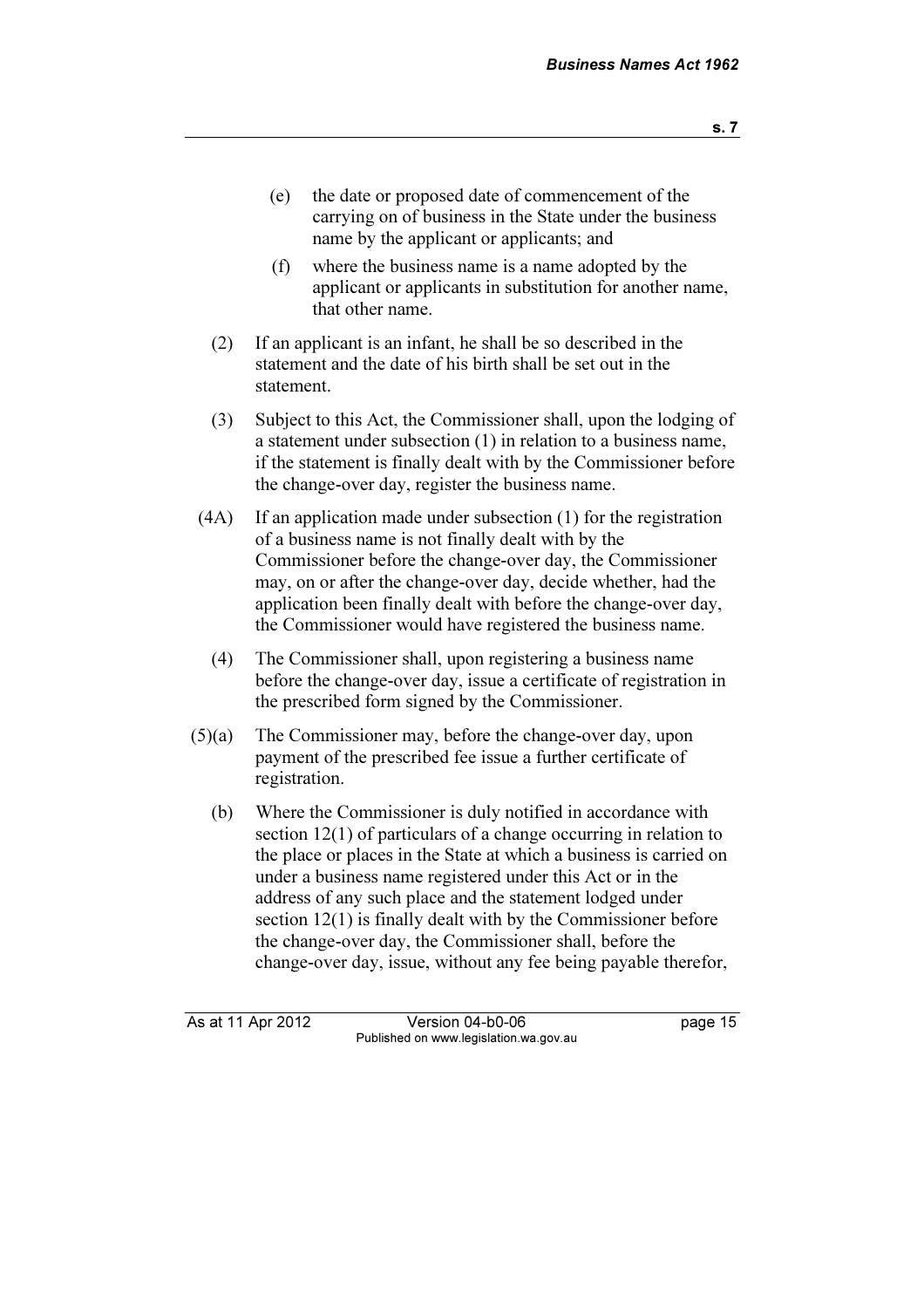- (6) A business name shall not be registered under this Act if the statement referred to in subsection (1) is lodged with the Commissioner on a date preceding by more than 2 months the date shown in the statement as the proposed date of commencement of carrying on business.
- (7) The Commissioner may refuse to register a business name, if he is not satisfied that the particulars set out in the statement lodged under subsection (1) are correct.

 [Section 7 amended: No. 40 of 1976 s. 12; No. 74 of 2003 s. 31(2) and (3); No. 6 of 2012 s. 22.]

[8. Deleted: No. 74 of 2003 s. 31(4).]

#### 9. Restriction on registration of business names that are undesirable etc.

- (1A) An application for the consent of the Minister under subsection (1) to the registration of a business name cannot be made —
	- (a) in the case of a decision of the Commissioner, made before the change-over day, that the business name may be registered only with the consent of the Minister after the end of 2 months after the change-over day; or
	- (b) in the case of a decision of the Commissioner, made on or after the change-over day as provided for by section 7(4A), that before the change-over day the Commissioner would have registered the business name only with the consent of the Minister — more than 28 days after the Commissioner's decision.
	- (1) Except with the consent of the Minister, a business name shall not be registered under this Act if the business name is a name that is, in the opinion of the Commissioner, undesirable or is a name or a name of a kind that the Minister has, for the purposes

page 16 **Version 04-b0-06** As at 11 Apr 2012 Published on www.legislation.wa.gov.au

s. 9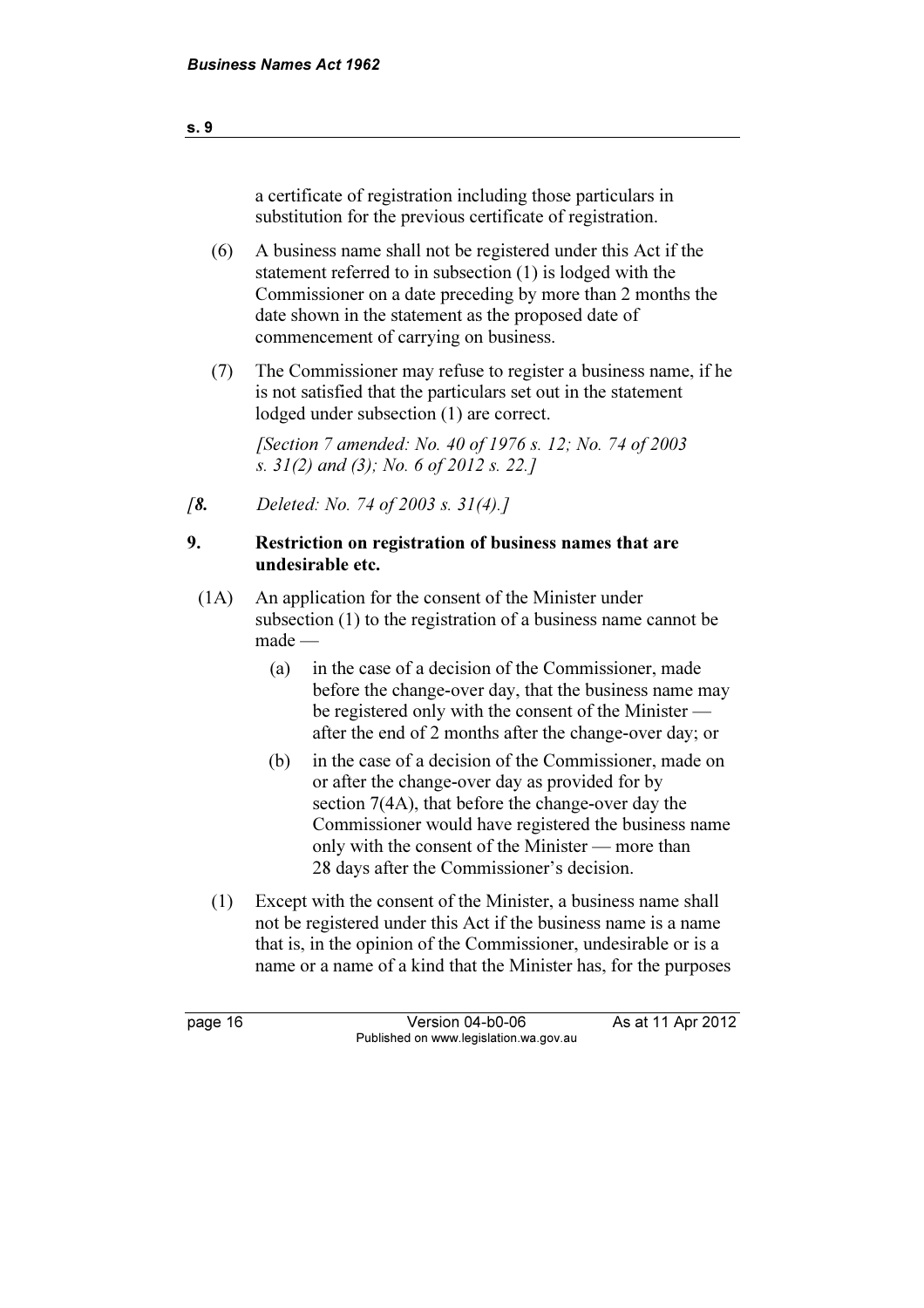of this Act, directed the Commissioner not to accept for registration.

- (2A) Subsection (2B) applies if
	- (a) an application is made under subsection (1), but not finally dealt with by the Minister, before the change-over day; or
	- (b) an application is made under subsection (1) on or after the change-over day in accordance with subsection (1A).
- (2B) On or after the change-over day, the Minister may decide whether, had the application for consent under subsection (1) been made and finally dealt with by the Minister before the change-over day, the Minister would have consented to the registration of the business name to which the application relates.
	- (2) The Minister shall cause a direction given by him under subsection (1) to be published in the *Government Gazette* and a copy of the direction to be forwarded to the Minister of the Commonwealth, the Minister of each State other than this State and the Minister of a Territory, responsible for the administration of an Act that relates to the registration of business names.

 [Section 9 amended: No. 40 of 1976 s. 12; No. 74 of 2003 s. 31(5); No. 6 of 2012 s. 23.]

#### 10. Power to cancel registration of business names that are undesirable etc.

 (1) If a business name, that could not be registered under this Act without contravention of section 9(1), is registered through inadvertence or otherwise, the Commissioner may, before the change-over day, send by post a notice addressed to the person or persons in relation to whom the name is so registered, at the place shown in the register as the place where business is carried on under that name —

As at 11 Apr 2012 Version 04-b0-06 Page 17 Published on www.legislation.wa.gov.au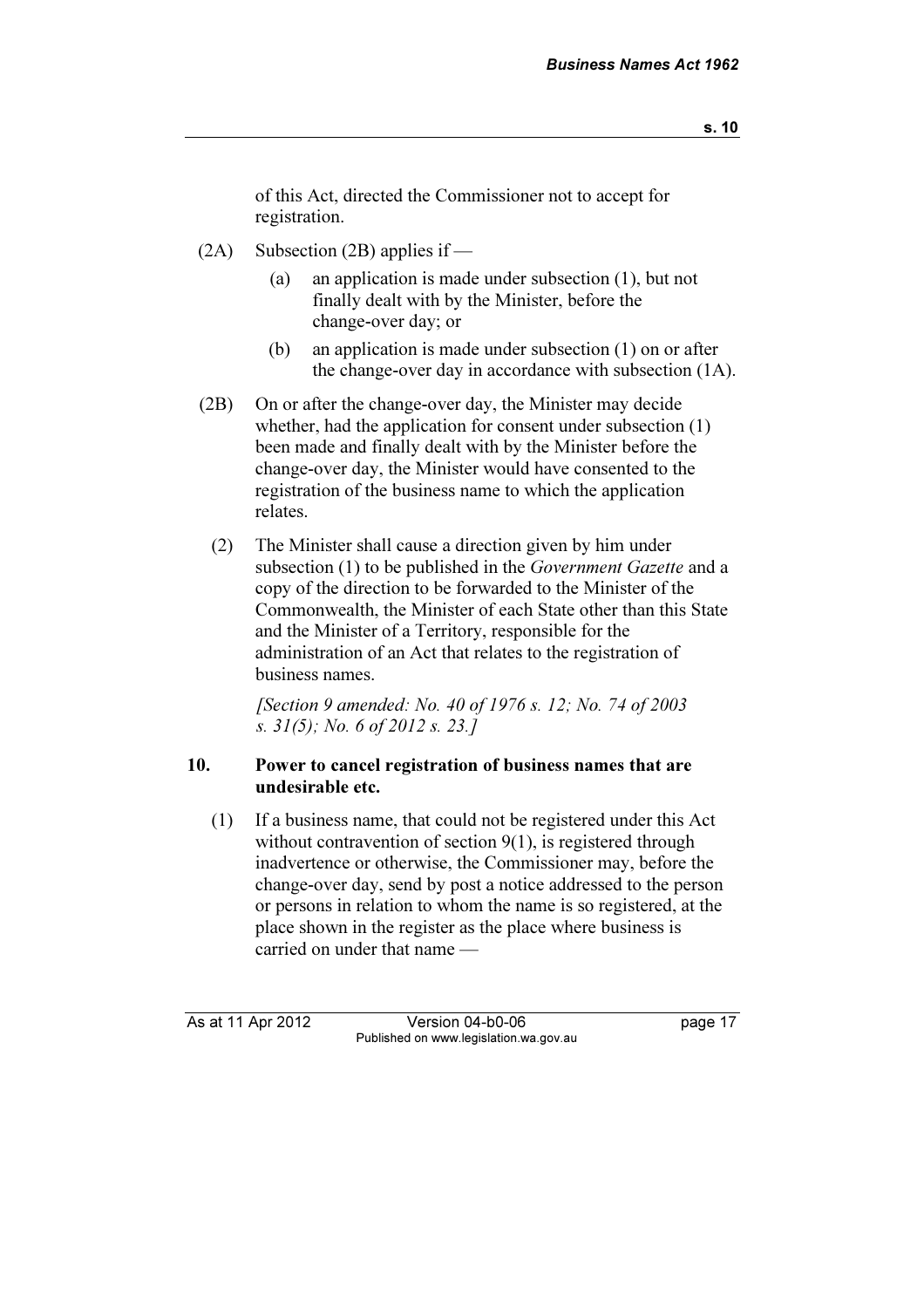- (a) stating that he proposes to cancel the registration of that name upon the expiration of such period (being a period of not less than 28 days) as is specified in the notice; and
- (b) setting out his reasons for the proposed cancellation,

 and, if the period specified in the notice expires before the change-over day, upon the expiration of that period the Commissioner may cancel the registration of that name.

- (2A) Subsection (2B) applies if, before the change-over day, the Commissioner sends a notice under subsection (1), in respect of a business name, that specifies a period that expires on or after the change-over day.
- (2B) Upon the expiration of the period specified in the notice, the Commissioner may decide whether, had the period specified in the notice expired before the change-over day, the Commissioner would have cancelled the registration of the business name under subsection (1).
	- (2) The Commissioner shall not, except with the approval of the Minister, exercise his powers under subsection (1) or (2B) with respect to a business name that is deemed to be registered under this Act by virtue of section 3(4).
	- (3) The Minister may at any time before the expiration of the period specified in a notice given by the Commissioner under subsection (1) annul the notice.
	- (4) The Commissioner may remit any fee payable in respect of an application for the registration of a new business name the registration of which is cancelled under subsection (1) or would have been cancelled under subsection (2B).

 [Section 10 amended: No. 40 of 1976 s. 12; No. 6 of 2012 s. 24.]

page 18 Version 04-b0-06 As at 11 Apr 2012 Published on www.legislation.wa.gov.au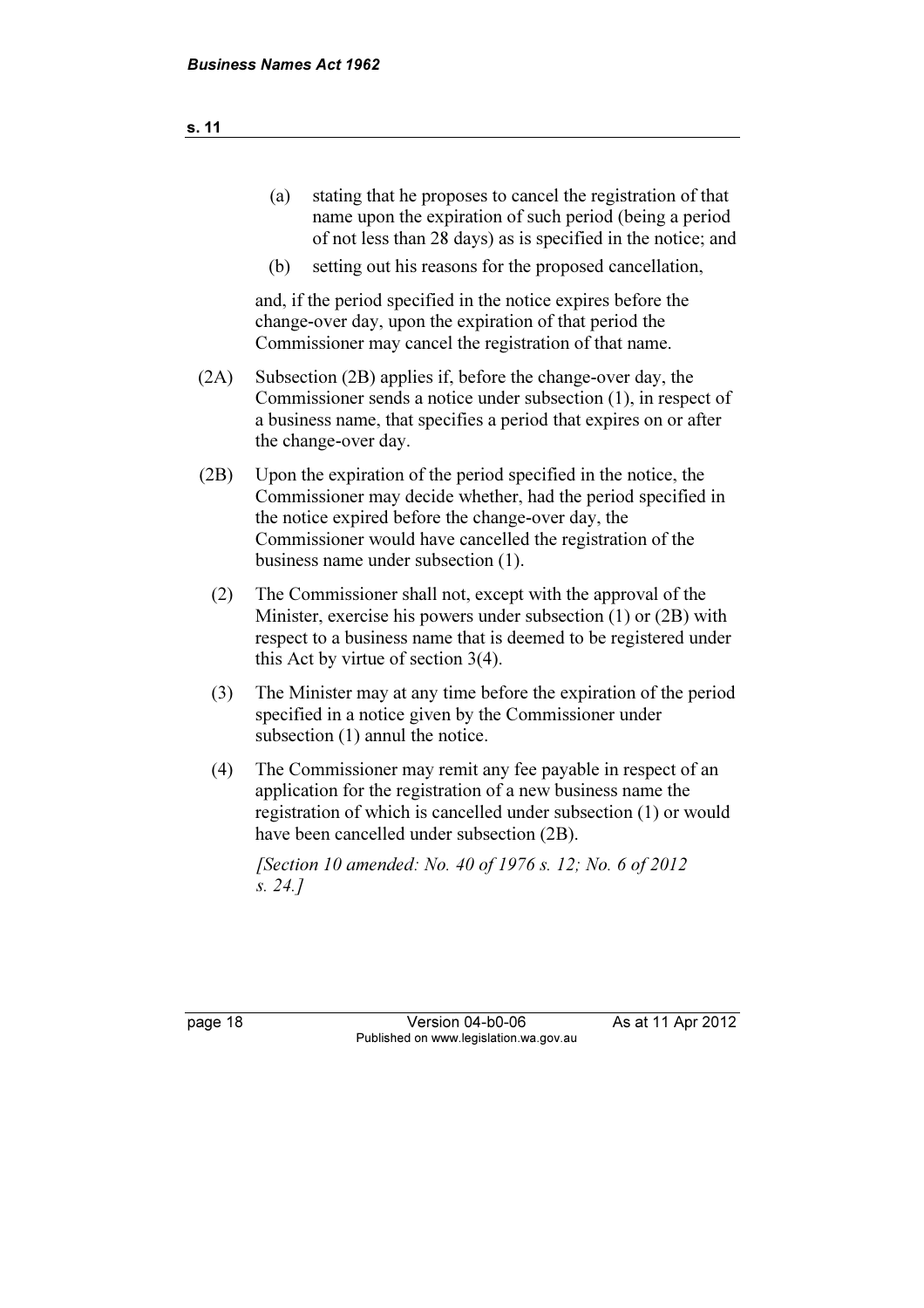#### s. 11

#### 11. Renewal of registration

- (1A) A statement cannot be lodged under subsection (1) in respect of the registration of a business name that expires on or after the change-over day.
- (1B) If the registration of a business name expires before the change-over day, the fact that the period of one month after the expiry of the registration ends on or after the change-over day does not prevent a statement being lodged under subsection (1) at any time within that period.
	- (1) The registration of a business name remains in force for a period of 3 years, but the registration may from time to time be renewed by lodging with the Commissioner, at any time within the period of one month before or after the expiry of the registration or within such further time as the Commissioner allows, a statement in the prescribed form, signed by the person or one of the persons in relation to whom the name is registered, together with the prescribed fee.
- (1a) If, and to the extent that, the fee referred to in subsection (1) is a tax, this subsection imposes the tax.
- (2A) Subsection (2B) applies if
	- (a) a statement is lodged under subsection (1), but not finally dealt with by the Commissioner, before the change-over day; or
	- (b) a statement is lodged under subsection (1) on or after the change-over day.
- (2B) The Commissioner may, on or after the change-over day, decide whether, had the statement been lodged and finally dealt with before the change-over day, the Commissioner would have renewed the registration of the business name under subsection  $(1)$ .
	- (2) If a statement lodged under subsection (1) is finally dealt with by the Commissioner before the change-over day, the renewal of a registration shall be deemed to have been effected for a

As at 11 Apr 2012 Version 04-b0-06 page 19 Published on www.legislation.wa.gov.au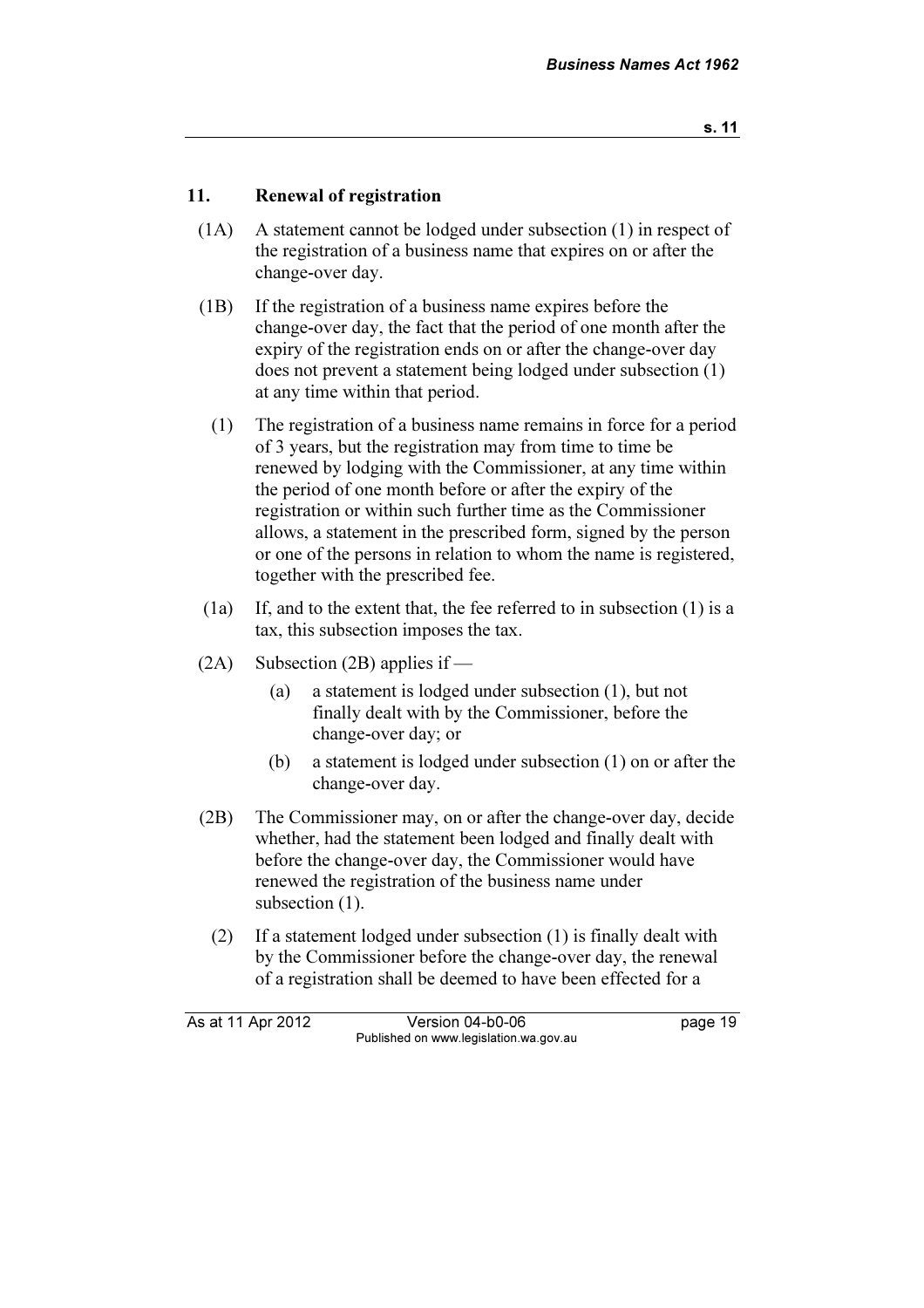further period of 3 years as from the day on which the previous registration expires or has expired, as the case may be.

 (3A) If a statement lodged under subsection (1) is dealt with in accordance with subsection (2B), the previous registration of the business name to which the statement relates is to be taken to have remained in force in respect of the period between when the previous registration expired and the change-over day.

- (3) In respect of the registration of a business name that expires before the change-over day, the Commissioner shall before or after the expiration of the registration of the business name, but not earlier than one month before the expiration (and in any case, before the change-over day), send by post to the person or persons in relation to whom the business name is or was registered, at the place shown in the register as the place where business is carried on under that name, a notice of the date on which the registration is due to expire or has expired, as the case may be.
- (4) Where the registration of a business name has expired the Commissioner shall not, except where he is of the opinion that owing to the nature of the business and the locality in which it is carried on the public are not likely to be misled, accept for registration from any person or persons other than the person or persons in relation to whom the business name was registered any business name that is identical with that business name or that, in the opinion of the Commissioner, so nearly resembles it as to be calculated to deceive, until the expiration of one month after the sending of the notice referred to in subsection (3).
- (5) Notwithstanding the provisions of subsection (1), the following provisions apply in relation to a business name that is deemed to be registered under this Act by virtue of being registered or having been deemed to have been registered under the repealed  $Act -$ 
	- (a) the registration of the business name remains in force, subject to this Act, until a date fixed by the Commissioner; and

Version 04-b0-06 As at 11 Apr 2012 Published on www.legislation.wa.gov.au

s. 11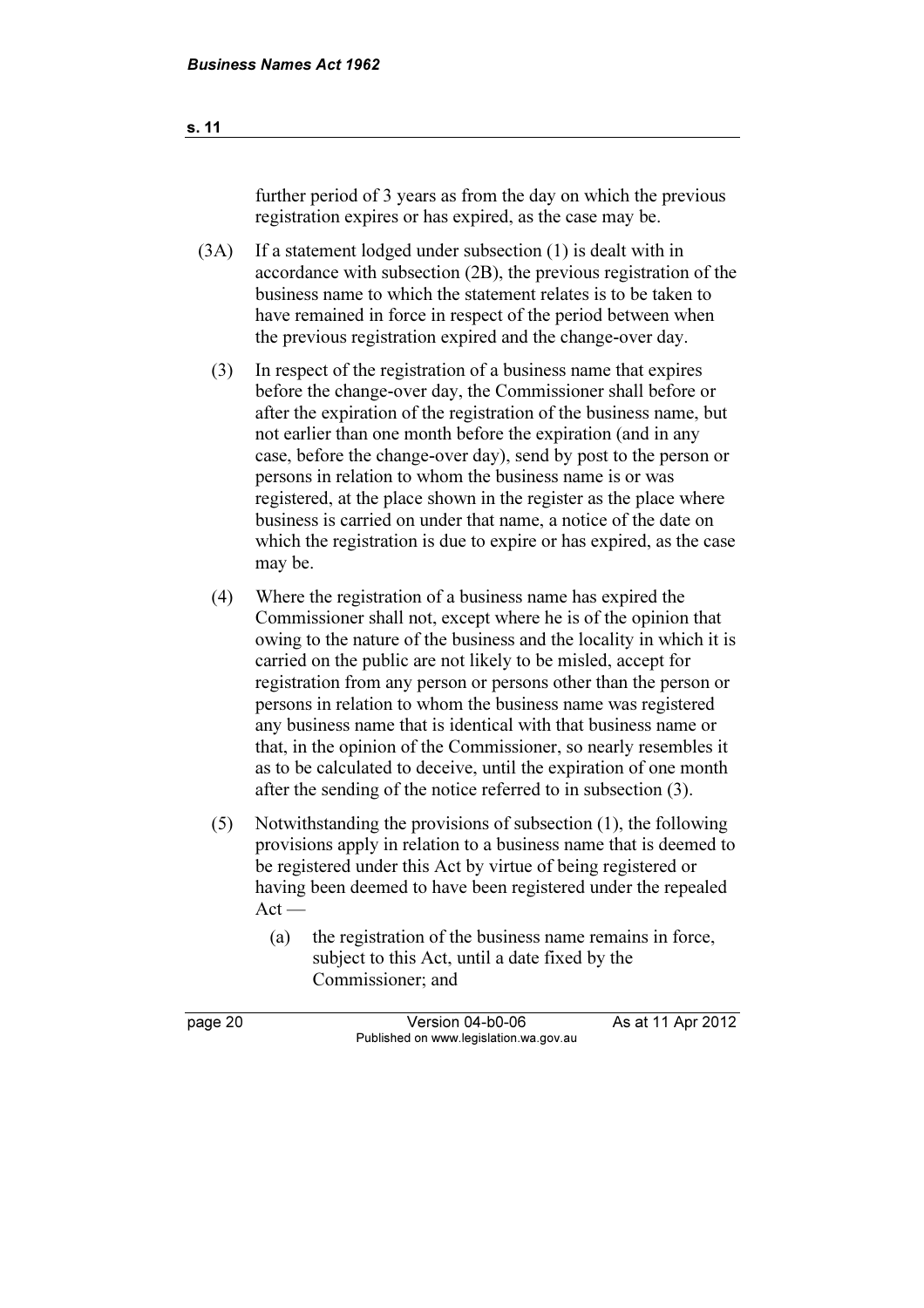- (b) notice in writing of the date so fixed shall be posted by the Commissioner to the person or persons in relation to whom the business name is registered at the place shown in the register as the place where business is carried on under that name; and
- (c) the date fixed by the Commissioner shall be a date not less than one month after the notice in writing has been sent by post to such person or persons; and
- (d) no such notice in writing shall be sent by the Commissioner until the expiration of a period of at least 3 years from the date upon which the name was registered or deemed to be registered under the repealed Act.

[Section 11 amended: No. 40 of 1976 s. 5 and 12; No. 63 of 2003 s. 4; No. 6 of 2012 s. 25.]

#### 12. Notification of changes of particulars relating to registered business names, cessation of business etc.

- (1A) Except as provided in subsection (1B), a statement cannot be lodged under this section on or after the change-over day.
- (1B) Subsection (1A) does not prevent a person from lodging a statement under this section on or after the change-over day if the statement is being lodged in compliance with a notice issued by the Commissioner under section 18(2) before the change-over day.
	- (1) Where a business name is registered under this Act and a change occurs —
		- (a) that renders the description of the nature of the business lodged with the Commissioner insufficient to disclose the true nature of the business; or
		- (b) in relation to the place or places in the State at which business is carried on under that name or in the address of any such place; or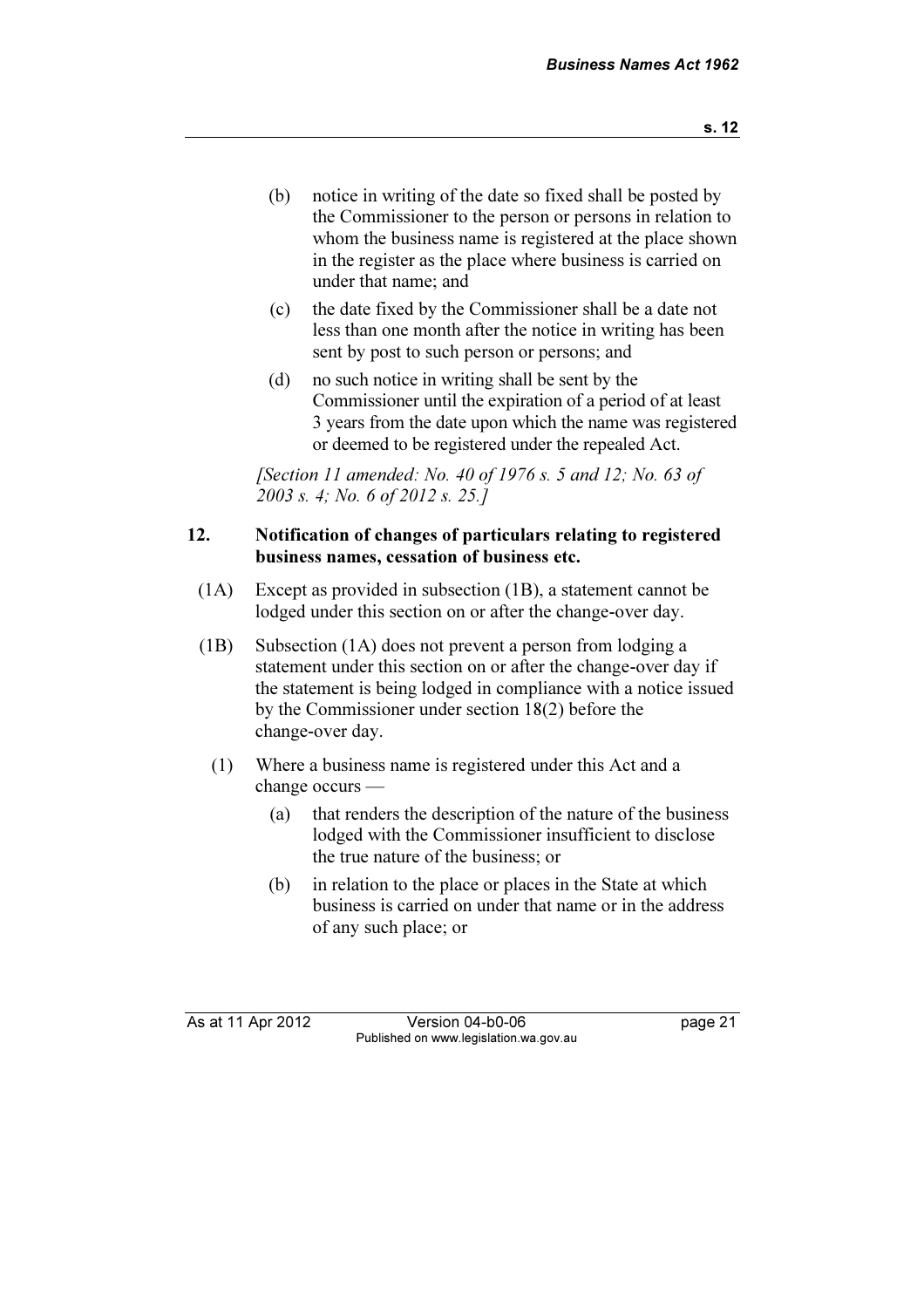(c) in relation to the address of the place in the State where a notice given under this Act may be served,

 there shall be lodged with the Commissioner within one month thereafter or within such further time as the Commissioner allows, a statement in the prescribed form, signed by the person or one of the persons in relation to whom the name is registered at the time of the change, notifying the Commissioner of particulars of and of the date of the change.

- (2) Where a change occurs in the christian names or surname or the place of residence of any person being an individual in relation to whom a business name is registered under this Act or in the corporate name or the place of the registered office of a person being a corporation in relation to which a business name is registered under this Act, there shall be lodged with the Commissioner within one month thereafter, or within such further time as the Commissioner allows, a statement in the prescribed form signed by that person notifying the Commissioner of particulars of and of the date of the change.
- (3) Where a business name is registered under this Act in relation to a person or persons and that person ceases or all or any of those persons cease to carry on business in the State under that name, there shall be lodged with the Commissioner within one month thereafter, or within such further time as the Commissioner allows, a statement in the prescribed form notifying the Commissioner of the cessation and of the date thereof, signed by each person who was carrying on business under that name immediately before the cessation or in the case of a deceased person by his personal representative.
- (4) Where a business name is registered under this Act in relation to a person or persons and another person or other persons commences or commence to carry on business in the State under that name in place of or in association with any person or persons in relation to whom the name is already registered, there shall be lodged with the Commissioner within one month thereafter, or within such further time as the Commissioner

page 22 Version 04-b0-06 As at 11 Apr 2012 Published on www.legislation.wa.gov.au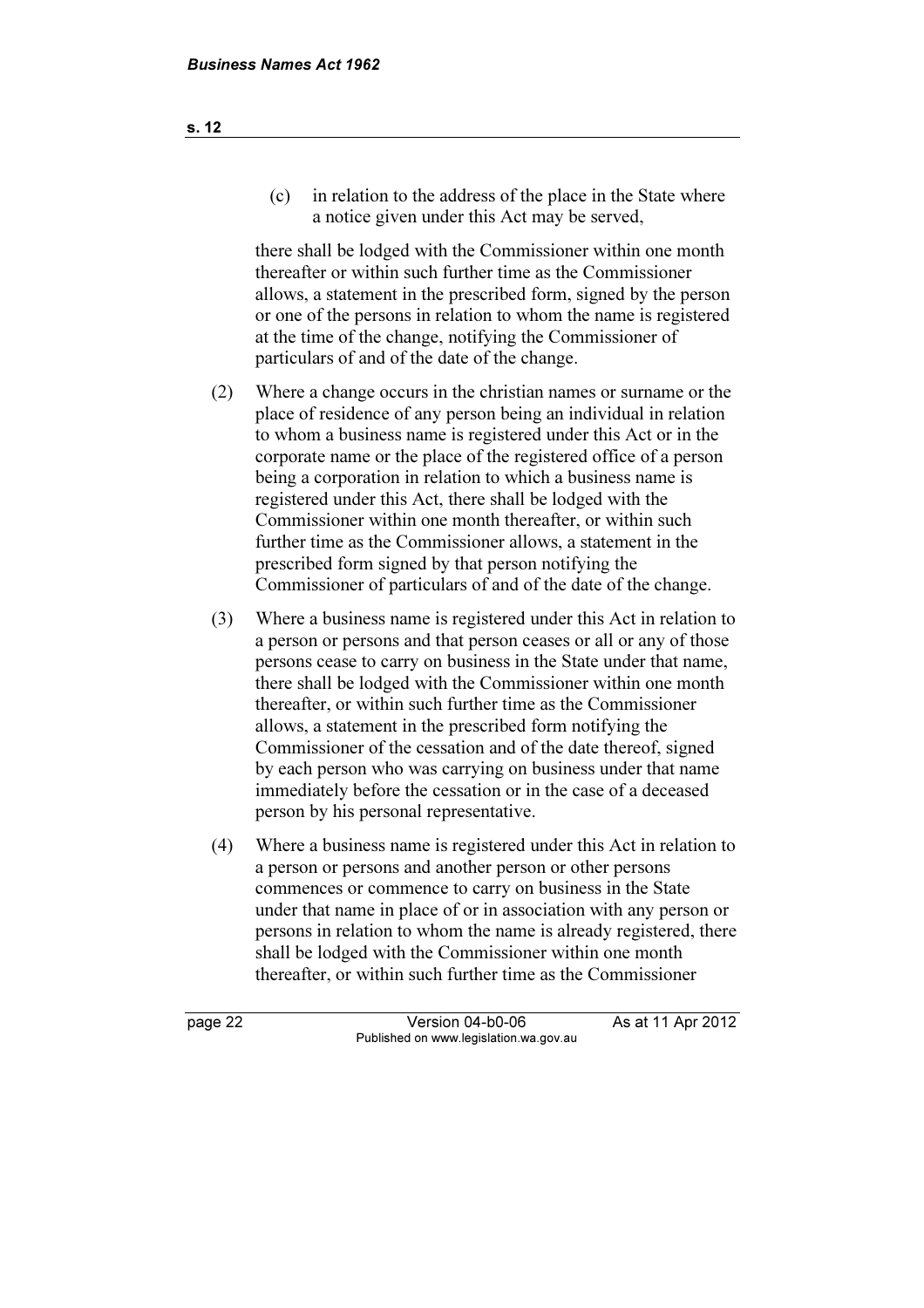allows, a statement in the prescribed form, signed by each person carrying on business under that name immediately after that person commenced carrying on business under that name setting out the date on which that other person so commenced to carry on business and if that person is —

- (a) an individual, the christian names and surname and any former christian names or surname and the usual place of residence of that person and where that person is an infant, in addition to the particulars referred to in this paragraph, he shall be so described in the statement and the date of his birth shall be set out therein; or
- (b) a corporation, the corporate name and the place of the registered office of the corporation.
- (5) Subsection (6) applies if
	- (a) a statement in respect of a business name is lodged under subsection  $(1)$ ,  $(2)$ ,  $(3)$  or  $(4)$ , but not finally dealt with by the Commissioner, before the change-over day; or
	- (b) a statement in respect of a business name is lodged under subsection  $(1)$ ,  $(2)$ ,  $(3)$  or  $(4)$  on or after the change-over day as provided for by subsection (1B).
- (6) The Commissioner may, on or after the change-over day, decide what particulars in respect of the business name would have been incorporated with and formed part of the register under section 6 had the statement been finally dealt with by the Commissioner before the change-over day.
- $(7)$  deleted]
- (8) If a statement required by a provision of this section to be lodged with the Commissioner is not lodged in accordance with the provision, or if lodged does not comply with the provision, each person required or authorised by the provision to sign the statement is, unless he proves that he took all reasonable steps to ensure compliance with the provision, guilty of an offence.

As at 11 Apr 2012 Version 04-b0-06 page 23 Published on www.legislation.wa.gov.au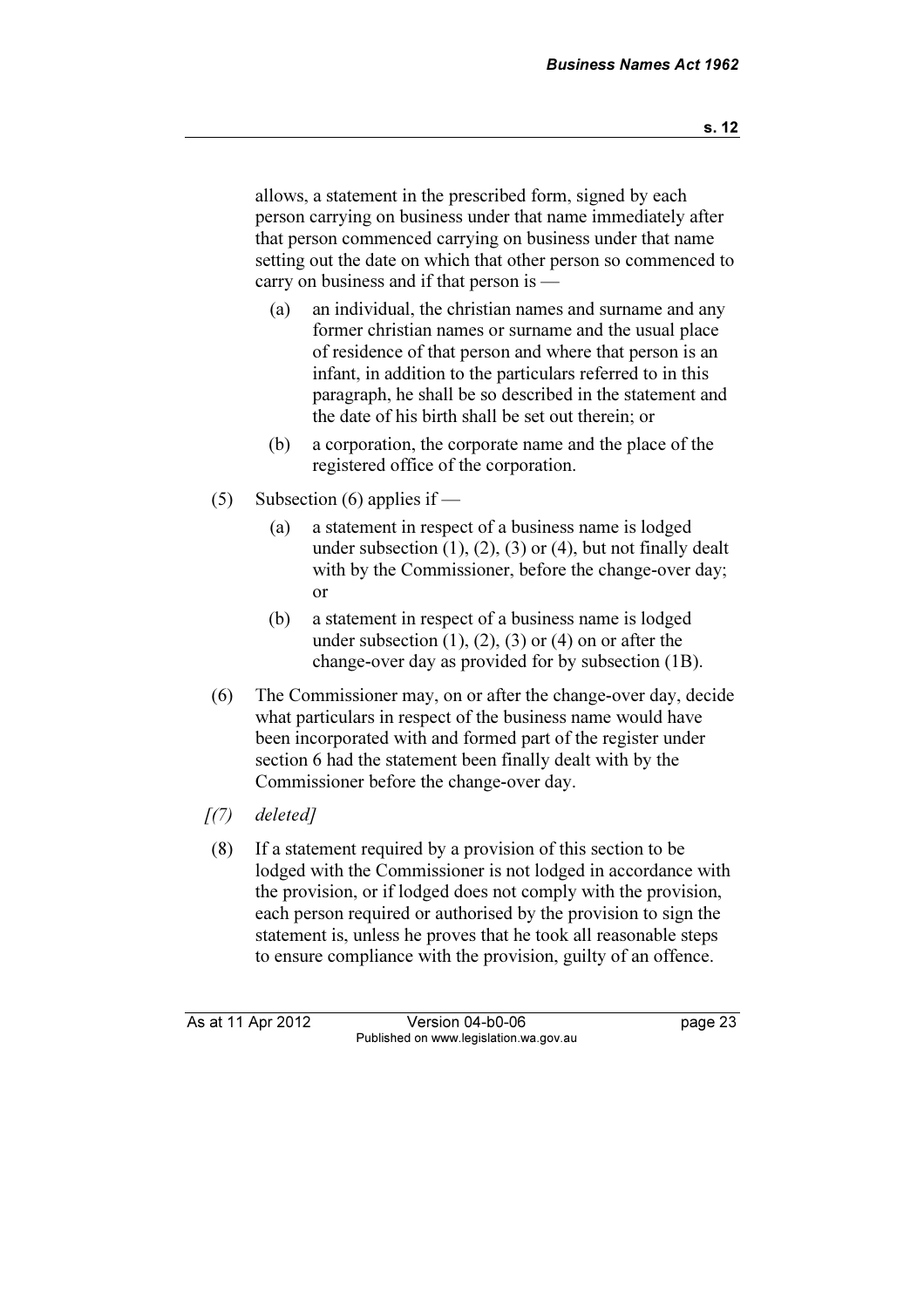Penalty: \$200. Default penalty.

- (9A) If, but for subsection (1A), a statement could have been lodged on or after the change-over day in accordance with and within the time prescribed by subsection  $(1)$ ,  $(2)$ ,  $(3)$  or  $(4)$ , a person does not commit an offence under subsection (8) by reason only that the person does not lodge the statement.
	- (9) Where, by reason of a person commencing to carry on business under a business name registered under this Act, a statement is lodged with the Commissioner in accordance with and within the time prescribed by subsection (4) neither that person nor any other person is guilty of an offence against section 5, by reason only that before the lodging of the statement he carried on business under that name.
- (10) A statement required to be lodged with the Commissioner under this section with respect to any matter may be combined with a statement required to be lodged under this section with respect to another matter.
- (11) A statement lodged under this section shall be accompanied by the prescribed fee.

 [Section 12 amended: No. 113 of 1965 s. 8; No. 40 of 1976 s. 6 and 12; No. 74 of 2003 s. 31(6)-(9); No. 6 of 2012 s. 26.]

#### 13. Duty to furnish information

- (1) The Commissioner may by notice in writing require any person to furnish within a period specified in the notice (being a period of not less than 28 days), or within such further period as the Commissioner may allow, such information as appears to the Commissioner to be necessary to enable him to ascertain whether or not a person —
	- (a) is carrying on business either alone or in association with other persons under a business name that is required to be registered under this Act; or

page 24 Version 04-b0-06 As at 11 Apr 2012 Published on www.legislation.wa.gov.au

s. 13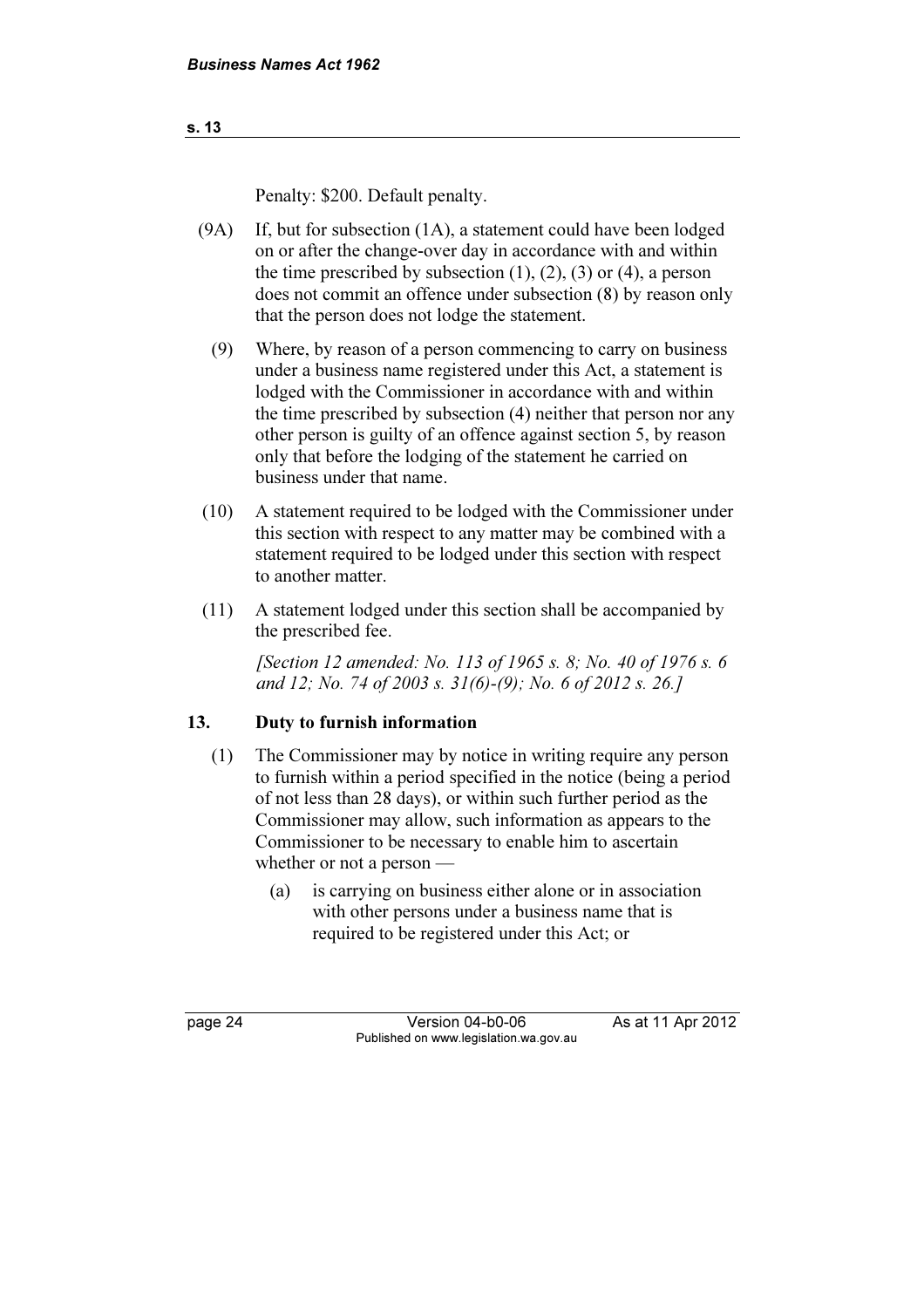- (b) has failed to lodge with the Commissioner a statement required to be lodged under this Act.
- (2A) On or after the change-over day, the Commissioner cannot issue a notice under subsection (1) except for the purposes of ascertaining whether or not a person did, or failed to do, anything before the change-over day.
	- (2) A person required under subsection (1) to furnish information to the Commissioner shall, within the period specified in the notice or within such further period as the Commissioner has allowed, furnish such information as it is within his power to furnish and shall not furnish any information that to his knowledge is false in any material particular.

Penalty: \$200.

 (3) A person is not excused from furnishing any information where required to do so under subsection (1) on the ground that the information might tend to incriminate him or make him liable to a penalty, but the information furnished by him is not admissible in evidence against him in any proceedings civil or criminal.

 [Section 13 amended: No. 113 of 1965 s. 8; No. 40 of 1976 s. 12; No. 6 of 2012 s. 27.]

#### 14. Certain proceedings may be stayed or subject to undertaking

- (1) Where a person who
	- (a) is carrying on business under a business name in contravention of section 5 or section 5A; or
	- (b) being required to lodge a statement under section 12 in relation to a business name, fails to lodge that statement,

 commences any suit or action in that business name or in respect of a cause of action arising out of any dealing in or under that business name, the court before which the suit or action is commenced may order the person to cease to

As at 11 Apr 2012 Version 04-b0-06 page 25 Published on www.legislation.wa.gov.au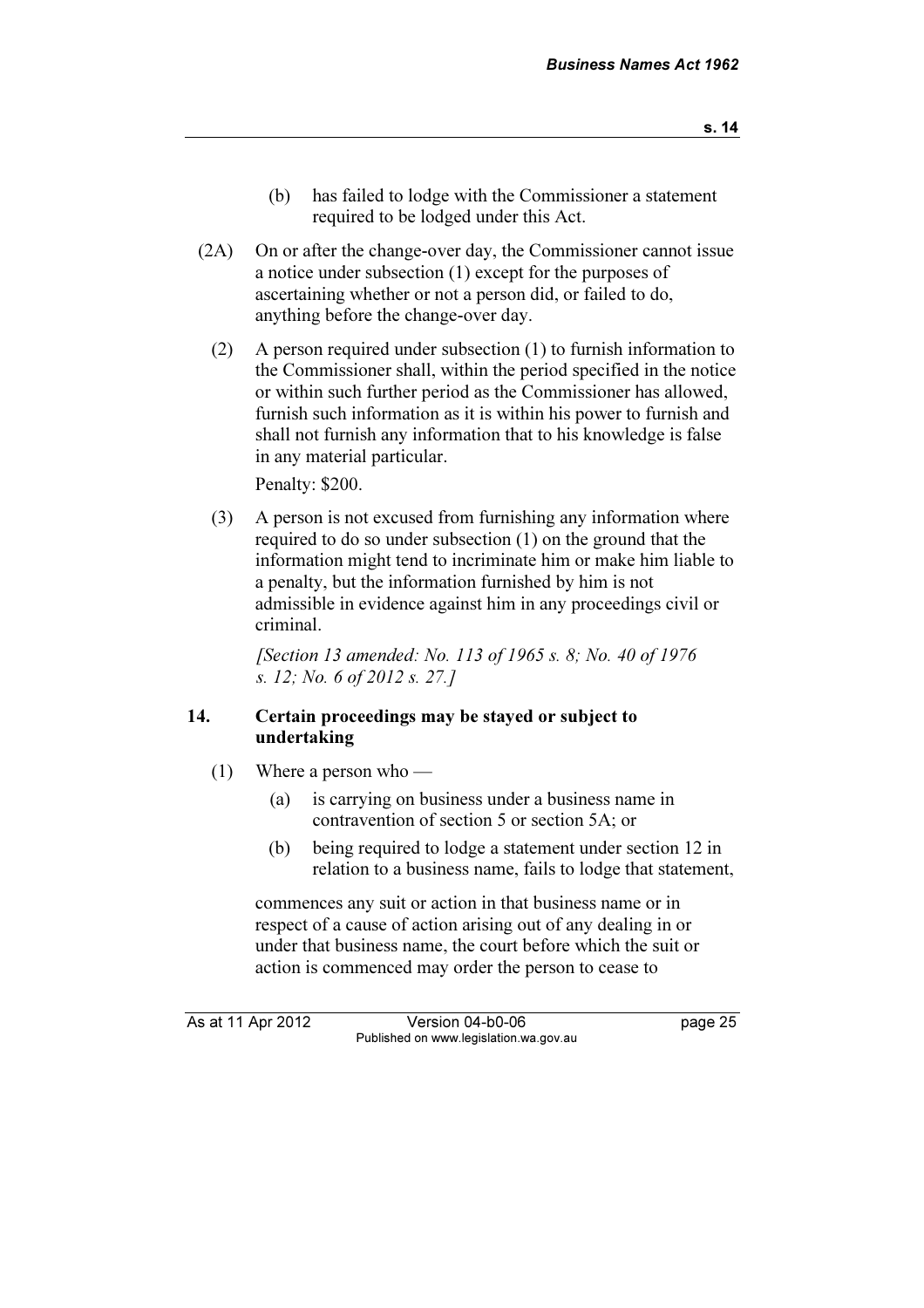contravene section 5 or section 5A or to cause the statement to be lodged, as the case may be, and may stay all proceedings in the suit or action until the order is complied with or may allow the proceedings to be continued on an undertaking being given by the person that he will comply with the order within such time as is limited by the court.

- (1a) Subsection (1) applies as if the State Administrative Tribunal were a court and a proceeding before it were an action.
- (2) The power given by this section to a court may be exercised in the case of the Supreme Court by a judge in chambers, in the case of The District Court of Western Australia by a judge in chambers or in the case of the Magistrates Court a magistrate in chambers.
- (3) The power given by this section to the State Administrative Tribunal is exercisable only by a person who is a judicial member or a senior member, as defined in section 3(1) of the State Administrative Tribunal Act 2004.

 [Section 14 amended: No. 40 of 1976 s. 7; No. 55 of 2004 s. 90; No. 59 of 2004 s. 141.]

## 15. Signing of statements

- (1) A statement lodged with the Commissioner under this Act shall be deemed to be signed by a person who is required to sign the statement if —
	- (a) in the case of an individual, it is signed on his behalf by a person authorised in writing to so sign the statement; or
	- (b) in the case of a corporation, it is signed by a director or manager or the secretary of the corporation.
- (2) Notwithstanding any other provision of this Act, where the Commissioner is satisfied that it is not practicable to obtain the signature of a person required by this Act to sign a statement, the Commissioner may accept the statement for registration

page 26 Version 04-b0-06 As at 11 Apr 2012 Published on www.legislation.wa.gov.au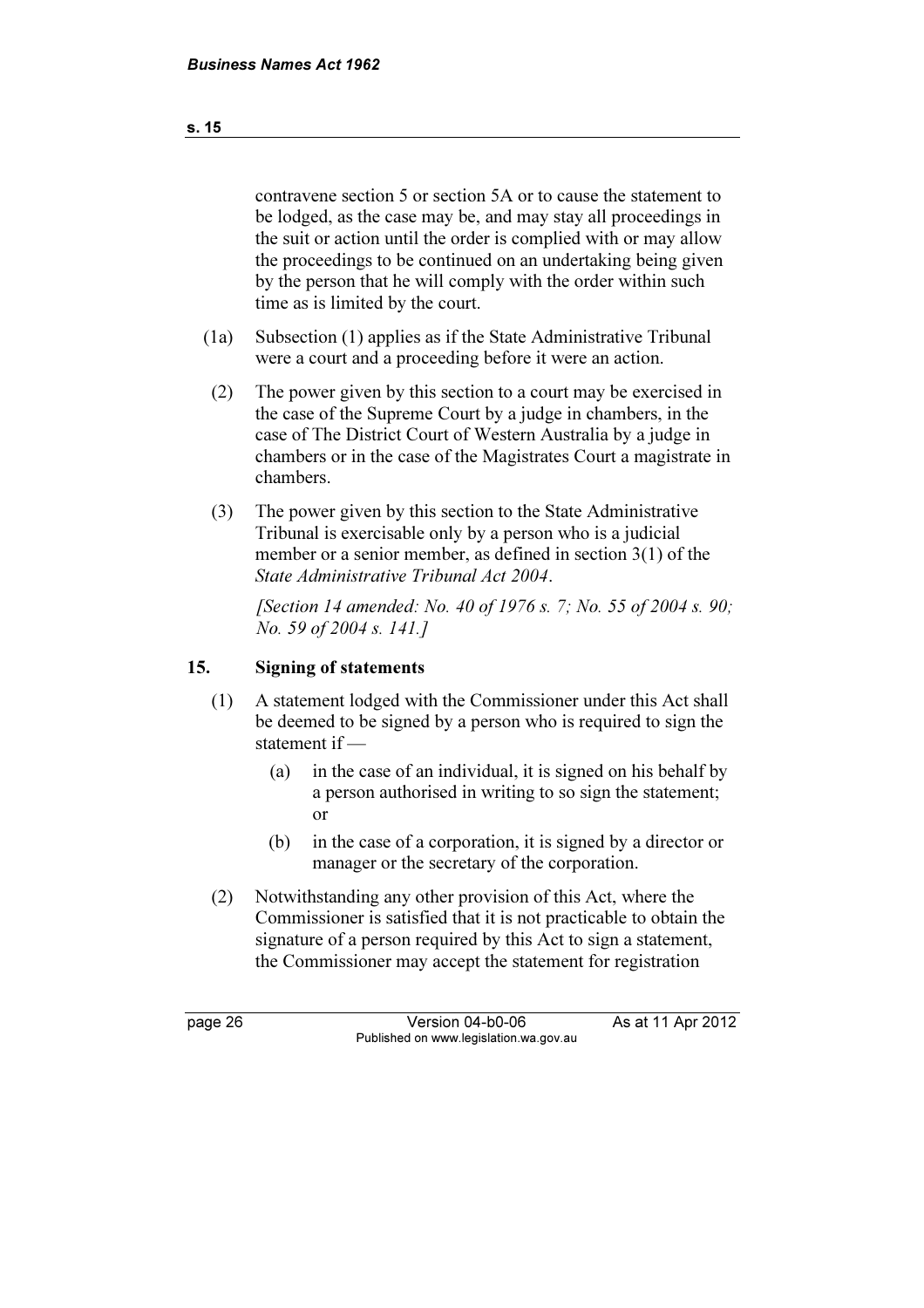without its being signed by that person, but a person is not relieved of the requirement to sign a statement and a statement not signed by any person is not, by reason only of its registration under this Act, evidence relating to that person's interest in a business.

[Section 15 amended: No. 40 of 1976 s. 12.]

## 16. Verification of particulars

 The Commissioner may, in a particular case if he thinks fit, refuse to accept a statement required to be lodged with him under this Act, unless the particulars set out in the statement are verified by a statutory declaration made by a person who signed the statement.

[Section 16 amended: No. 40 of 1976 s. 12.]

## 17. Penalty for false statement

 A person shall not sign or lodge with the Commissioner a statement made or purporting to be made for the purposes of this Act that to his knowledge is false in any material particular and a person shall not authorise or permit the lodging with the Commissioner of such a statement that to his knowledge is false in any material particular.

Penalty: \$1 000.

 [Section 17 amended: No. 113 of 1965 s. 8; No. 40 of 1976 s. 12; No. 78 of 1995 s. 147.]

## 18. Notice of proposed cancellation

 (1) Where the Commissioner has reasonable cause to believe that a person or persons, in relation to whom a business name is registered under this Act, is not or are not carrying on business in the State under that name, he may, before the change-over day, send by post a notice addressed to the person or persons at the place shown in the register as the place where business is carried on under that name —

As at 11 Apr 2012 Version 04-b0-06 Page 27 Published on www.legislation.wa.gov.au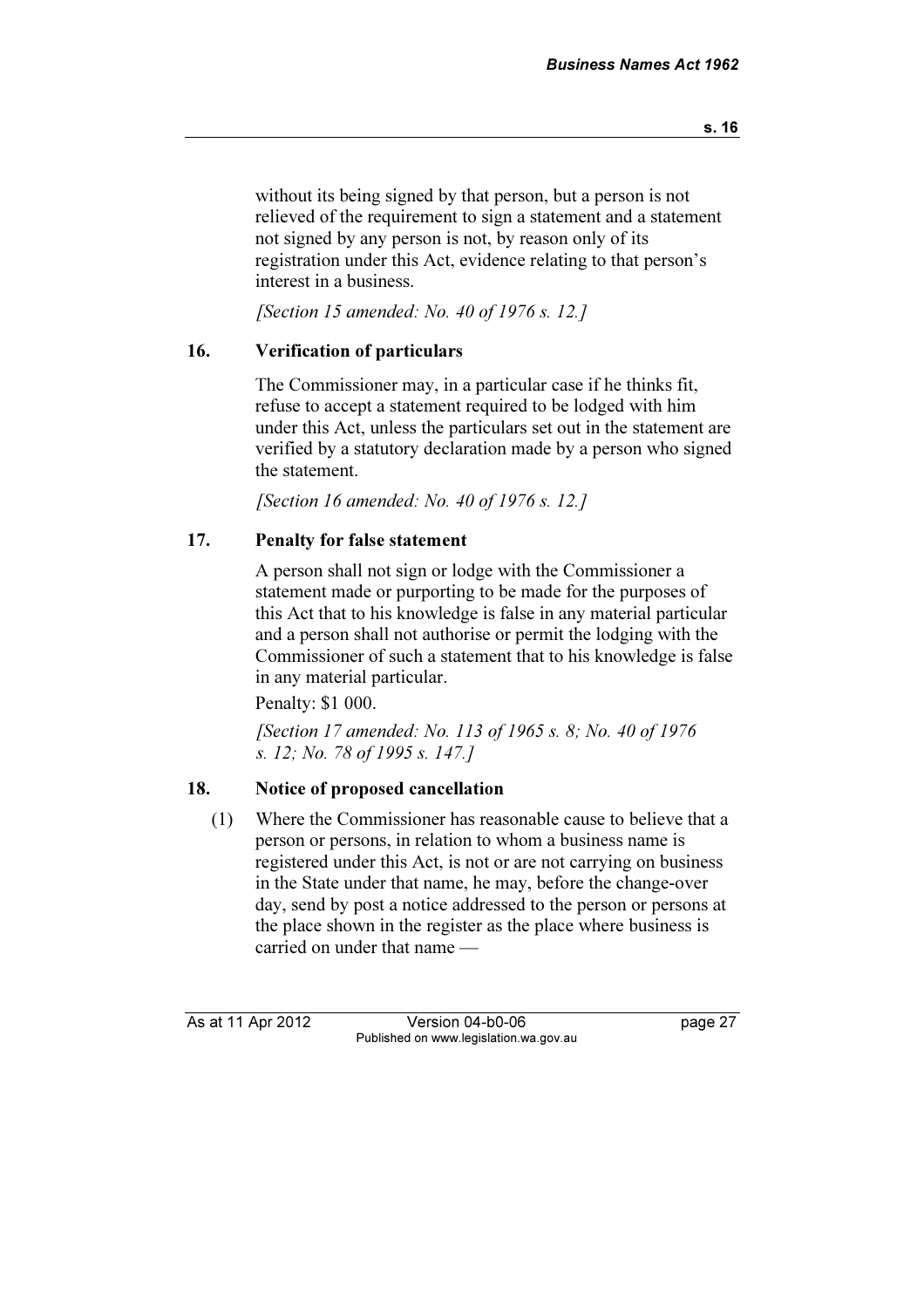- (a) enquiring whether the person is or the persons are carrying on business under the name; and
- (b) stating that unless the Commissioner is satisfied within one month from the date of the notice that business is being carried on in the State by that person or those persons under that name,

the registration of the business name may be cancelled.

- (2) Where the Commissioner has reasonable cause to believe that any provision of section 12 that is required to be complied with by or on behalf of the person or persons in relation to whom a business name is registered under this Act has not been complied with, he may, before the change-over day, send by post a notice addressed to the person or persons at the place shown in the register as the place where business is carried on under that name stating that unless —
	- (a) within one month from the date of the notice that provision is complied with; or
	- (b) the Commissioner is satisfied that there was in fact no failure to comply with the provision,

the registration of the business name may be cancelled.

 [Section 18 amended: No. 40 of 1976 s. 12; No. 6 of 2012 s. 28.]

#### 19. Cancellation of registration

- (1) The Commissioner may, before the change-over day, cancel the registration of a business name —
	- (a) if there is lodged with the Commissioner a statement under section 12 notifying him that the person or all the persons in relation to whom the business name is registered has or have ceased to carry on business in the State under that name and it does not appear from that statement, or another statement accompanying that statement, that another person has or other persons have commenced to carry on business in the State under that name; or

page 28 Version 04-b0-06 As at 11 Apr 2012 Published on www.legislation.wa.gov.au

s. 19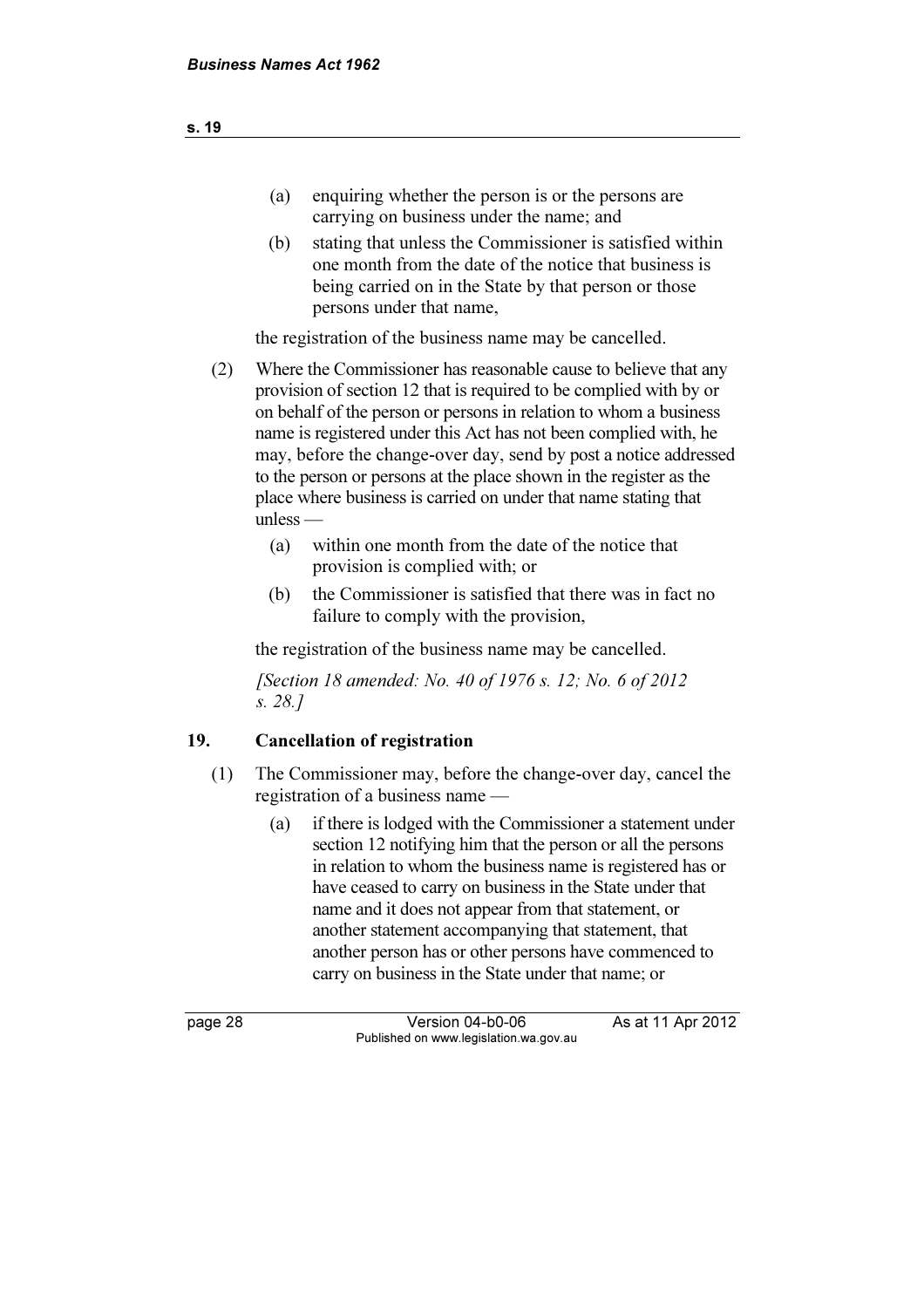- (b) if the Commissioner has sent a notice to any person or persons in respect of the business name under section 18(1) and that person does not, or those persons do not, satisfy the Commissioner within one month from the date of the notice that business is being carried on in the State by that person or those persons under that name; or
- (c) if the Commissioner has sent a notice to any person or persons under section 18(2) and, within one month after the date of the notice, the provision of section 12 to which the notice relates has not been complied with, or the person does not or those persons do not satisfy the Commissioner that there was no failure to comply with the provision; or
- (d) if the business name is registered in relation to a corporation only and the corporation has been deregistered under the Corporations Act 2001 of the Commonwealth.
- (2A) Subsection (2B) applies if, before the change-over day, the Commissioner sends a notice referred to in subsection (1)(b) or (c) in respect of which the one month period referred to in that provision expires on or after the change-over day.
- (2B) Upon the expiration of the one month period, the Commissioner may decide whether, had the one month period expired before the change-over day, the Commissioner would have cancelled the registration of the business name under subsection (1).
	- (2) The Commissioner may on any grounds that he thinks sufficient revoke any cancellation by him under subsection (1) of the registration of a business name and in that event the business name shall be deemed to have continued to be registered as if the registration had not been cancelled.
	- (3) Where the registration of a business name has been cancelled under subsection (1) or the Commissioner decides under subsection (2B) that the Commissioner would have cancelled

As at 11 Apr 2012 Version 04-b0-06 page 29 Published on www.legislation.wa.gov.au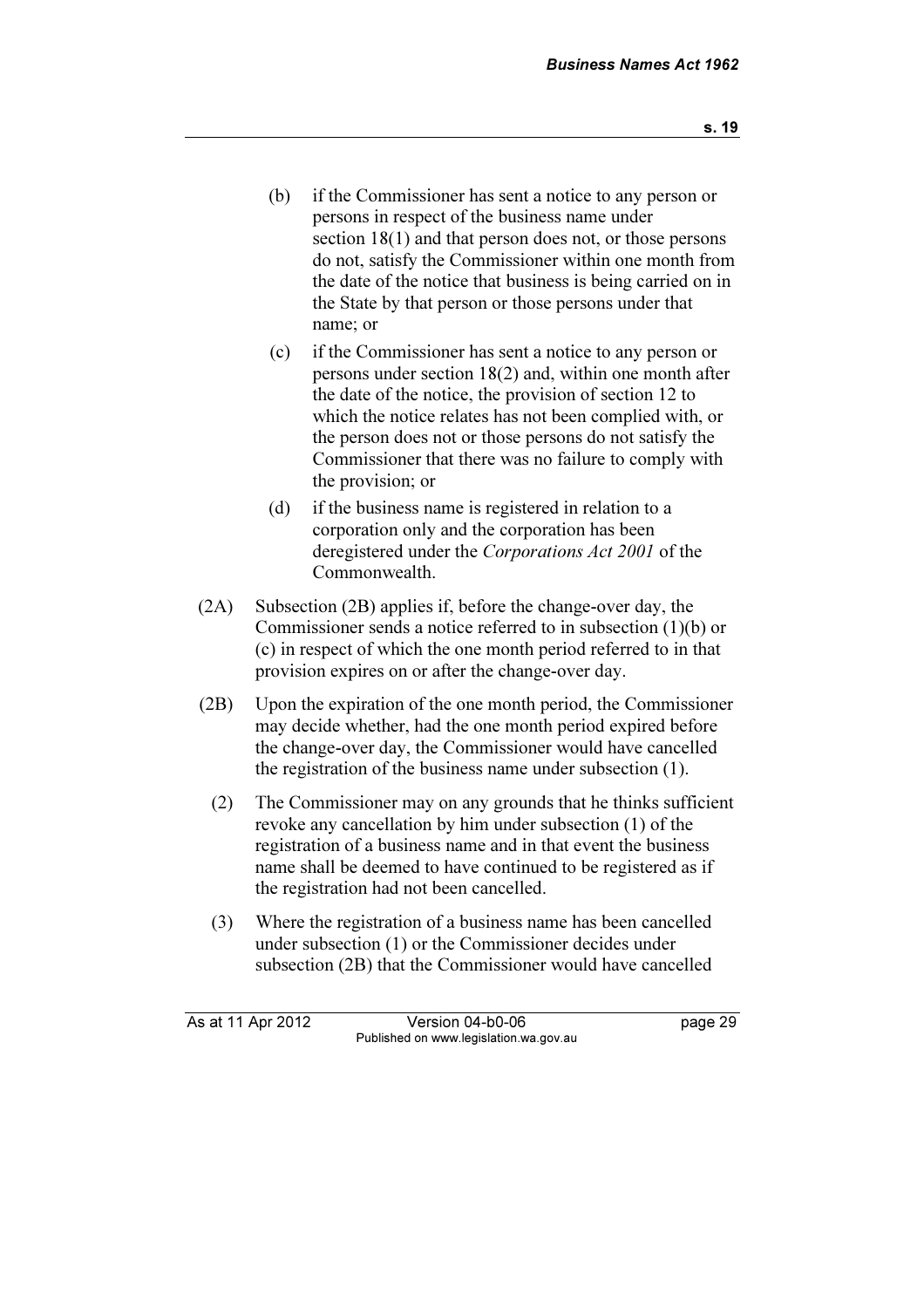the registration of a business name, a person in relation to whom the business name was registered immediately before the cancellation or, in the case of a decision of the Commissioner under subsection (2B), a person in relation to whom the business name was registered immediately before the change-over day, may apply to the State Administrative Tribunal for a review of the Commissioner's decision to cancel the registration of the business name or for a review of the Commissioner's decision under subsection (2B) (as the case requires).

- (4) An application to the State Administrative Tribunal under subsection (3) cannot be made —
	- (a) in the case of a decision of the Commissioner under subsection  $(1)$  made before the change-over day — after the end of 2 months after the change-over day; or
	- (b) in the case of a decision of the Commissioner under subsection (2B) made on or after the change-over day more than 28 days after the Commissioner's decision.
- (5) If, before the change-over day, the State Administrative Tribunal sets aside the Commissioner's decision to cancel the registration of the business name under subsection (1), the business name shall be deemed to have continued to be registered as if the registration has not been cancelled and the Commissioner, upon the lodging with him, before the change-over day, of an office copy of the order shall, before the change-over day, make such entries and alterations in the register as he considers necessary for the purposes of the order.

 [Section 19 amended: No. 40 of 1976 s. 12; No. 10 of 1982 s. 28; No. 20 of 2003 s. 9; No. 55 of 2004 s. 91; No. 6 of 2012 s. 29.]

#### 20. Use and exhibition of business name

Where a business name is registered under this Act —

 (a) a person or persons, in relation to whom a business name is registered, shall not issue or sign, in connection

page 30 **Version 04-b0-06** As at 11 Apr 2012 Published on www.legislation.wa.gov.au

s. 20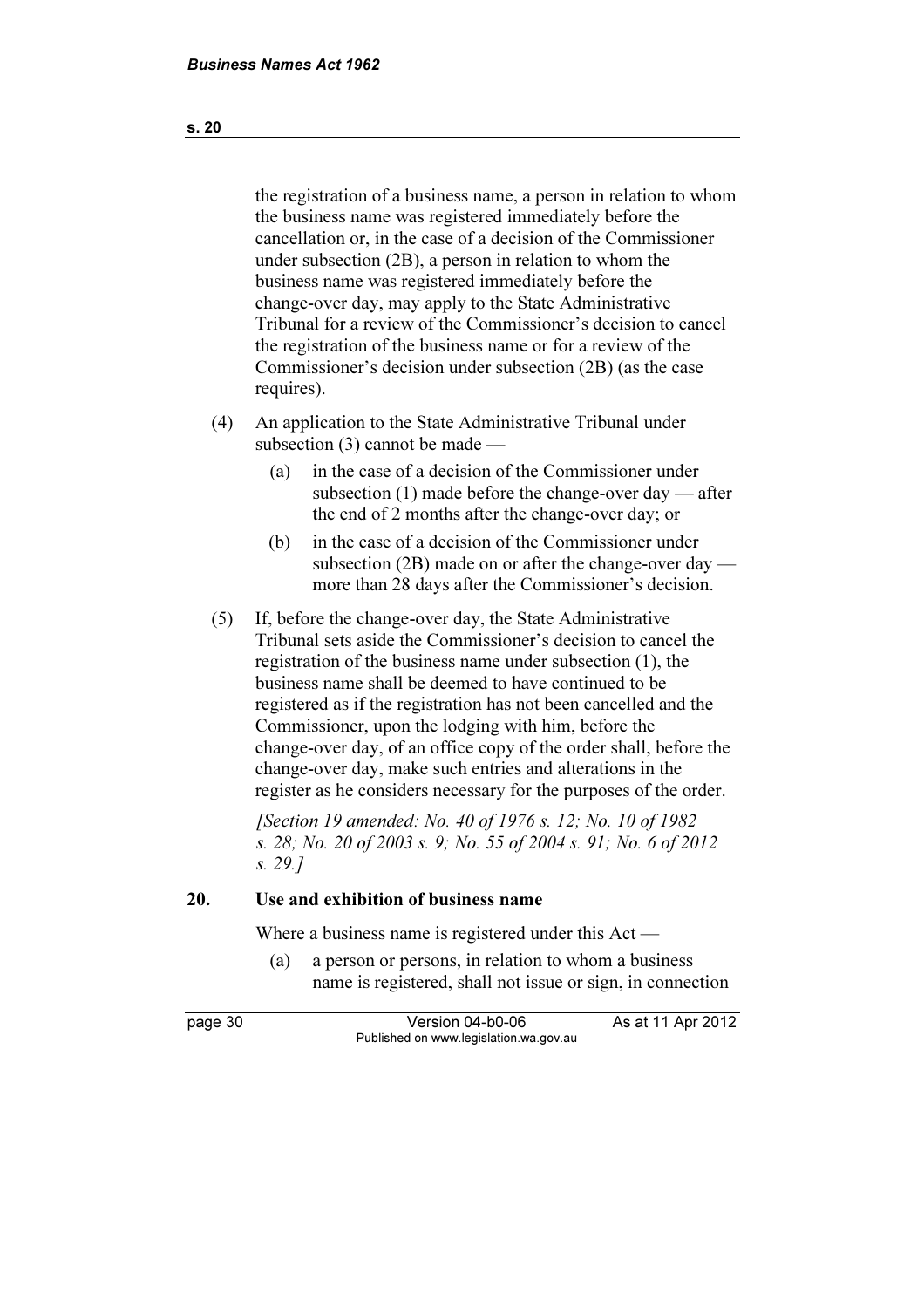with the carrying on of that business, any business letter, statement of account, invoice, official notice, publication, order for goods or receipt unless the business name appears in legible characters thereon; and

- (b) the business name shall at all times be displayed in a conspicuous position on the outside of every place at which business is carried on under that name; and
- (c) the certificate of registration of the business name shall at all times be exhibited in a conspicuous position at the place where business is carried on under that name or if there is more than one such place at the principal place where business is so carried on.

 and in the event of a contravention of this section each person carrying on business under that name is, unless he proves that he took all reasonable steps to ensure compliance with this section, guilty of an offence.

Penalty: \$100. Default penalty.

[Section 20 amended: No. 113 of 1965 s. 8.]

## 21. Commissioner may correct errors in register etc.

- (1) The Commissioner may, before the change-over day, on such evidence as to him appears sufficient correct an entry in the register or in a certificate of registration of a business name.
- (2) When correcting an error under subsection (1), the Commissioner shall not erase or render illegible the original writing and shall affix the date upon which the correction was made together with his initials.
- (3) An entry or certificate corrected under this section has the same validity and effect as if the error had not been made.
- (4) The Commissioner may, before the change-over day, accept and register a statement lodged to correct an error in or to supply any particular omitted from a statement previously lodged and registered; and in that event the statement previously lodged and

As at 11 Apr 2012 Version 04-b0-06 page 31 Published on www.legislation.wa.gov.au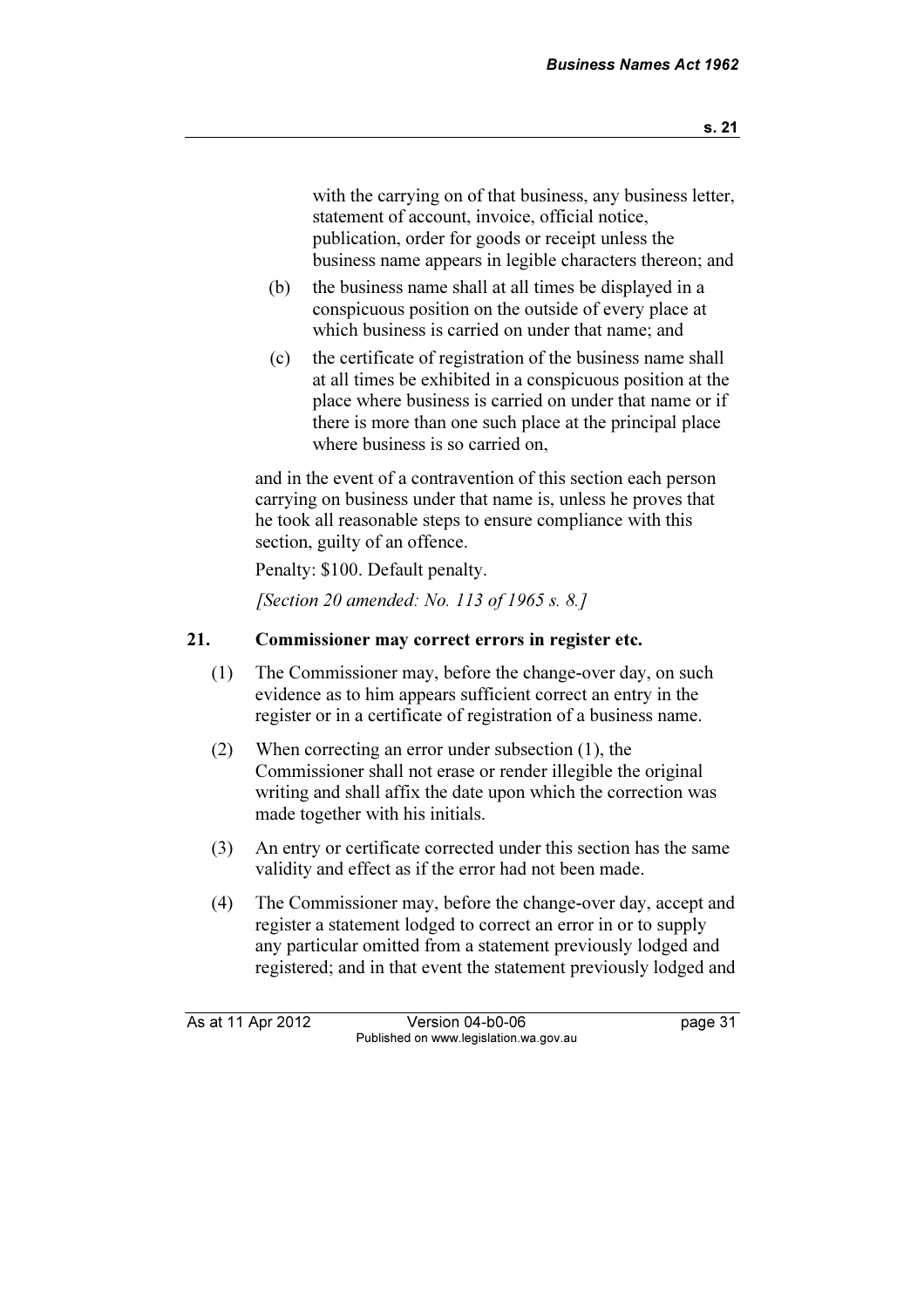#### s. 22

that lodged under this subsection shall be read as one and shall both be incorporated with and form part of the register.

 [Section 21 amended: No. 40 of 1976 s. 12; No. 6 of 2012 s. 30.]

## 22. Inspection of statements

- (1) This section does not apply on or after the day after the end of the period of 7 years beginning on the change-over day.
- (2) A person may, on payment of the prescribed fee, inspect any statement lodged with the Commissioner under this Act or filed under any corresponding previous enactment, and may make a copy thereof or take extracts therefrom.

[Section 22 amended: No. 40 of 1976 s. 6; No. 6 of 2012 s. 31.]

## 23. Certificate of registration or non-registration

- (1A) A request cannot be made under subsection (1) on or after the change-over day.
	- (1) The Commissioner shall upon request by a person and payment of the prescribed fee issue to that person —
		- (a) a copy of or extract from the register or a copy of or extract from a document forming part of the register certified under his hand to be a true copy or extract; or
		- (b) a certificate under his hand that a business name was or was not, on a date or during a period specified in the certificate, registered under this Act in relation to a person, or that a firm, individual or corporation was or was not, on a date or during a period specified in the certificate, registered under any corresponding previous enactment.
	- (2) The Commissioner shall not be required to issue a certificate under subsection (1)(b) in respect of a date or a period ending on a date earlier than the commencement of this Act or more than 12 years before the date of the receipt of the request.

page 32 Version 04-b0-06 As at 11 Apr 2012 Published on www.legislation.wa.gov.au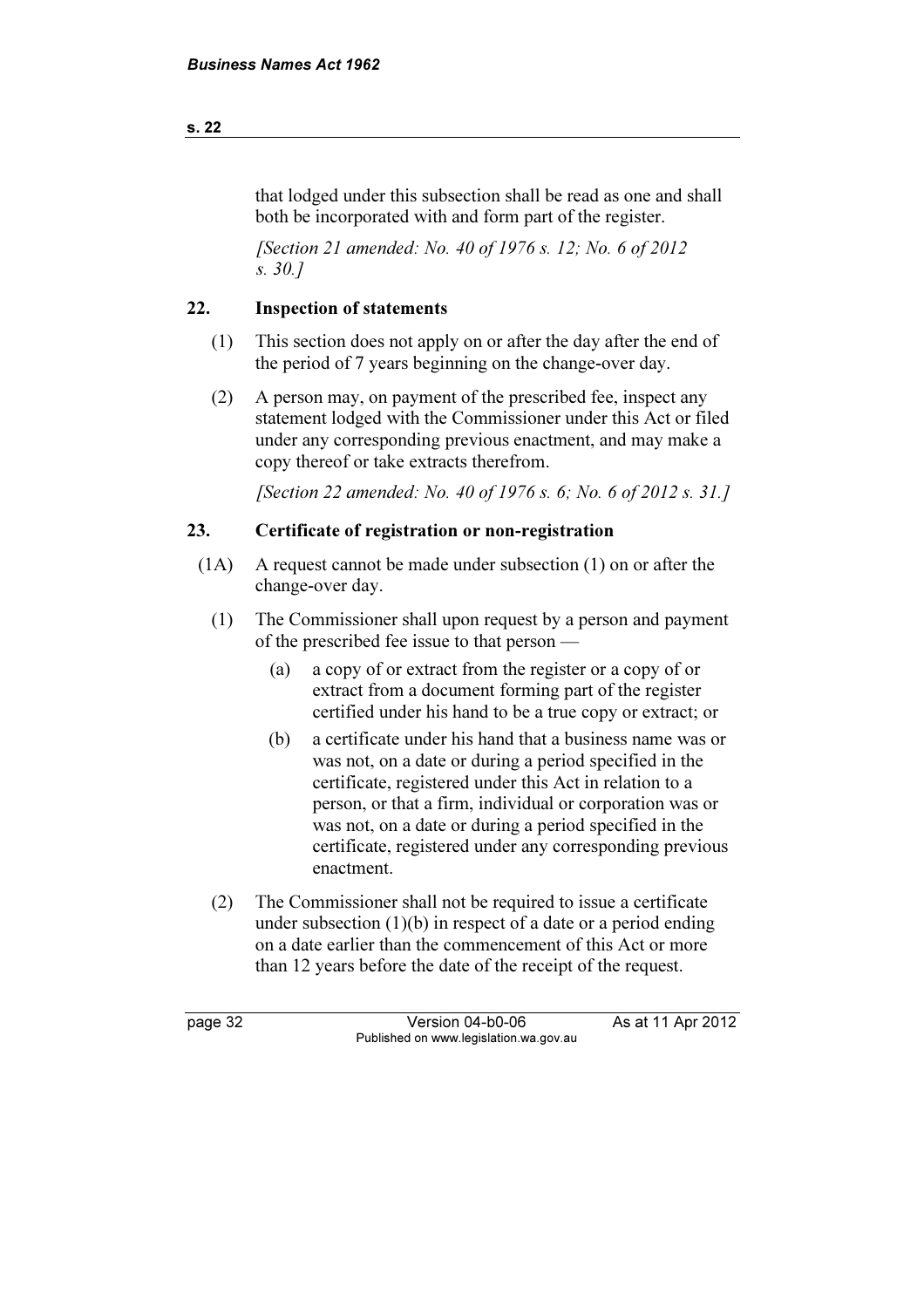[Section 23 amended: No. 40 of 1976 s. 12; No. 6 of 2012 s. 32.]

## 24. Evidence of registration or non-registration

- (1) A document purporting to be
	- (a) a certificate of registration issued under this Act; or
	- (b) a copy of or extract from the register or a copy of or extract from a document forming part of the register issued under section 23(1)(a); or
	- (c) a certificate issued under section 23(1)(b); or
	- (d) a combination of 2 or more of the certificates, copies or extracts referred to in paragraph (a), (b) or (c),

 is in all courts and before all person having authority to hear, receive and examine evidence prima facie evidence of any matter contained or set out therein.

- (2) A copy of an entry in the Commonwealth register, provided by ASIC under the Business Names Registration Act 2011 (Commonwealth) section 60, in relation to a business name that was registered under this Act is admissible in proceedings relating to a matter arising before the change-over day and is evidence of the matters stated in the entry.
- (3) In subsection  $(2)$  —

Commonwealth register means the Business Names Register established and maintained under the *Business Names* Registration Act 2011 (Commonwealth) section 22.

[Section 24 amended: No. 6 of 2012 s. 33.]

[25. Deleted: No. 6 of 2012 s. 34.]

## 26. Invitations to the public to make deposits or loans

 (1) A person shall not, in connection with an invitation to lend or deposit money, being an invitation made by advertisement or

As at 11 Apr 2012 **Version 04-b0-06 page 33** Published on www.legislation.wa.gov.au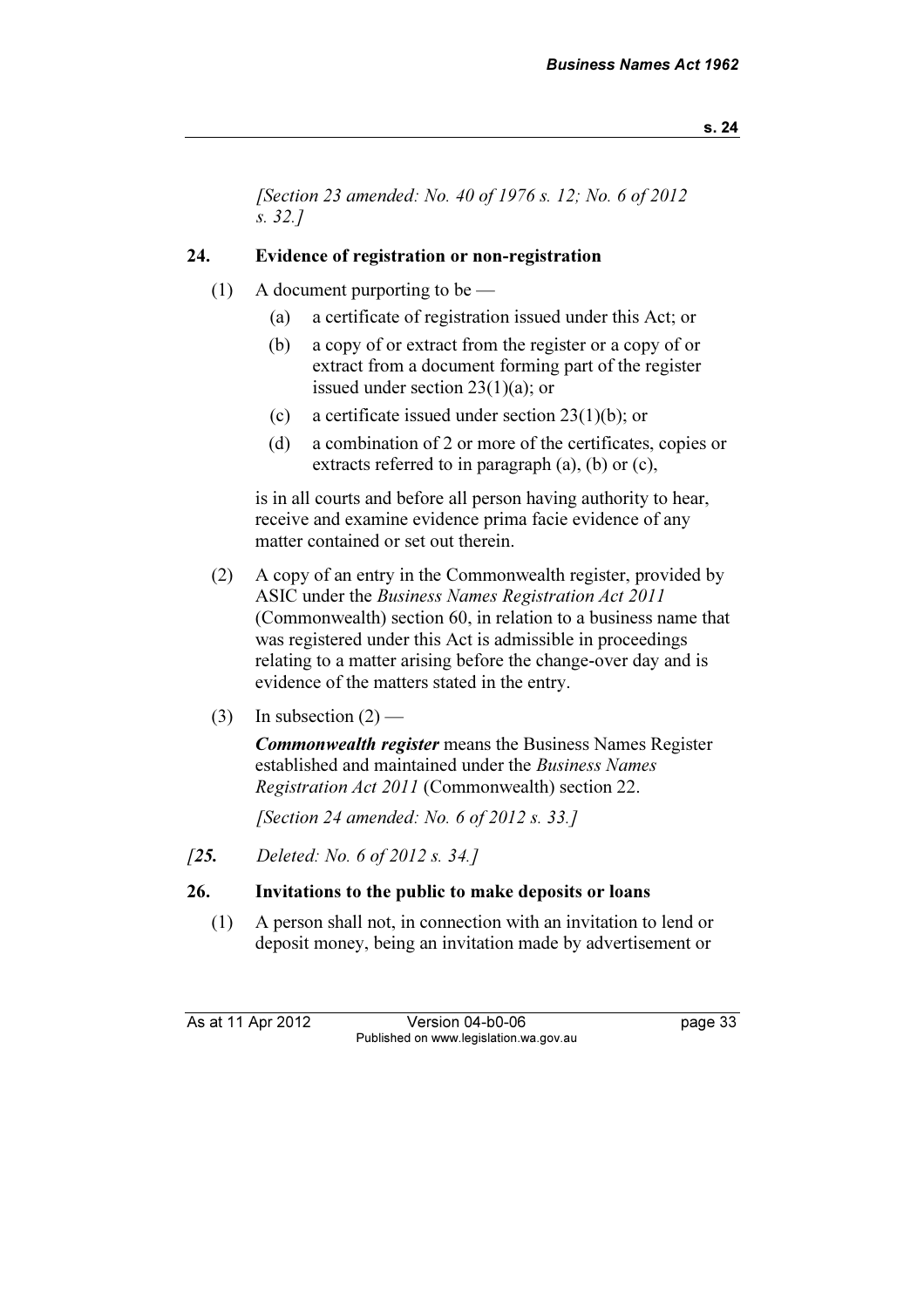otherwise to the public or to any person as a member of the public, use or refer to a business name that —

- (a) is registered under this Act; or
- (b) is required to be registered under this Act; or
- (c) would, if business were carried on in the State thereunder, be required to be registered under this Act.

Penalty: \$1 000.

- (2) This section does not apply to
	- (a) an invitation to the public made by a public company in conformity with the requirements of the Corporations Act 2001 of the Commonwealth; or
	- (b) an invitation made to a person whose ordinary business it is to lend money; or
	- (c) a prescribed invitation or class of invitations or an invitation made to a prescribed person or class of persons.

[Section 26 amended: No. 113 of 1965 s. 8; No. 40 of 1976 s. 9; No. 10 of 1982 s. 28; No. 48 of 1983 s. 2; No. 20 of 2003 s. 10.]

## 27. General penalty provisions

- $(1)$  A person who
	- (a) does that which by or under this Act he is forbidden to do; or
	- (b) does not do that which by or under this Act he is required or directed to do; or
	- (c) otherwise contravenes or fails to comply with any provision of this Act,

is guilty of an offence against this Act.

 (2) A person who is guilty of an offence against this Act is liable on conviction to a penalty or punishment not exceeding the penalty or punishment expressly mentioned as the penalty or punishment for the offence.

page 34 Version 04-b0-06 As at 11 Apr 2012 Published on www.legislation.wa.gov.au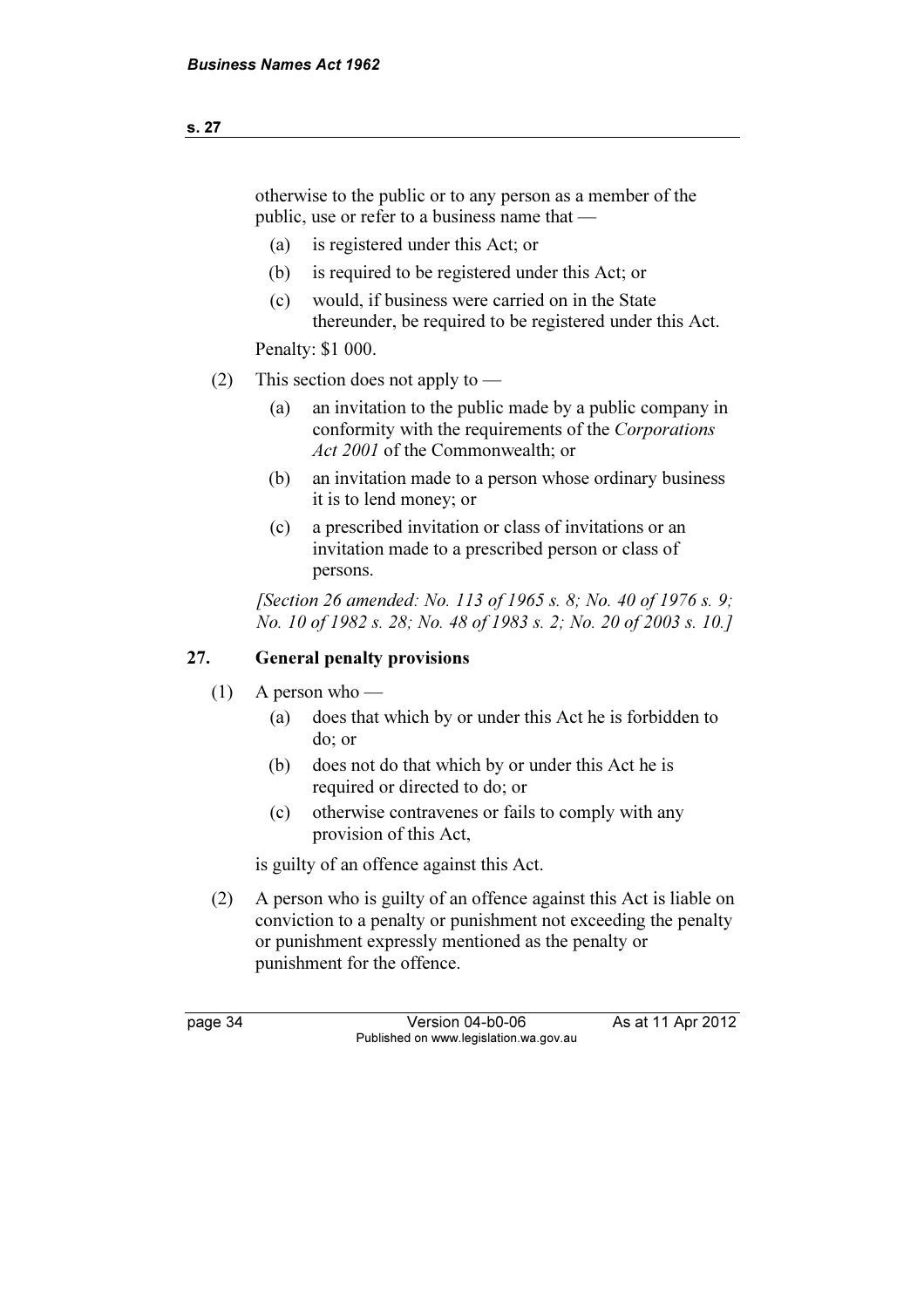(3) The penalty or punishment, pecuniary or other, set out in or at the foot of any section or part of a section indicates that the offence is punishable upon conviction by a penalty or punishment not exceeding that so set out and where the penalty or punishment is expressed to apply to a part only of the section it applies to that part only.

## 28. Default penalty

- (1) Where in or at the foot of any section or part of a section there appears the expression "Default penalty" it indicates that any person who is convicted of an offence against this Act in relation to that section or part is guilty of a further offence against this Act if the offence continues after he is so convicted and liable to an additional penalty for each day during which the offence so continues of not more than \$20.
- (2) Where an offence is committed by a person by reason of his failure to comply with a provision of this Act by or under which he is required or directed to do anything within a particular period that offence, for the purpose of subsection (1), shall be deemed to continue so long as the thing so required or directed to be done by him remains undone notwithstanding that the period has elapsed.
- (3) Notwithstanding anything contained in any Act, proceedings for any offence against this Act may be brought within the period of 3 years after the commission of the alleged offence or, with the consent of the Minister, at any later time but in any case not more than 3 years after the change-over day.

 [Section 28 amended: No. 113 of 1965 s. 8; No. 40 of 1976 s. 10; No. 6 of 2012 s. 35.]

## 29. Offences committed by corporations

Where a person guilty of an offence against this Act —

(a) is a corporation; or

As at 11 Apr 2012 **Version 04-b0-06 page 35** Published on www.legislation.wa.gov.au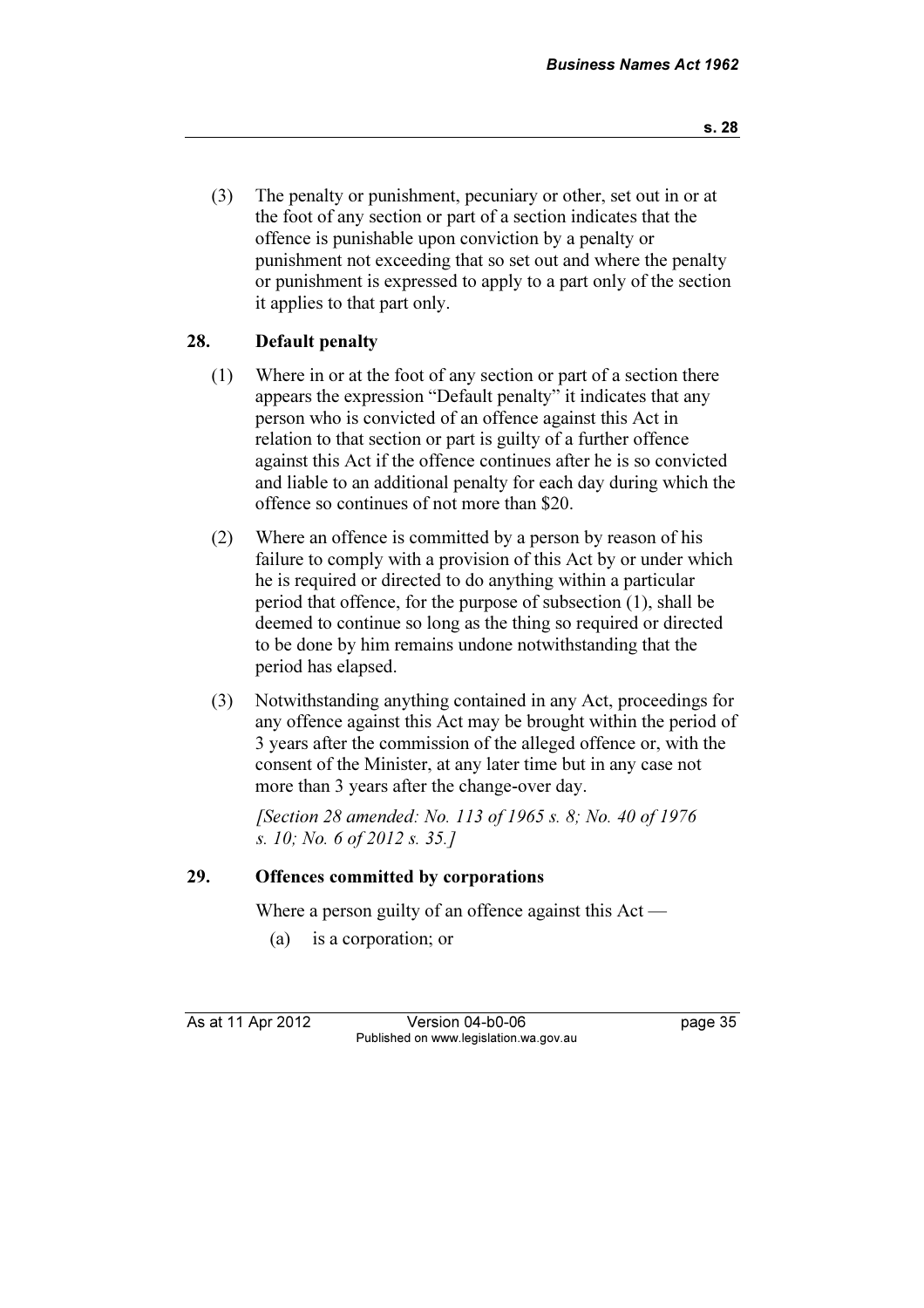(b) is a person who purported to act for or on behalf of a corporation,

 any director, manager, secretary or other officer of the corporation who was knowingly a party to the offence is also guilty of that offence.

#### 30. Evidentiary provisions

- (1) If, in any proceedings for an offence against this Act, proof is given that a business name has been displayed on any premises, and evidence is given from which the court may infer that the business name has reference to any business carried on at the premises, the person or persons carrying on the business shall, in the absence of proof to the contrary, be deemed to be carrying on the business under that business name.
- (2) Proceedings may be taken and prosecuted in any court of competent jurisdiction against any person or persons in the business name under which the person is or the persons are carrying on business, if that business name is not registered under this Act and the name is, for the purpose of the proceedings, a sufficient designation of the person or persons in all writs, summonses, plaints and other legal documents and instruments, and any judgment obtained or order made in those proceedings may be enforced against that person or against those persons or any of those persons, as the case may be.
- (3) Nothing in this section shall be construed as exempting any person from compliance with any provision of this Act.

## 31. Service of notices by Commissioner

 Where by this Act the Commissioner is required or permitted to send a notice to the person or persons in respect of whom the business name is registered at the place where business is carried on under a business name, the notice may be sent by post addressed to the business name —

page 36 Version 04-b0-06 As at 11 Apr 2012 Published on www.legislation.wa.gov.au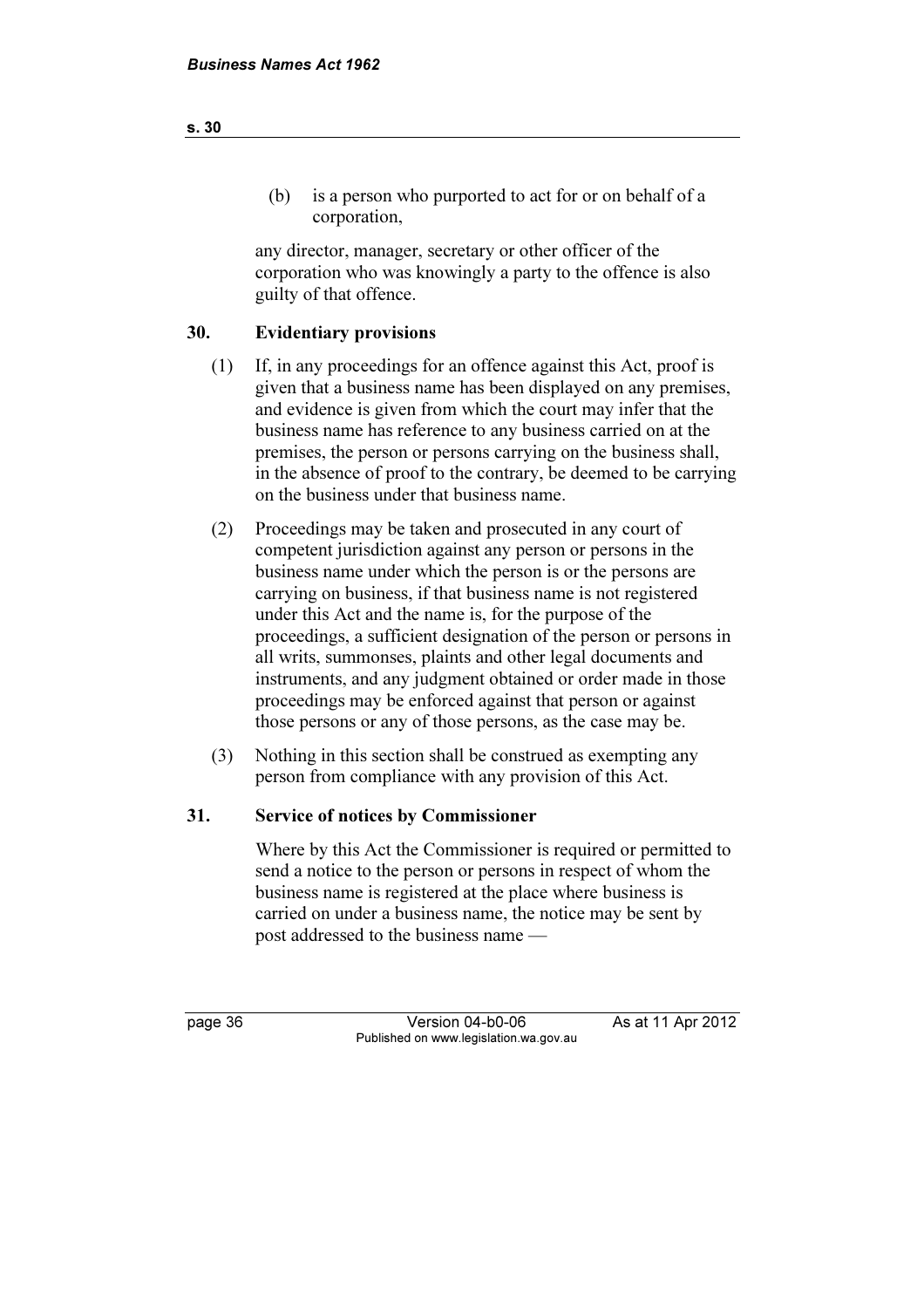- (aa) at the place shown in the register as the place in the State where a notice given under this Act may be served; or
- (a) at the place shown in the register as the place where business is so carried on; or
- (b) where more than one place is shown in the register as the place where business is carried on —
	- (i) at the place shown in the register as the principal place where business is so carried on; or
	- (ii) if no place is so shown as the principal place, at the place shown that appears first in the register as a place where business is so carried on.

 [Section 31 amended: No. 40 of 1976 s. 12; No. 74 of 2003 s. 31(10).]

#### 31A. Delegation by Commissioner

- (1) The Commissioner may delegate to any other person employed in the Department any power or duty of the Commissioner under another provision of this Act.
- (2) The delegation must be in writing signed by the Commissioner.
- (3) A person to whom a power or duty is delegated under this section cannot delegate that power or duty.
- (4) A person exercising or performing a power or duty that has been delegated to the person under this section is to be taken to do so in accordance with the terms of the delegation unless the contrary is shown.
- (5) Nothing in this section limits the ability of the Commissioner to perform a function through an officer or agent.

[Section 31A inserted: No. 28 of 2006 s. 57.]

As at 11 Apr 2012 **Version 04-b0-06 page 37** Published on www.legislation.wa.gov.au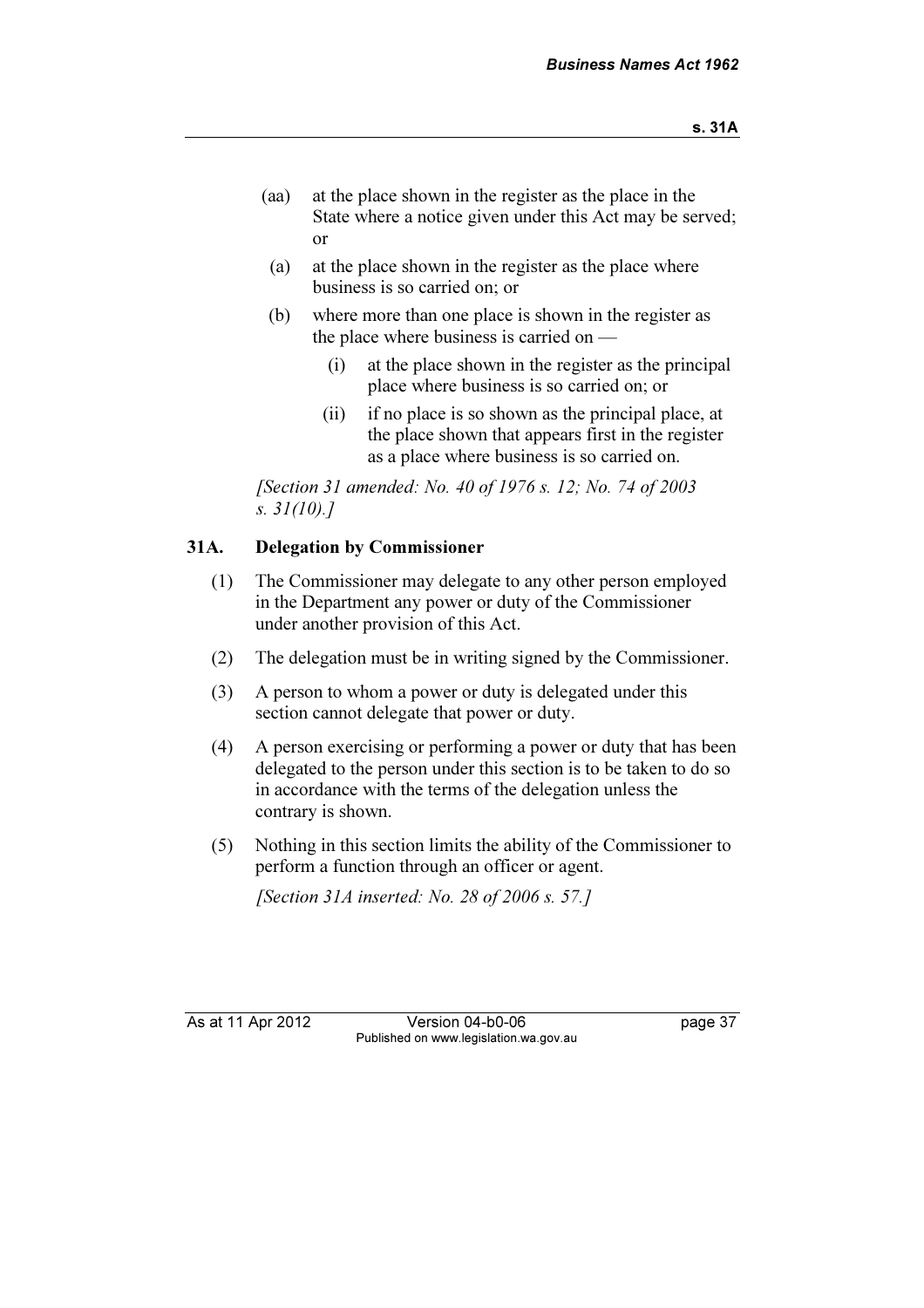#### s. 31B

## 31B. Information officially obtained to be confidential

- (1) A person who misuses information obtained by reason of any function that person has, or at any time had, in the administration of this Act commits an offence. Penalty: \$20 000.
- (2) A person misuses information if it is, directly or indirectly, recorded, used, or disclosed to another person, other than —
	- (a) in the course of duty; or
	- (b) under this Act; or
	- (c) for the purposes of the investigation of any suspected offence or the conduct of proceedings against any person for an offence; or
	- (d) in a manner that could not reasonably be expected to lead to the identification of any person to whom the information refers; or
	- (e) with the consent of the person to whom the information relates, or each of them if there is more than one.
- (3) In this section —

information means information concerning the affairs of a person.

[Section 31B inserted: No. 28 of 2006 s. 57.]

## 31C. Protection from liability for wrongdoing

- (1) A person is not liable for anything that the person has, in good faith, done in the performance or purported performance of a function under this Act.
- (2) The State is also relieved of any liability that it might otherwise have had for another person having done anything as described in subsection (1).

page 38 Version 04-b0-06 As at 11 Apr 2012 Published on www.legislation.wa.gov.au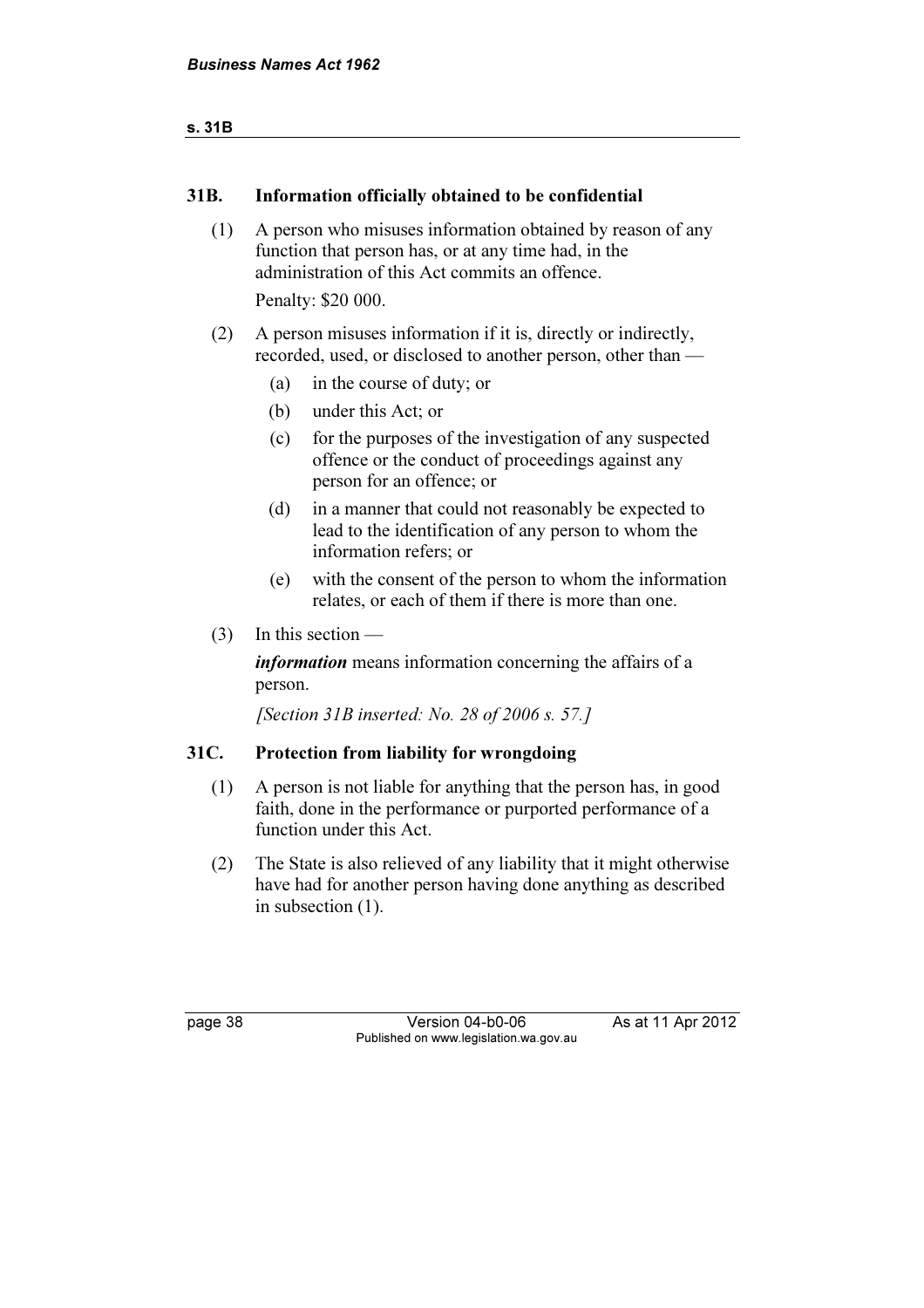- (3) The protection given by this section applies even though the thing done as described in subsection (1) may have been capable of being done whether or not this Act had been enacted.
- (4) In this section, a reference to the doing of anything includes a reference to an omission to do anything.

[Section 31C inserted: No. 28 of 2006 s. 57.]

## 31D. Powers of investigation

The Fair Trading Act 2010 section 61 and Part 6 of that Act apply to this Act.

[Section 31D inserted: No. 58 of 2010 s. 185.]

## 32. Regulations

- (1) The Governor may make regulations not inconsistent with this Act prescribing all matters that are required or permitted to be prescribed or that are necessary or convenient to be prescribed to carry this Act into effect or to give effect to any power, function, duty or authority under this Act and, without limiting the generality of the power conferred by this section, the regulations may prescribe —
	- (a) the fees to be paid to the Commissioner under this Act; and
	- (b) the conditions under and subject to which fees may be waived by the Commissioner or the Minister; and
	- (c) the imposition of additional fees on the late lodgment of documents; and
	- (ca) the manner in which applications for the Minister's consent to the registration of business names which may not be registered without his consent may be made and granted, and the fees to be paid to the Commissioner on the making of any such application and on the Minister's giving his consent to the registration of any such name; and

As at 11 Apr 2012 **Version 04-b0-06 page 39** Published on www.legislation.wa.gov.au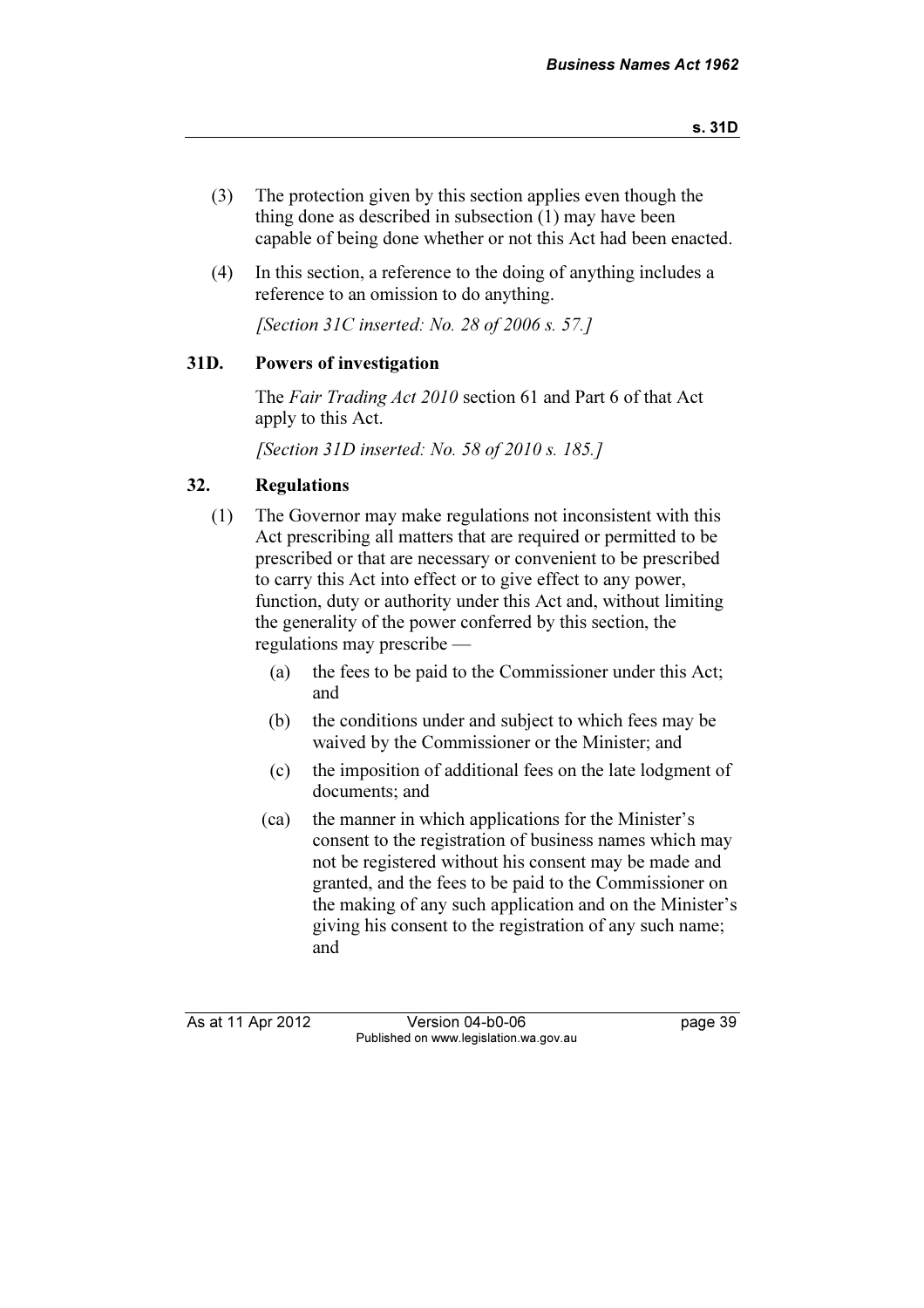- (d) the forms to be used under this Act; the method of verifying any information required in those forms; and the completion or preparation of those forms, as the case requires, in accordance with the directions contained therein; and
- (e) the duties of the Commissioner for the purposes of this Act; and
- (f) generally the conduct and regulation of registration under this Act.
- (2) The regulations may prescribe penalties not exceeding \$40 for any breach thereof.

 [Section 32 amended: No. 113 of 1965 s. 8; No. 40 of 1976 s. 11 and 12; No. 48 of 1983 s. 3.]

page 40 Version 04-b0-06 As at 11 Apr 2012 Published on www.legislation.wa.gov.au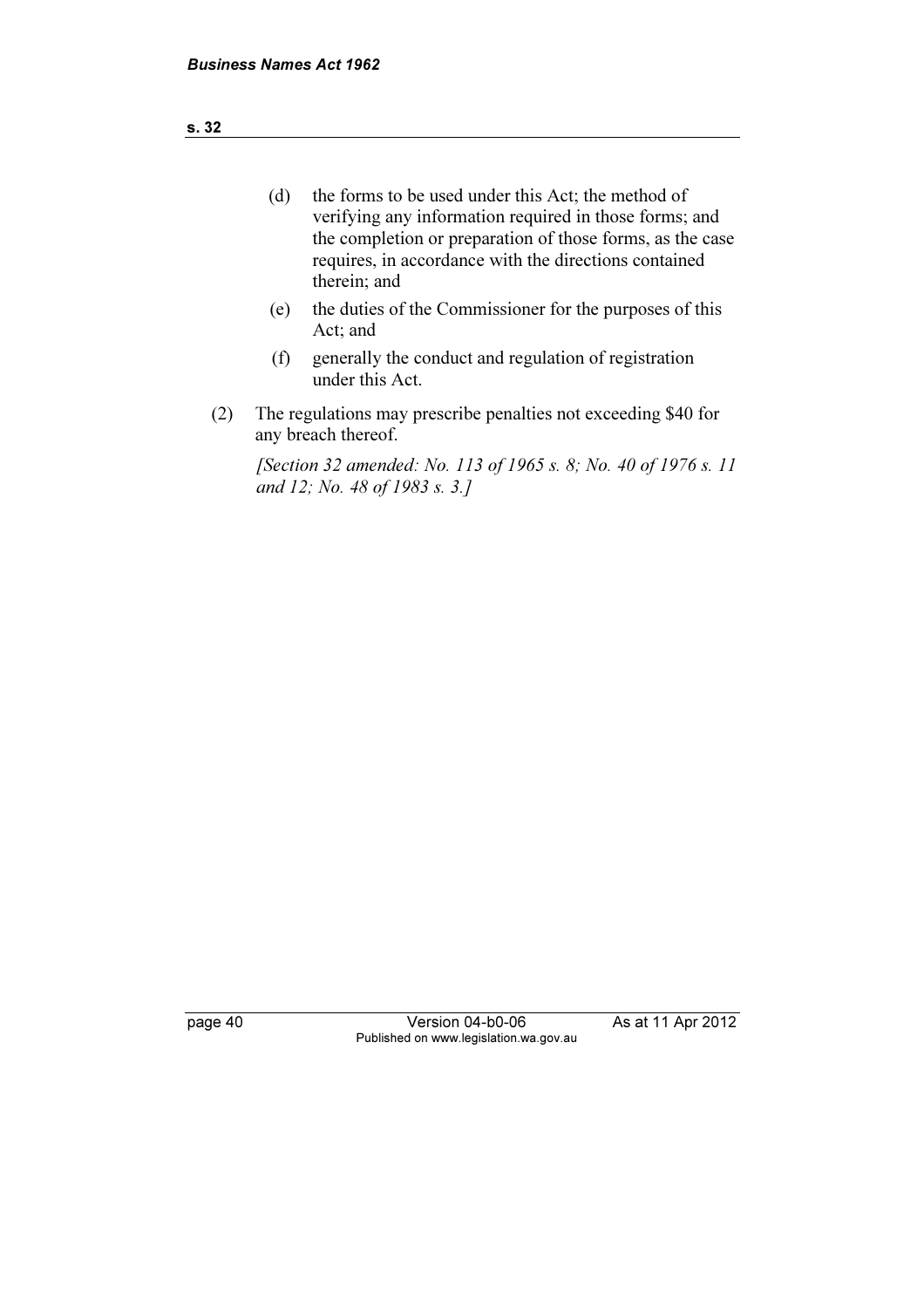# Schedule — Acts repealed

[s. 3(1)]

[Heading amended: No. 19 of 2010 s. 4.]

| <b>Number</b><br>of Act | Title of Act                                 | <b>Extent of</b><br>repeal |
|-------------------------|----------------------------------------------|----------------------------|
| 2 of 1943               | <b>Business Names Act 1942</b>               | The whole.                 |
| 11 of 1946              | <b>Business Names Act Amendment Act 1946</b> | The whole.                 |

As at 11 Apr 2012 <br>Version 04-b0-06 <br>page 41 Published on www.legislation.wa.gov.au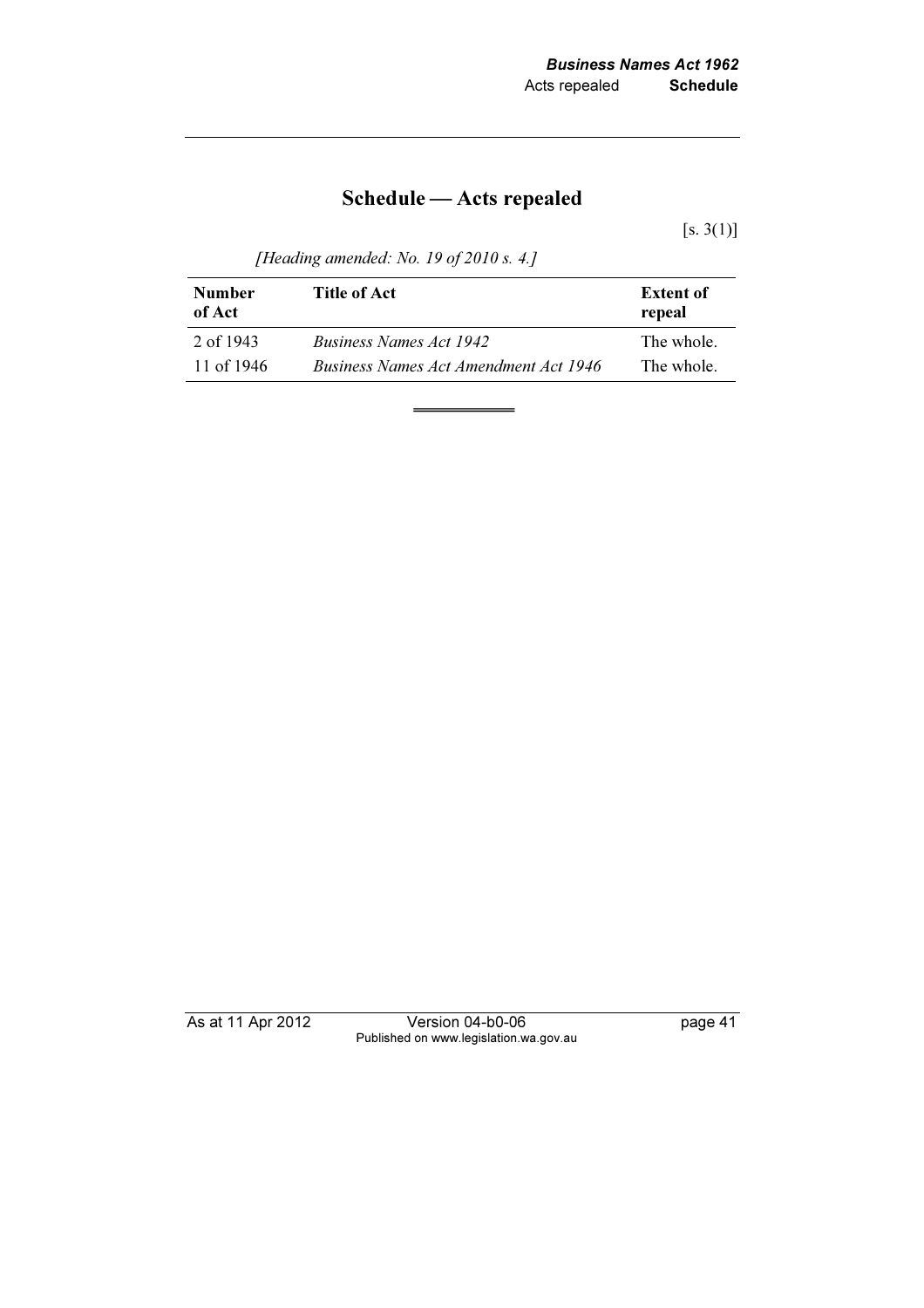#### **Notes**

1 This is a compilation of the Business Names Act 1962 and includes the amendments made by the other written laws referred to in the following table. The table also contains information about any reprint.

Compilation table

| <b>Short title</b>                                                       | <b>Number</b><br>and year             | Assent      | Commencement                                                                                 |
|--------------------------------------------------------------------------|---------------------------------------|-------------|----------------------------------------------------------------------------------------------|
| <b>Business Names Act 1962</b>                                           | 8 of 1962<br>$(11$ Eliz. II<br>No. 8) | 27 Sep 1962 | 12 Oct 1962 (see s. 2 and<br>Gazette 12 Oct 1962 p. 3366)                                    |
| Decimal Currency<br>Act 1965                                             | 113 of 1965                           | 21 Dec 1965 | Act other than s. 4-9:<br>21 Dec 1965 (see s. 2(1));<br>s. 4-9: 14 Feb 1966 (see s. $2(2)$ ) |
| listed above)                                                            |                                       |             | Reprint of the Business Names Act 1962 authorised 17 Mar 1971 (includes amendments           |
| <b>Business Names Act</b><br>Amendment Act 1976                          | 40 of 1976                            | 9 Jun 1976  | 6 Aug 1976 (see s. 2 and<br>Gazette 6 Aug 1976 p. 2657)                                      |
| Companies<br>(Consequential)<br>Amendments) Act 1982<br>s.28             | 10 of 1982                            | 14 May 1982 | 1 Jul 1982 (see s. 2(1) and<br>Gazette 25 Jun 1982 p. 2079)                                  |
| <b>Business Names</b><br>Amendment Act 1983                              | 48 of 1983                            | 5 Dec 1983  | 5 Dec 1983                                                                                   |
| Corporations (Western<br>Australia) Act 1990 s. 98                       | 105 of 1990                           | 2 Jan 1991  | 1 Jan 1991 (see s. 2)                                                                        |
| Sentencing (Consequential<br>Provisions) Act 1995<br>s. 147              | 78 of 1995                            | 16 Jan 1996 | 4 Nov 1996 (see s. 2 and<br>Gazette 25 Oct 1996 p. 5632)                                     |
| Statutes (Repeals and<br>Minor Amendments)<br>Act (No. 2) 1998 s. 21     | 10 of 1998                            | 30 Apr 1998 | 30 Apr 1998 (see s. $2(1)$ )                                                                 |
| Acts Amendment and<br>Repeal (Financial Sector<br>Reform) Act 1999 s. 64 | 26 of 1999                            | 29 Jun 1999 | 1 Jul 1999 (see s. 2(1) and<br>Gazette 30 Jun 1999 p. 2905)                                  |
| above)                                                                   |                                       |             | Reprint of the Business Names Act 1962 as at 16 Feb 2001 (includes amendments listed         |
| Corporations<br>(Consequential<br>Amendments) Act<br>(No. 2) 2003 Pt. 3  | 20 of 2003                            | 23 Apr 2003 | 15 Jul 2001 (see s. 2(1) and<br>Cwlth Gazette 13 Jul 2001<br>No. S285)                       |

page 42 Version 04-b0-06 As at 11 Apr 2012 Published on www.legislation.wa.gov.au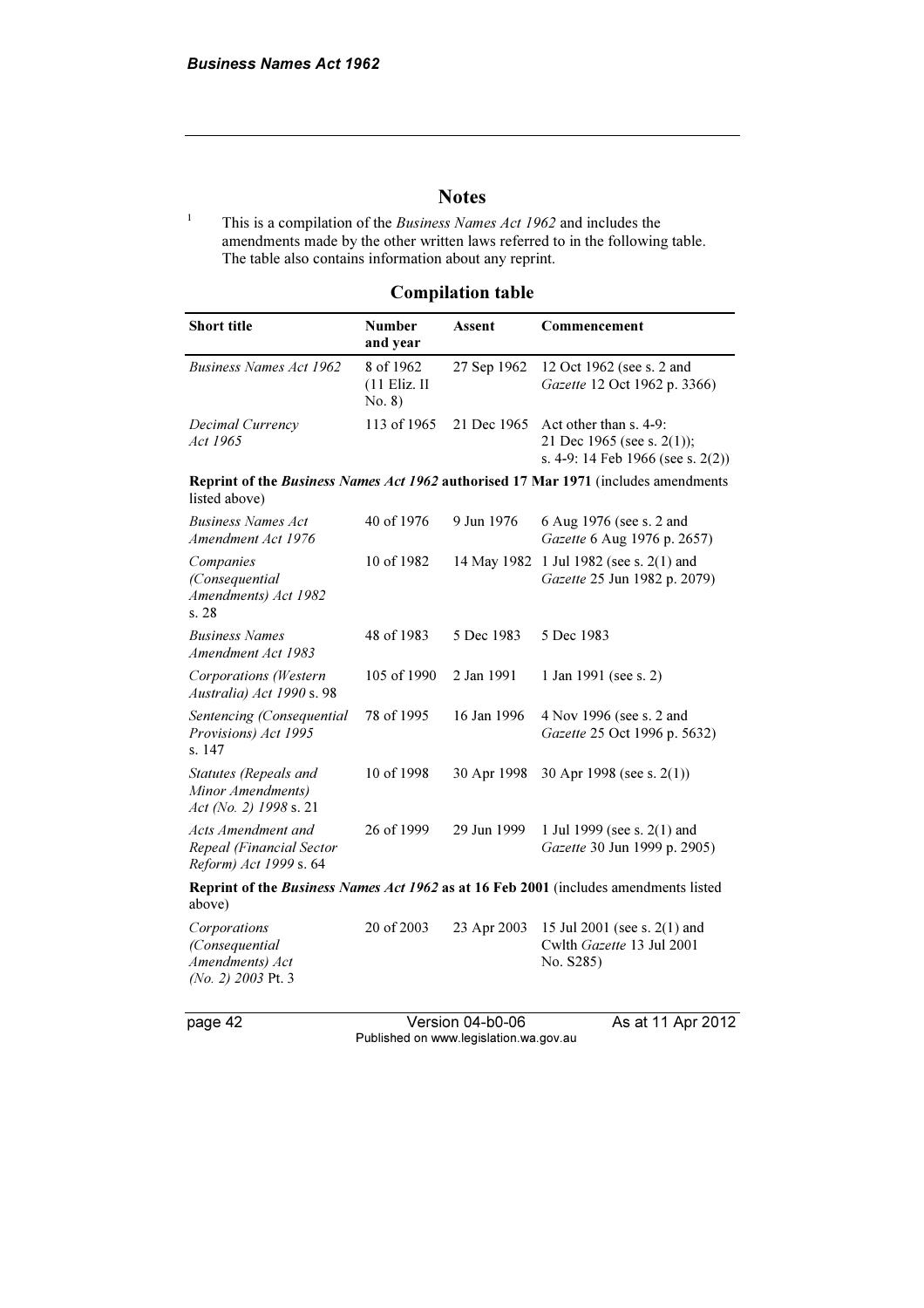| <b>Short title</b>                                                                                                   | Number<br>and year | Assent      | Commencement                                                                         |
|----------------------------------------------------------------------------------------------------------------------|--------------------|-------------|--------------------------------------------------------------------------------------|
| Sentencing Legislation<br>Amendment and Repeal<br>Act 2003 s. 41                                                     | 50 of 2003         | 9 Jul 2003  | 15 May 2004 (see s. 2 and<br>Gazette 14 May 2004 p. 1445)                            |
| <b>Business Names</b><br>Amendment Act 2003                                                                          | 63 of 2003         | 26 Nov 2003 | 26 Nov 2003 (see s. 2)                                                               |
| Statutes (Repeals and<br>Minor Amendments)<br>Act 2003 s. 31                                                         | 74 of 2003         | 15 Dec 2003 | 15 Dec 2003 (see s. 2)                                                               |
| <b>Courts Legislation</b><br>Amendment and Repeal<br>Act 2004 s. 141                                                 | 59 of 2004         | 23 Nov 2004 | 1 May 2005 (see s. 2 and<br>Gazette 31 Dec 2004 p. 7128)                             |
| State Administrative<br>Tribunal (Conferral of<br>Jurisdiction) Amendment<br>and Repeal Act 2004<br>Pt. 2 Div. $154$ | 55 of 2004         | 24 Nov 2004 | 1 Jan 2005 (see s. 2 and Gazette<br>31 Dec 2004 p. 7130)                             |
| above)                                                                                                               |                    |             | Reprint 3: The Business Names Act 1962 as at 28 Oct 2005 (includes amendments listed |
| Machinery of Government<br>(Miscellaneous<br>Amendments) Act 2006<br>Pt. 4 Div. $3^5$                                | 28 of 2006         | 26 Jun 2006 | 1 Jul 2006 (see s. 2 and Gazette<br>27 Jun 2006 p. 2347)                             |
| Standardisation of<br>Formatting Act 2010 s. 4                                                                       | 19 of 2010         | 28 Jun 2010 | 11 Sep 2010 (see s. 2(b) and<br>Gazette 10 Sep 2010 p. 4341)                         |
| <b>Acts Amendment (Fair</b><br>Trading) Act 2010 s. 185                                                              | 58 of 2010         | 8 Dec 2010  | 1 Jan 2011 (see s. $2(c)$ and<br>Gazette 24 Dec 2010 p. 6805)                        |
| above)                                                                                                               |                    |             | Reprint 4: The Business Names Act 1962 as at 2 Sep 2011 (includes amendments listed  |
| <b>Business Names</b><br>(Commonwealth Powers)<br>Act 2012 Pt. 3                                                     | 6 of 2012          | 10 Apr 2012 | 11 Apr 2012 (see s. $2(b)$ )                                                         |
| $\overline{c}$<br>Repealed by the <i>Interpretation Act 1984 s.</i> 77(1).                                           |                    |             |                                                                                      |
| 3                                                                                                                    |                    |             | Repealed by the Statutes (Repeals and Miscellaneous Amendments) Act 2009 s. 4.       |

4 The State Administrative Tribunal (Conferral of Jurisdiction) Amendment and Repeal Act 2004 Pt. 5, the State Administrative Tribunal Act 2004 s. 167 and 169, and the State Administrative Tribunal Regulations 2004 r. 28 and 42 deal with certain transitional issues some of which may be relevant to this Act.

5 The Machinery of Government (Miscellaneous Amendments) Act 2006 Pt. 4 Div. 23 has transitional provisions some of which may be relevant to this Act.

As at 11 Apr 2012 Version 04-b0-06 page 43 Published on www.legislation.wa.gov.au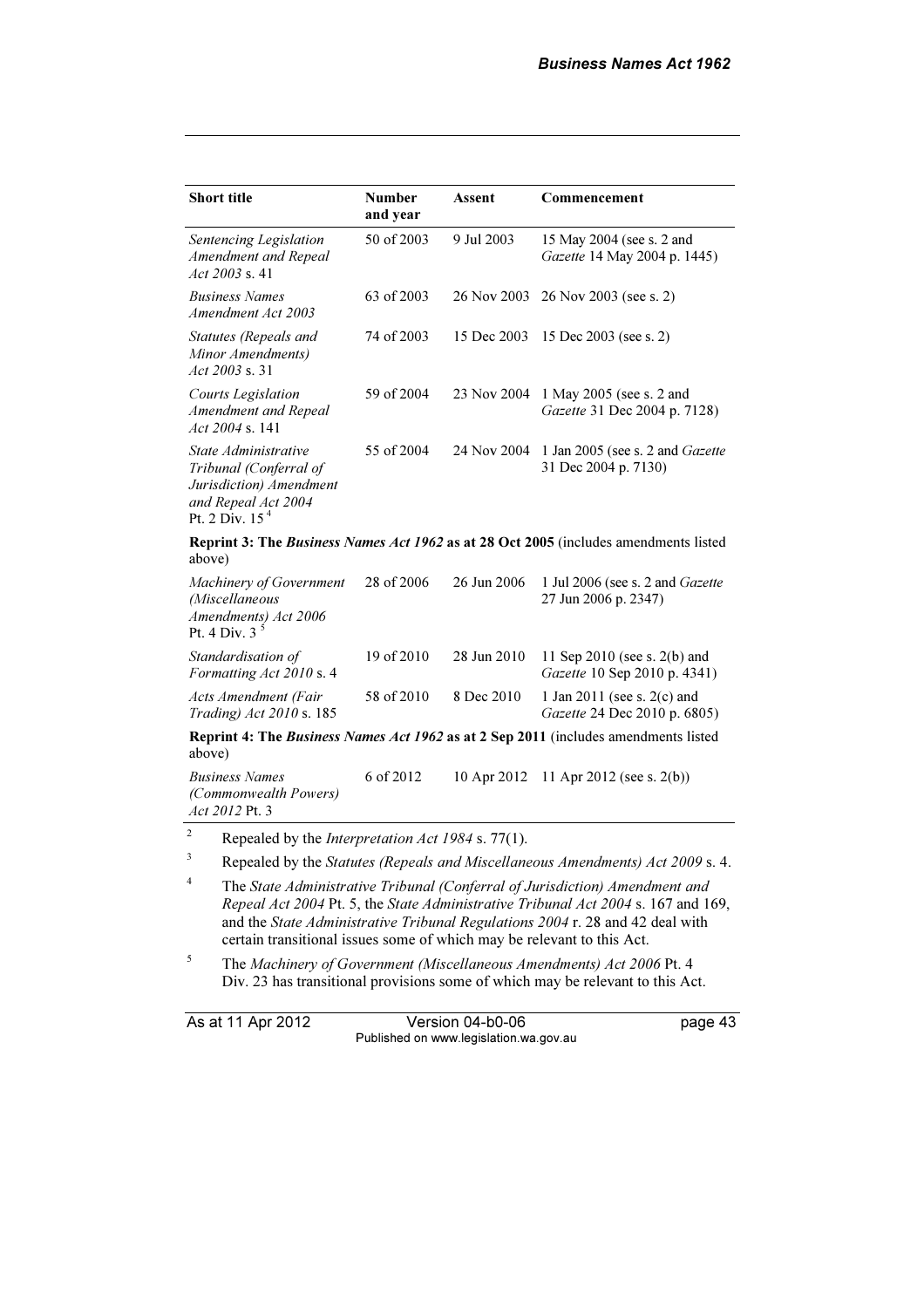Business Names Act 1962

page 44 Version 04-b0-06 As at 11 Apr 2012 Published on www.legislation.wa.gov.au